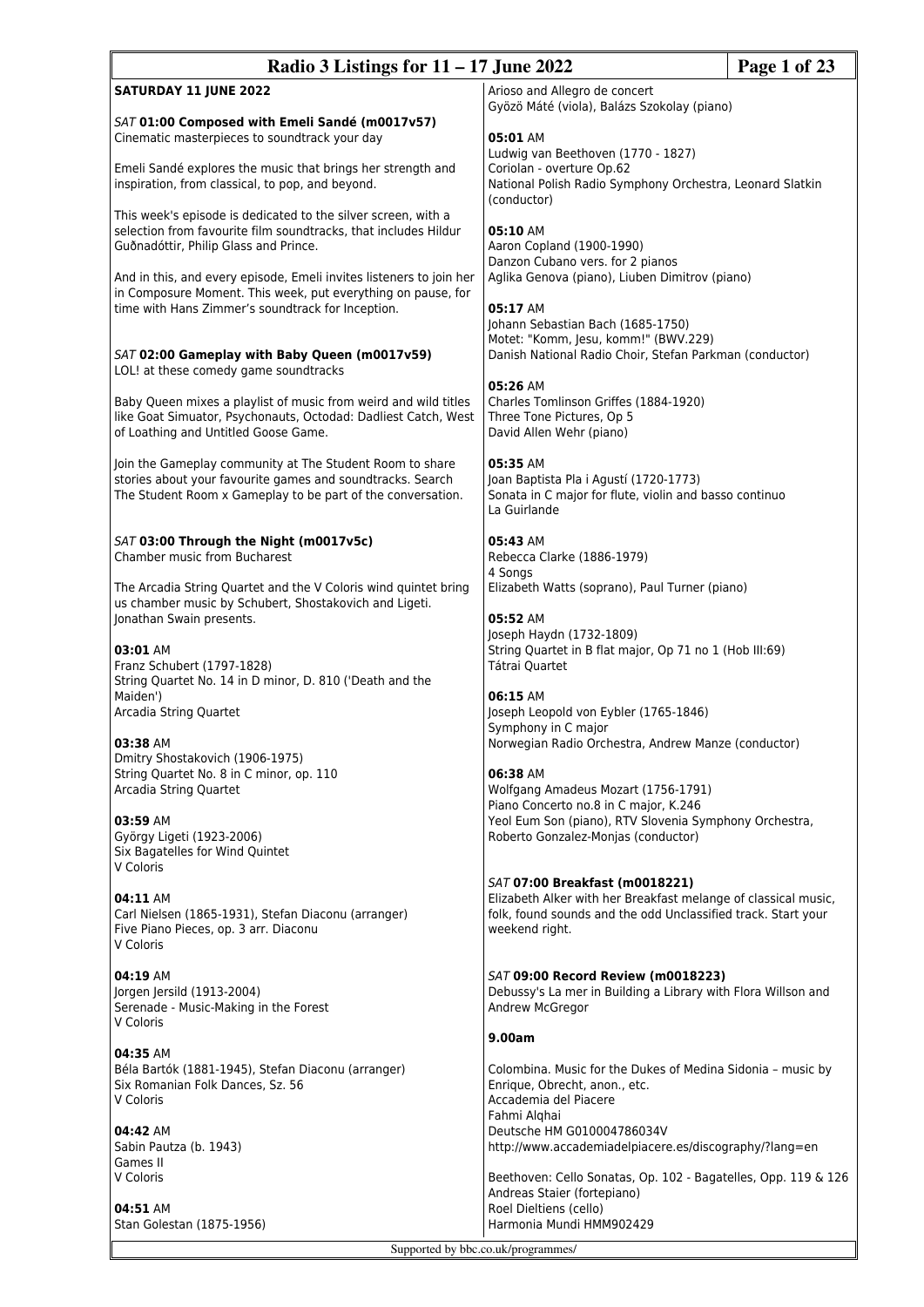| Radio 3 Listings for $11 - 17$ June 2022                                                                                                                                                                                                                     |                                                                                                                                                                                                                                                    | Page 2 of 23 |
|--------------------------------------------------------------------------------------------------------------------------------------------------------------------------------------------------------------------------------------------------------------|----------------------------------------------------------------------------------------------------------------------------------------------------------------------------------------------------------------------------------------------------|--------------|
| https://store.harmoniamundi.com/format/1046540-beethoven-<br>cello-sonatas-op-102-bagatelles-opp-119-126                                                                                                                                                     | Château de Versailles Spectacles CVS067<br>https://tickets.chateauversailles-<br>spectacles.fr/uk/merchandising/38383/cvs067-cd-bach-motets                                                                                                        |              |
| John Ireland: Orchestral Works<br>Sinfonia of London                                                                                                                                                                                                         | Telemann: Pimpinone                                                                                                                                                                                                                                |              |
| John Wilson<br>Chandos CHSA 5293 (Hybrid SACD)<br>https://www.chandos.net/products/catalogue/CHAN%205293                                                                                                                                                     | Marie-Sophie Pollak (soprano)<br>Dominik Köninge (baritone)<br>Akademie Für Alte Musik Berlin<br>Georg Kallweit                                                                                                                                    |              |
| Albéniz: Iberia<br>Nelson Goerner (piano)                                                                                                                                                                                                                    | CPO 555394-2<br>https://www.jpc.de/jpcng/cpo/detail/-/art/georg-philipp-telemann-                                                                                                                                                                  |              |
| Alpha ALPHA829<br>https://outhere-music.com/en/albums/albeniz-iberia                                                                                                                                                                                         | pimpinone/hnum/10781841                                                                                                                                                                                                                            |              |
| 9.30am Building A Library: Flora Willson on Debussy's La mer                                                                                                                                                                                                 | Johann Daniel Pucklitz: Oratorio Secondo<br>Goldberg Baroque Ensemble<br>Goldberg Vocal Ensemble                                                                                                                                                   |              |
| Debussy composed La mer between 1903 and 1905. It is a<br>brilliant and exciting orchestral showpiece that conjures up the<br>many moods of the sea. Debussy corrected proofs of the score<br>while on holiday at the Grand Hotel, Eastbourne on the English | MDG MDG9022241 (2 Hybrid SACDs)<br>https://www.propermusic.com/mdg9022241-johann-daniel-<br>pucklitz-oratorio-secondo.html                                                                                                                         |              |
| Channel coast. He described Eastbourne to his publisher,<br>Durand, as "a charming peaceful spot: the sea unfurls itself                                                                                                                                     | 11.20am Record of the Week                                                                                                                                                                                                                         |              |
| with an utterly British correctness".<br>10.15am New Releases                                                                                                                                                                                                | Beethoven: String Quartet No. 15, Op. 132, String Quartet No.<br>16, Op. 135<br><b>Ehnes Quartet</b>                                                                                                                                               |              |
| Edvard Grieg: Lyric Pieces, Vol. 1                                                                                                                                                                                                                           | Onyx ONYX4227<br>https://onyxclassics.com/release/beethoven-string-quartet-                                                                                                                                                                        |              |
| Peter Donohoe (piano)<br>Chandos CHAN 20254<br>https://www.chandos.net/products/catalogue/CHAN%2020254                                                                                                                                                       | no-15-op-132-string-quartet-no-16-op-135/                                                                                                                                                                                                          |              |
| Monteverdi: Il quarto libro de madrigali<br>Collegium Vocale Gent                                                                                                                                                                                            | SAT 11:45 Music Matters (m0018225)<br>Tyshawn Sorey, Esther Abrami, Alma Deutscher, John Mauceri                                                                                                                                                   |              |
| Philippe Herreweghe<br>PHI LPH037                                                                                                                                                                                                                            | Tom Service talks to drummer, conductor and composer<br>Tyshawn Sorey. A musician very much in demand across both                                                                                                                                  |              |
| https://outhere-music.com/en/albums/monteverdi-il-quarto-libro-<br>de-madrigali                                                                                                                                                                              | classical and jazz circles, Tyshawn discusses his continuing<br>mission to break down boundaries in music and his recent piece<br>'Monochromatic Light', written for the 50th anniversary of                                                       |              |
| Johannes Brahms; Wolfgang Amadeus Mozart: Piano Concertos<br>With Leon Fleisher, Vol. 2<br>Leon Fleisher (piano)                                                                                                                                             | Rothko Chapel in Houston, Texas, for which he took inspiration<br>not just from the artwork of Mark Rothko, but the piece Morton<br>Feldman wrote for the opening of the space in 1971.                                                            |              |
| Concertgebouw Orchestra<br>Los Angeles Philharmonic Orchestra<br>Pierre Monteux                                                                                                                                                                              | Tom also speaks to conductor and writer John Mauceri about his<br>new book, The War on Music: Reclaiming the Twentieth                                                                                                                             |              |
| <b>Bruno Walter</b><br>Doremi DHR-8160                                                                                                                                                                                                                       | Century, in which he argues the extent to which 20th-century<br>music was shaped by World War I, World War II and the Cold                                                                                                                         |              |
| Steve Reich: Reich/Richter<br>Ensemble Intercontemporain<br>George Jackson                                                                                                                                                                                   | War. John tells Tom why he believes a century of cultural<br>politics has resulted in certain composers not being sufficiently<br>appreciated, and thus not played enough in concert halls today.                                                  |              |
| Nonesuch 7559791189<br>https://www.nonesuch.com/albums/reich-richter                                                                                                                                                                                         | We also hear from the composer Lavender Rodriguez who tells<br>us how they're inspiring young people across the north west of                                                                                                                      |              |
| 10.40am New Releases: Simon Heighes on baroque vocal<br>recordings                                                                                                                                                                                           | England to become the next generation of music creators<br>through Manchester Camerata's Hidden Histories project; and<br>we turn to TikTok, speaking to some of the finest young                                                                  |              |
| Nicolaus Bruhns: Cantatas and Organ Works, Vol. 1<br>Yale Institute of Sacred Music                                                                                                                                                                          | musicians and classical institutions about how they are using<br>the hugely popular social media app to take classical music to<br>new audiences. Tom talks to violinist Esther Abrami, composer                                                   |              |
| Masaaki Suzuki<br>BIS BIS2271 (Hybrid SACD)                                                                                                                                                                                                                  | and conductor Alma Deutscher and London Philharmonic<br>Orchestra's Kath Trout.                                                                                                                                                                    |              |
| https://bis.se/conductors/suzuki-masaaki/nicolaus-bruhns-<br>cantatas-and-organ-works-vol1                                                                                                                                                                   |                                                                                                                                                                                                                                                    |              |
| Johann David Heinichen: Dresden Vespers<br>Ensemble Polyharmonique                                                                                                                                                                                           | SAT 12:30 This Classical Life (m0018227)<br>Jess Gillam with Plínio Fernandes                                                                                                                                                                      |              |
| Wroclaw Baroque Orchestra<br>Jaroslaw Thiel                                                                                                                                                                                                                  | Jess is joined in the studio by Brazilian guitarist Plínio Fernandes<br>to share the music they love. Plínio shares his Latin roots with                                                                                                           |              |
| Accent ACC24381<br>https://www.propermusic.com/acc24381-johann-david-<br>heinichen-dresden-vespers.html                                                                                                                                                      | Villa-Lobos, Albéniz and a beautiful duet by Elis Regina and Tom<br>Jobim, and Jess offers up Bartok inspired Jazz from Stan Getz<br>and Eddie Sauter, a fiendishly difficult concerto by John Adams<br>and Scott Walker is lamenting the weather. |              |
| Bach: Motets<br>La Chapelle Harmonique                                                                                                                                                                                                                       | Playlist:                                                                                                                                                                                                                                          |              |
| Valentin Tournet                                                                                                                                                                                                                                             | Heitor Villa-Lobos - Bachianas Brasileiras No. 4, W.424; IV.                                                                                                                                                                                       |              |
| Supported by bbc.co.uk/programmes/                                                                                                                                                                                                                           |                                                                                                                                                                                                                                                    |              |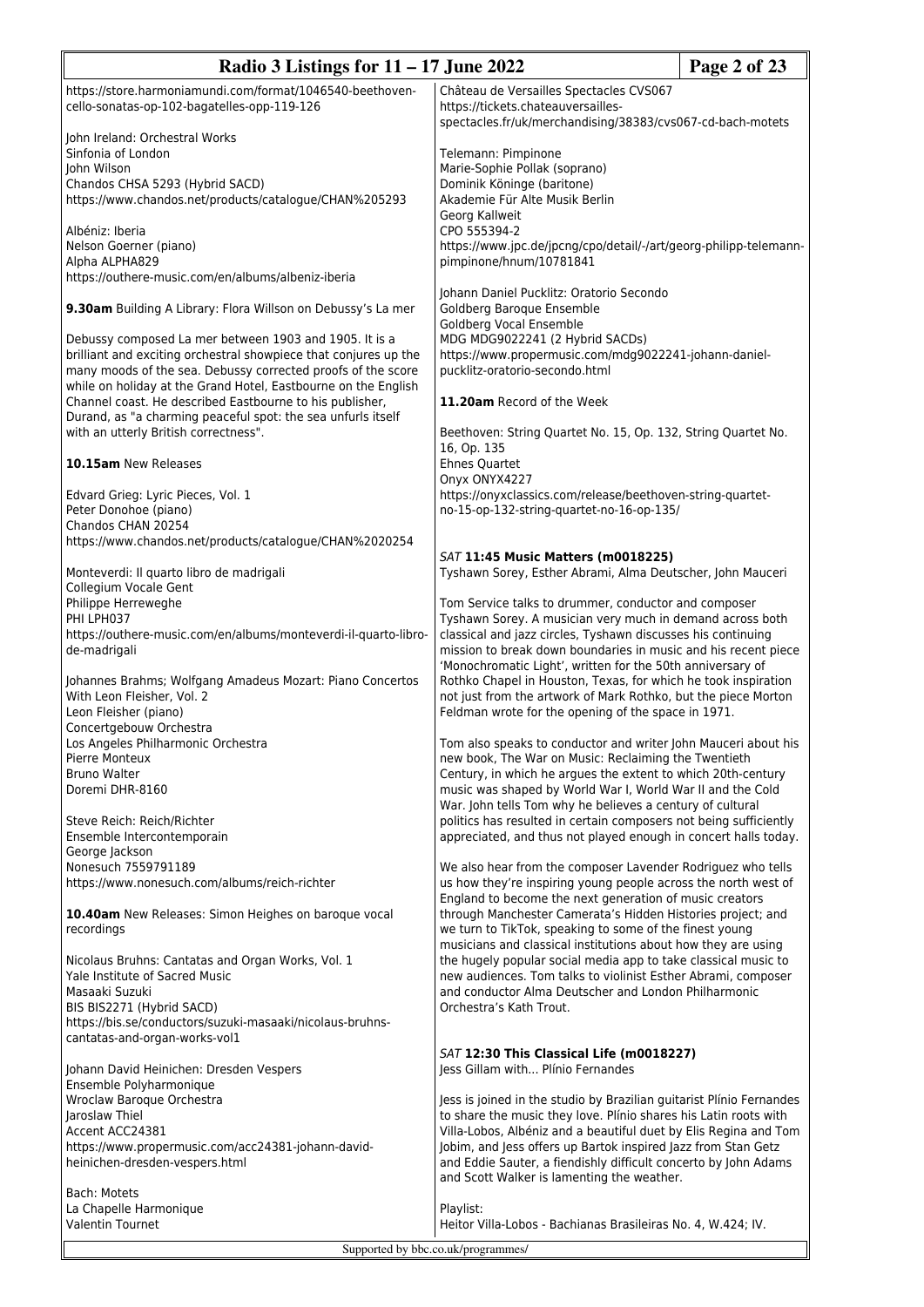| Radio 3 Listings for $11 - 17$ June 2022                                                                                                                                                                                                                                                                                                                                                                                                                                                                                                                                                                                                                                                                                                                                                                             |                                                                                                                                                                                                                                                                                                                                                                                                                                                                                                                                                                                                                                                                                                                                                                                     | Page 3 of 23 |
|----------------------------------------------------------------------------------------------------------------------------------------------------------------------------------------------------------------------------------------------------------------------------------------------------------------------------------------------------------------------------------------------------------------------------------------------------------------------------------------------------------------------------------------------------------------------------------------------------------------------------------------------------------------------------------------------------------------------------------------------------------------------------------------------------------------------|-------------------------------------------------------------------------------------------------------------------------------------------------------------------------------------------------------------------------------------------------------------------------------------------------------------------------------------------------------------------------------------------------------------------------------------------------------------------------------------------------------------------------------------------------------------------------------------------------------------------------------------------------------------------------------------------------------------------------------------------------------------------------------------|--------------|
| Danza [Michael Tilson Thomas, New World Symphony]                                                                                                                                                                                                                                                                                                                                                                                                                                                                                                                                                                                                                                                                                                                                                                    | vodou spirituality and her roots in the Caribbean.                                                                                                                                                                                                                                                                                                                                                                                                                                                                                                                                                                                                                                                                                                                                  |              |
| Eddie Sauter / Stan Getz - I'm Late, I'm Late<br>Beethoven - Bagatelles, Op. 33: V. Allegro, ma non troppo<br>[Cristian Budu]<br>Scott Walker - It's Raining Today                                                                                                                                                                                                                                                                                                                                                                                                                                                                                                                                                                                                                                                   | Produced by Thomas Rees for Somethin' Else                                                                                                                                                                                                                                                                                                                                                                                                                                                                                                                                                                                                                                                                                                                                          |              |
| Isaac Albeniz - Suite espanola no. 1, Op.47; III. Sevilla [Julian<br>Bream]<br>John Adams - Saxophone Concerto; II. Molto vivo: a hard,                                                                                                                                                                                                                                                                                                                                                                                                                                                                                                                                                                                                                                                                              | SAT 18:30 Opera on 3 (m001822k)<br>Stravinsky - The Rake's Progress                                                                                                                                                                                                                                                                                                                                                                                                                                                                                                                                                                                                                                                                                                                 |              |
| driving pulse [Timothy McAllister (sax), St Louis Symphony,<br>David Robertson]<br>Elis Regina & Antônio Carlos Jobim - Águas de março<br>Johann Sebastian Bach - O Jesu Christ, mein's Lebens Licht<br>Motet, BWV 118 [English Baroque Soloists, The Monteverdi<br>Choir, John Eliot Gardiner]                                                                                                                                                                                                                                                                                                                                                                                                                                                                                                                      | Anne Trulove is to marry Tom Rakewell, but their plans are<br>thwarted by the mysterious stranger Nick Shadow, who takes<br>Tom under his diabolical wing. Featuring magical bread<br>machines, and a bearded lady, things don't go to plan for Anne.<br>Ben Bliss sings Tom, with Golda Schultz as his virtuous Anne,<br>while Susanna Mälkki conducts Stravinsky's neoclassical tale of<br>love, self-delusion and madness.                                                                                                                                                                                                                                                                                                                                                       |              |
| SAT 13:00 Inside Music (m0018229)<br>Cor anglais player Sue Böhling with music beyond the bar lines                                                                                                                                                                                                                                                                                                                                                                                                                                                                                                                                                                                                                                                                                                                  | Presented by Debra Lew Harder with commentator Ira Siff.                                                                                                                                                                                                                                                                                                                                                                                                                                                                                                                                                                                                                                                                                                                            |              |
| Sue Böhling is the principal cor anglais player at the London<br>Philharmonic Orchestra. Today, Sue gives an insight into what<br>it's like to play on some very famous film soundtracks, finds<br>perfection in the beautiful voice of Véronique Gens and reveals<br>a piece by the Baroque composer Jan Dismas Zelenka which, as<br>a wind player, is almost impossible to play.                                                                                                                                                                                                                                                                                                                                                                                                                                   | $6.30 \text{ pm}$<br>Stravinsky: The Rake's Progress<br>Anne Trulove  Golda Schultz (soprano)<br>Tom Rakewell  Ben Bliss (tenor)<br>Nick Shadow  Christian Van Horn (bass-baritone)<br>Baba the Turk  Raehann Bryce-Davis (mezzo-soprano)<br>Father Trulove  James Creswell (bass)<br>Mother GooseEve Gigliotti (contralto)                                                                                                                                                                                                                                                                                                                                                                                                                                                         |              |
| Plus, some James Brown to lift any mood                                                                                                                                                                                                                                                                                                                                                                                                                                                                                                                                                                                                                                                                                                                                                                              | SellemTony Stevenson (tenor)<br>Keeper of the MadhousePaul Corona (bass)                                                                                                                                                                                                                                                                                                                                                                                                                                                                                                                                                                                                                                                                                                            |              |
| A series in which each week a musician explores a selection of<br>music - from the inside.                                                                                                                                                                                                                                                                                                                                                                                                                                                                                                                                                                                                                                                                                                                           | Metropolitan Opera Chorus and Orchestra<br>Conductor Susanna Mälkki                                                                                                                                                                                                                                                                                                                                                                                                                                                                                                                                                                                                                                                                                                                 |              |
| A Tandem Production for BBC Radio 3                                                                                                                                                                                                                                                                                                                                                                                                                                                                                                                                                                                                                                                                                                                                                                                  | Read the full synopsis on the Met Opera website:<br>https://bit.ly/3LQUUAX                                                                                                                                                                                                                                                                                                                                                                                                                                                                                                                                                                                                                                                                                                          |              |
| SAT 15:00 Sound of Cinema (m001822c)<br><b>Stop Motion</b>                                                                                                                                                                                                                                                                                                                                                                                                                                                                                                                                                                                                                                                                                                                                                           | SAT 22:00 New Music Show (m001822m)<br>Weligwic - Place of Willows                                                                                                                                                                                                                                                                                                                                                                                                                                                                                                                                                                                                                                                                                                                  |              |
| In 1993 Jurassic Park revolutionised cinema's engagement with<br>visual effects. Now, with the latest Jurassic World with us -<br>'Jurassic World Dominion' - Matthew Sweet looks back on films<br>that have set out to animate the inanimate, especially those<br>that employ 'stop motion' techniques, and he features<br>examples from scores that greatly enhanced the succes of the<br>process.<br>The programme includes music from the 1976 'King Kong', 'First<br>Men In the Moon', 'Jason and the Argonauts', 'Sen Noci<br>Svatojanske' (A Midsummer Night's Dream), 'Wallace and<br>Gromit: The Curse of the Were-Rabbit', 'Chicken Run', 'Early<br>Man', 'Anomalisa', 'The Corpse Bride', 'Isle of Dogs', 'Fantastic<br>Mr Fox', and music by Michael Giacchino for the new 'Jurassic<br>World Dominion'. | Kate Molleson introduces some of the latest sounds including<br>the premiere of James Weeks's Weligwic, a work which hovers<br>on the very margins of orchestral sound, a half-light world,<br>overcast and subdued. Also tonight, Akanthos, a classic of<br>musical modernism by Iannis Xenakis, whose centenary is<br>celebrated this year and, in advance of a performance at the<br>New Music Biennial at the beginning of next month, The Power<br>and the Glory from Gazelle Twin and Max Wardener, an elegiac<br>anti-idyll exploring themes of English heritage. And, in Sounding<br>Change, Gabriel Prokofiev talks about his latest album, Howl<br>and "untangling signal from noise, truth from lies and how<br>political protest sometimes emerges from this overload." |              |
| SAT 16:00 Music Planet (m001822f)<br>Kathryn Tickell with music from Siberia                                                                                                                                                                                                                                                                                                                                                                                                                                                                                                                                                                                                                                                                                                                                         | <b>SUNDAY 12 JUNE 2022</b>                                                                                                                                                                                                                                                                                                                                                                                                                                                                                                                                                                                                                                                                                                                                                          |              |
| Kathryn Tickell with new music from across the globe, plus a<br>new compilation featuring artists from Siberia, chosen by                                                                                                                                                                                                                                                                                                                                                                                                                                                                                                                                                                                                                                                                                            | SUN 00:00 Freeness (m001822p)<br>Jessica Ackerley                                                                                                                                                                                                                                                                                                                                                                                                                                                                                                                                                                                                                                                                                                                                   |              |
| Krasnoyarsk-based folk singer Daryana Antipova. There are new<br>releases from Sweden, Mauritius and Colombia, and the Classic<br>Artist is the Northumbrian band The High Level Ranters.                                                                                                                                                                                                                                                                                                                                                                                                                                                                                                                                                                                                                            | Over the last decade the Hawai'i based, Canadian born quitarist<br>Jessica Ackerley has established herself as a singular voice in<br>improvised music. She garnered critical acclaim for her<br>dexterous finger picking, her various collaborative projects, and<br>her stripped back approach to harmonic, tonal and textural                                                                                                                                                                                                                                                                                                                                                                                                                                                    |              |
| SAT 17:00 J to Z (m001822h)<br>SFJAZZ Collective in concert                                                                                                                                                                                                                                                                                                                                                                                                                                                                                                                                                                                                                                                                                                                                                          | exploration. She reflects on letting go of inhibitions, her love for<br>Jimi Hendrix and Jim Hall, and new music from her forthcoming<br>project, SSWAN, featuring Patrick Shiroishi, Chris Williams, Luke                                                                                                                                                                                                                                                                                                                                                                                                                                                                                                                                                                          |              |
| Julian Joseph presents live music from the SFJAZZ Collective, an<br>all star San Francisco outfit that includes drummer Kendrick<br>A.D. Scott, vocalist Gretchen Parlato and saxophonist Chris<br>Potter.                                                                                                                                                                                                                                                                                                                                                                                                                                                                                                                                                                                                           | Stewart and Jason Nazary.<br>Khimaira is a three headed monster: a lion head in front, a wild<br>goat head on its back and a snake head at the end of its tail.<br>The fantastical beast is brought to life through the eerie                                                                                                                                                                                                                                                                                                                                                                                                                                                                                                                                                       |              |
| Elsewhere in the programme, Afro-French contrabassist, singer<br>and composer Sélène Saint-Aimé shares some of the music that<br>inspired her exceptional recent album Potomitan, exploring                                                                                                                                                                                                                                                                                                                                                                                                                                                                                                                                                                                                                          | murmurations, unsettling howls and intense free play of the trio<br>that shares its name.                                                                                                                                                                                                                                                                                                                                                                                                                                                                                                                                                                                                                                                                                           |              |
| Supported by bbc.co.uk/programmes/                                                                                                                                                                                                                                                                                                                                                                                                                                                                                                                                                                                                                                                                                                                                                                                   |                                                                                                                                                                                                                                                                                                                                                                                                                                                                                                                                                                                                                                                                                                                                                                                     |              |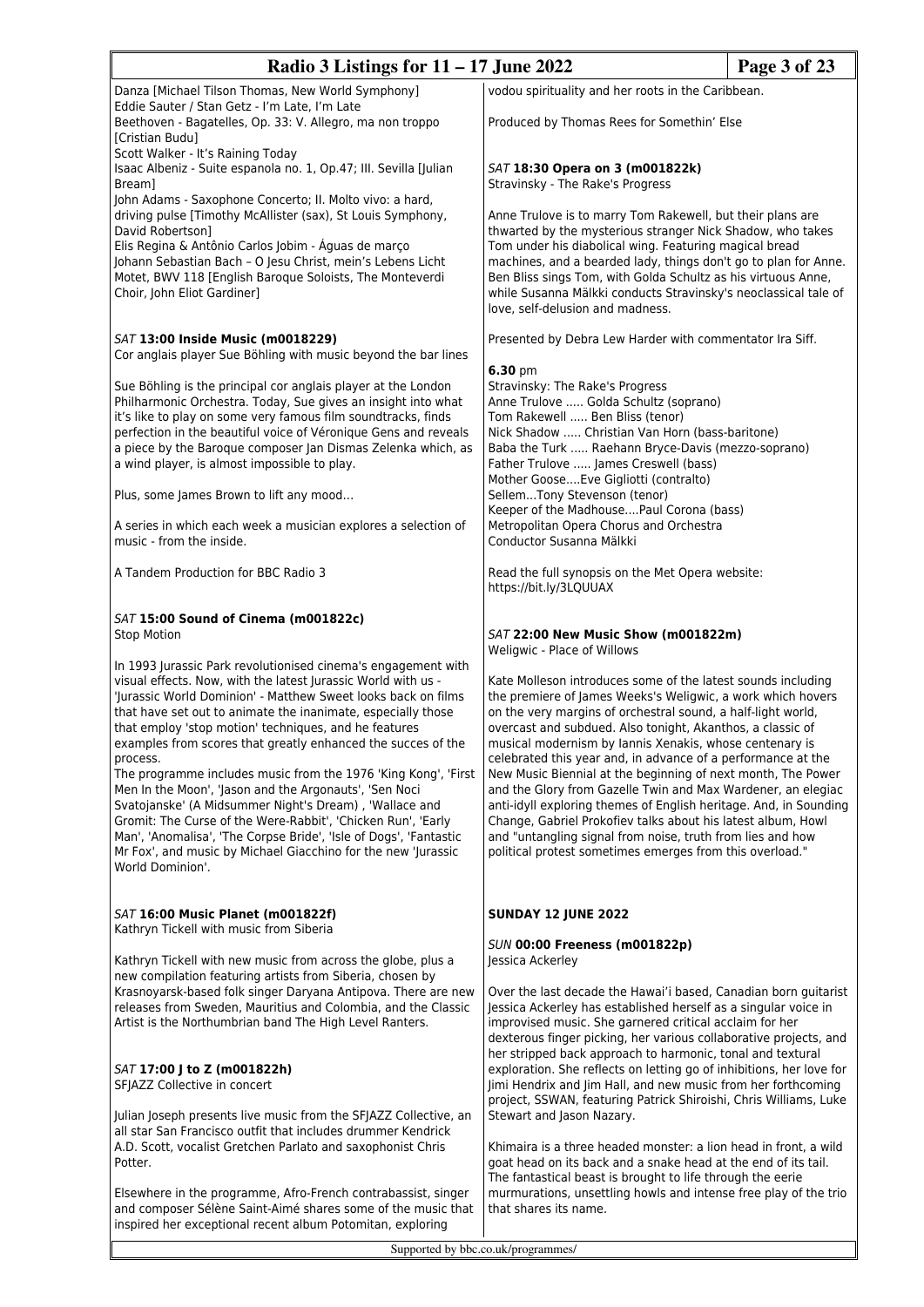| Radio 3 Listings for $11 - 17$ June 2022<br>Page 4 of 23                                                                                                                                                                                                                                                     |                                                                                                                                                                                                              |  |
|--------------------------------------------------------------------------------------------------------------------------------------------------------------------------------------------------------------------------------------------------------------------------------------------------------------|--------------------------------------------------------------------------------------------------------------------------------------------------------------------------------------------------------------|--|
| Elsewhere in the programme; new solo music from Richard<br>Scott who, amidst rich layers of analogue and modular synths,<br>recreates the relational dynamism of playing in an ensemble.                                                                                                                     | Largo from Funf Klavierstucke Op 3 No 3<br>Ludmil Angelov (piano)                                                                                                                                            |  |
| Produced by Tej Adeleye<br>A Reduced Listening Production for BBC Radio 3                                                                                                                                                                                                                                    | 04:48 AM<br>Leo Fall (1873-1925)<br>O Rose von Stambul from Die Rose von Stambul Act 1<br>Benjamin Butterfield (tenor), Canadian Opera Company<br>Orchestra, Richard Bradshaw (conductor)                    |  |
| SUN 01:00 Through the Night (m001822r)<br>Haydn and Dvořák from Hannover                                                                                                                                                                                                                                     | 04:53 AM                                                                                                                                                                                                     |  |
| Cellist Andrei Ioniță joins the NDR Radio Philharmonic Orchestra<br>and conductor Ruth Reinhardt in Haydn's First Cello Concerto.<br>John Shea presents.                                                                                                                                                     | Kaspar Förster (1616-1673)<br>Sonata 'La Sidon'<br>Il Tempo Baroque Ensemble                                                                                                                                 |  |
| 01:01 AM<br>Joseph Haydn (1732-1809)<br>Cello Concerto No. 1 in C, Hob. VIIb:1<br>Andrei Ioniță (cello), NDR Radio Philharmonic Orchestra, Ruth<br>Reinhardt (conductor)                                                                                                                                     | 05:01 AM<br>George Frideric Handel (1685-1759), Wolfgang Amadeus Mozart<br>(orchestrator)<br>Overture and prelude to act II of Acis and Galatea K 566<br>Norwegian Radio Orchestra, Andrew Manze (conductor) |  |
| 01:26 AM<br>Johann Sebastian Bach (1685-1750)<br>Sarabande, from Cello Suite No. 3 in C, BWV 1009<br>Andrei Ioniță (cello)                                                                                                                                                                                   | 05:11 AM<br>Ludwig van Beethoven (1770 - 1827)<br>7 variations on God Save the King in C major (WoO.78)<br>Theo Bruins (piano)                                                                               |  |
| 01:31 AM<br>Antonin Dvorak (1841-1904)<br>Symphony No. 5 in F, op. 76<br>NDR Radio Philharmonic Orchestra, Ruth Reinhardt (conductor)                                                                                                                                                                        | 05:19 AM<br>Dora Pejačević (1885-1923), Rainer Maria Rilke (lyricist)<br>Mädchengestalten, Op 42<br>Franziska Heinzen (soprano), Benjamin Mead (piano)                                                       |  |
| 02:11 AM<br>Joseph Kainz (1783-1813)<br>Concerto in C major for harpsichord, 2 oboes, 2 violins and bass<br>continuo                                                                                                                                                                                         | 05:29 AM<br>Béla Bartók (1881-1945), Arthur Willner (arranger)<br>Romanian folk dances (Sz.56) arr. Willner for strings<br>I Cameristi Italiani                                                              |  |
| Linda Nicholson (harpsichord), Florilegium Collinda<br>02:25 AM<br>Franz Schubert (1797-1828)                                                                                                                                                                                                                | 05:37 AM<br>Giovanni Battista Viotti (1755-1824)<br>Duo concertante in G major<br>Alexandar Avramov (violin), Ivan Peev (violin)                                                                             |  |
| Piano Quintet in A major The Trout, Op 114 (D 667)<br>John Harding (violin), Ferdinand Erblich (viola), Stefan Metz<br>(cello), Henk Guldemond (double bass), Menahem Pressler<br>(piano)                                                                                                                    | 05:46 AM<br>Ruth Gipps (1921-1999)<br>Wind Octet, Op 65<br>BBC National Orchestra of Wales, Jonathan Bloxham                                                                                                 |  |
| 03:01 AM<br>Antonín Liehmann (1808-1878)<br>Mass for soloists, chorus, organ and orchestra No.1 in D minor<br>Lenka Škornicková (soprano), Olga Kodešová (alto), Damiano<br>Binetti (tenor), Ilja Prokop (bass), Radek Rejšek (organ), Czech<br>Radio Choir, Pilsen Radio Orchestra, Josef Hercl (conductor) | (conductor)<br>05:56 AM<br>Johann Sebastian Bach (1685-1750)<br>Suite for orchestra no.3 in D major (BWV.1068)<br>Erik Niord Larsen (oboe), Roar Broström (oboe), Ole Edvard                                 |  |
| 03:42 AM<br>Dmitry Shostakovich (1906-1975)<br>Sonata for violin and piano (Op.134)                                                                                                                                                                                                                          | Antonsen (trumpet), Lasse Rossing (trumpet), Jens Petter<br>Antonsen (trumpet), Rolf Cato Raade (timpani), Risør Festival<br>Strings, Andrew Manze (conductor)                                               |  |
| Vesko Eschkenazy (violin), Ludmil Angelov (piano)<br>04:14 AM<br>Wolfgang Amadeus Mozart (1756-1791)                                                                                                                                                                                                         | 06:19 AM<br>Johann Gottfried Eckhard (1735-1809)<br>Sonata in F minor (Op.1 No.3)<br>Arthur Schoonderwoerd (pianoforte)                                                                                      |  |
| Adagio and fugue for strings in C minor, K.546<br>Norwegian Radio Orchestra, Andrew Manze (conductor)                                                                                                                                                                                                        | 06:40 AM<br>Luigi Boccherini (1743-1805)                                                                                                                                                                     |  |
| 04:23 AM<br>Traditional, Narciso Yepes (arranger)<br>Romanza for guitar<br>Stepan Rak (guitar)                                                                                                                                                                                                               | Quintet for guitar and strings in D major, G448<br>Zagreb Guitar Quartet, Varazdin Chamber Orchestra                                                                                                         |  |
| 04:29 AM<br>Richard Addinsell (1904-1977)                                                                                                                                                                                                                                                                    | SUN 07:00 Breakfast (m001822t)<br>Sunday - Martin Handley                                                                                                                                                    |  |
| Warsaw concerto for piano and orchestra<br>Patrik Jablonski (piano), Polish Radio Orchestra, Wojciech Rajski<br>(conductor)                                                                                                                                                                                  | Martin Handley presents Breakfast including a Sounds of the<br>Earth slow radio soundscape.                                                                                                                  |  |
| 04:39 AM<br>Richard Strauss (1864-1949)                                                                                                                                                                                                                                                                      | SUN 09:00 Sunday Morning (m001822w)<br>Sarah Walker with an enchanting musical mix<br>Supported by bbc.co.uk/programmes/                                                                                     |  |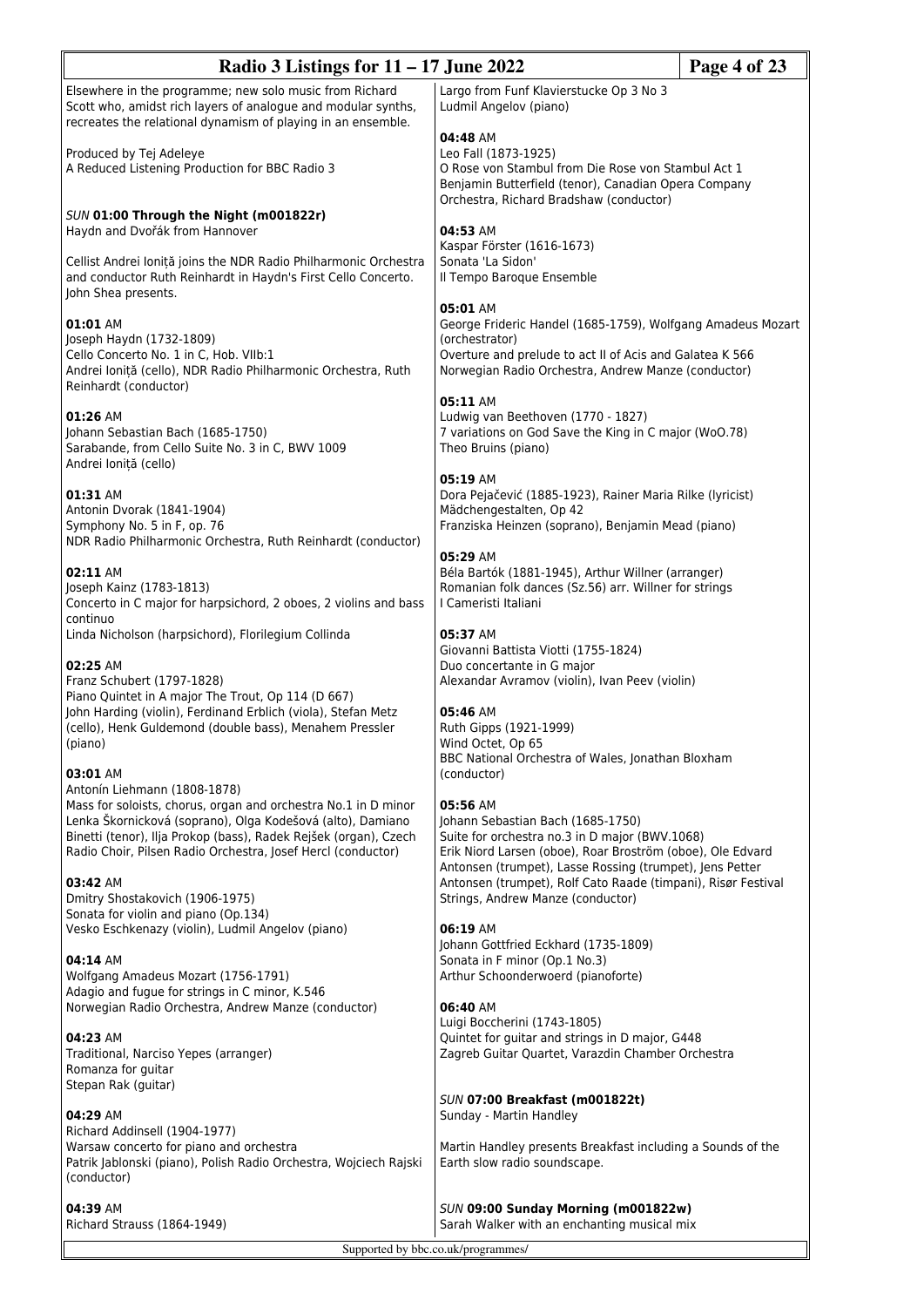| Radio 3 Listings for $11 - 17$ June 2022                                                                                                                                                                                                                                                                                                                                                                                                                                                                                                                                                                                                                                                                                                                                                                                                                                                                                                                                                                                                                                                                                                                                                                                                                                                                                                                                                                                                                            |                                                                                                                                                                                                                                                                                                                                                                                                                                                                                                                                                                                                                                                                                                                                                                                                                                                                                                                                                                                                                | Page 5 of 23                         |  |
|---------------------------------------------------------------------------------------------------------------------------------------------------------------------------------------------------------------------------------------------------------------------------------------------------------------------------------------------------------------------------------------------------------------------------------------------------------------------------------------------------------------------------------------------------------------------------------------------------------------------------------------------------------------------------------------------------------------------------------------------------------------------------------------------------------------------------------------------------------------------------------------------------------------------------------------------------------------------------------------------------------------------------------------------------------------------------------------------------------------------------------------------------------------------------------------------------------------------------------------------------------------------------------------------------------------------------------------------------------------------------------------------------------------------------------------------------------------------|----------------------------------------------------------------------------------------------------------------------------------------------------------------------------------------------------------------------------------------------------------------------------------------------------------------------------------------------------------------------------------------------------------------------------------------------------------------------------------------------------------------------------------------------------------------------------------------------------------------------------------------------------------------------------------------------------------------------------------------------------------------------------------------------------------------------------------------------------------------------------------------------------------------------------------------------------------------------------------------------------------------|--------------------------------------|--|
| Sarah Walker chooses three hours of attractive and uplifting<br>music to complement your morning.                                                                                                                                                                                                                                                                                                                                                                                                                                                                                                                                                                                                                                                                                                                                                                                                                                                                                                                                                                                                                                                                                                                                                                                                                                                                                                                                                                   | Nelson Goerner (piano)                                                                                                                                                                                                                                                                                                                                                                                                                                                                                                                                                                                                                                                                                                                                                                                                                                                                                                                                                                                         |                                      |  |
| Sarah enjoys some contrasting pieces on the piano today: from<br>a glittering sonata by Spanish composer Antonio Soler, to a<br>lilting romance by Clara Schumann, and a sweeping étude                                                                                                                                                                                                                                                                                                                                                                                                                                                                                                                                                                                                                                                                                                                                                                                                                                                                                                                                                                                                                                                                                                                                                                                                                                                                             | SUN 14:00 The Early Music Show (m0018230)<br>Ensemble Molière from the Beverley Early Music Festival<br>Radio 3 New Generation Baroque Ensemble - Ensemble Molière<br>- give a concert at the Beverley and East Riding Early Music<br>Festival, with music to accompany King Louis XIV's daily life at<br>Versailles, including pieces by Lully, Charpentier, Couperin and<br>Delalande.                                                                                                                                                                                                                                                                                                                                                                                                                                                                                                                                                                                                                       |                                      |  |
| based on George Gershwin's Embraceable You.<br>She also plays Joseph Bologne's Symphonie Concertante for two<br>violins and orchestra (in all its glorious courtly glamour!), and<br>soprano Sonya Yoncheva gracefully weaves Orlando Gibbons's<br>threads of melody in The Silver Swan.                                                                                                                                                                                                                                                                                                                                                                                                                                                                                                                                                                                                                                                                                                                                                                                                                                                                                                                                                                                                                                                                                                                                                                            |                                                                                                                                                                                                                                                                                                                                                                                                                                                                                                                                                                                                                                                                                                                                                                                                                                                                                                                                                                                                                |                                      |  |
| Plus, a harpsichord concerto by JS Bach is the perfect<br>accompaniment to a sunny day.                                                                                                                                                                                                                                                                                                                                                                                                                                                                                                                                                                                                                                                                                                                                                                                                                                                                                                                                                                                                                                                                                                                                                                                                                                                                                                                                                                             | Our Lady of Victories, Kensington, London                                                                                                                                                                                                                                                                                                                                                                                                                                                                                                                                                                                                                                                                                                                                                                                                                                                                                                                                                                      | SUN 15:00 Choral Evensong (m0017tzk) |  |
| A Tandem Production for BBC Radio 3                                                                                                                                                                                                                                                                                                                                                                                                                                                                                                                                                                                                                                                                                                                                                                                                                                                                                                                                                                                                                                                                                                                                                                                                                                                                                                                                                                                                                                 | Choral Vespers for the Wednesday in the Octave of Pentecost,<br>from the Church of Our Lady of Victories, Kensington, London.                                                                                                                                                                                                                                                                                                                                                                                                                                                                                                                                                                                                                                                                                                                                                                                                                                                                                  |                                      |  |
| SUN 12:00 Private Passions (m001822y)<br>Francesca Simon<br>Anyone who's spent any time with children in the last thirty<br>years will know Horrid Henry and his brother, Perfect Peter.<br>They're the creations of Francesca Simon, and they've<br>appeared in 25 books, been translated into 31 languages and<br>sold 25 million copies. They seem to embody archetypes: the<br>chaotic, naughty brother who's always in trouble, and the neat<br>well-behaved sibling who's always anxious to please the<br>parents.<br>In Private Passions, Francesca Simon tells Michael Berkeley that<br>her own emotional memories of childhood are extraordinarily<br>vivid. She was brought up living on the beach in Malibu, where<br>her father Mayo Simon was a screenwriter, but then moved<br>around to Paris and New York and London. It all sounds<br>glamorous, but actually, she says, it was hard. They moved so<br>often that she always felt like an outsider. Francesca chooses<br>music that reflects the very diverse influences of her early life:<br>Yiddish and Breton folk songs, and Jascha Haifetz playing the<br>Bach Double Violin Concerto. She also chooses music by the<br>young British composer Gavin Higgins, for whom she's written a<br>libretto for his new work The Faerie Bride, and by E. J. Moeran,<br>a composer she thinks should be much better known.<br>A Loftus Media production for BBC Radio 3<br>Produced by Elizabeth Burke | Prelude: Improvisation on Veni Creator Spiritus (Olivier Latry)<br>Invitatory: Deus in adjutorium meum intende (Gastoldi)<br>Hymn: Veni Creator Spiritus (Plainsong)<br>Psalms 109, 113 (Plainsong)<br>Canticle: Apocalypse 19 vv.1-2, 5-7 (Plainsong)<br>Short Reading: Ephesians 4 vv.3-6<br>Short Responsory: Spiritus Domini replevit orbem terrarium<br>(Plainsong)<br>Magnificat Primi Toni a 6 (Bevan)<br>Lord's Prayer (Rimsky-Korsakov)<br>Motet: Loquebantur variis linguis (Tallis)<br>Marian Antiphon: Regina caeli laetare (Plainsong)<br>Voluntary: Improvisation on Regina caeli (Olivier Latry)<br>Timothy Macklin (Director of Music)<br>Olivier Latry (Grand Organ)<br>Benjamin Bloor (Choir Organ)<br>Monsignor James Curry (Celebrant)<br>Recorded 20 January 2022.<br>SUN 16:00 Jazz Record Requests (m0018232)<br>Your Favourite Things<br>Alyn Shipton presents jazz records of all styles as requested by<br>you. Get in touch: jrr@bbc.co.uk or use #jazzrecordrequests on<br>social. |                                      |  |
| SUN 13:00 Radio 3 Lunchtime Concert (m0017tqx)<br>Nelson Goerner<br>Described as a 'discreet artist whose career is immense',<br>Argentinian pianist Nelson Goerner performs two piano<br>masterpieces. Debussy's Estampes portray the composer's<br>fascination with other cultures: from 'Pagodes', evoking<br>Indonesian gamelan music, which Debussy first heard in the<br>Paris World Conference Exhibition of 1889; to 'La soirée dans<br>Grenade', which mimics guitar strumming to conjure up images<br>of Granada; to 'Jardins sous la pluie', which describes a garden<br>in the Normandy town of Orbec during an extremely violent<br>rainstorm. Composed some seventy years earlier, Schumann's<br>Symphonic Studies test the technical and emotional capabilities<br>of any pianist. Originally published as a set of twelve studies,<br>when republishing the set in 1890, Brahms restored the five<br>variations that had been cut by Schumann - an amendment<br>Nelson Goerner acknowledges in his performance.<br>From Wigmore Hall<br>Presented by Andrew McGregor                                                                                                                                                                                                                                                                                                                                                                                | DISC <sub>1</sub><br>Artist Art Pepper / Shorty Rogers<br>Title All The Things You Are<br>Composer Hammerstein / Kern<br>Album Complete Lighthouse Sessions<br>Label Jazz Factory<br>Number 22836 Track 4<br>Duration 3.09<br>Performers Art Pepper, as; Frank Patchen, p; Howard Rumsey,<br>b; Shelly Manne, d. 27 Dec 1951<br>DISC <sub>2</sub><br>Artist Veronica Swift<br>Title Gypsy In My Soul<br>Composer Clay Boland, Moe Jaffe<br><b>Album Confessions</b><br>Label Mack Avenue<br>Number 1149 Track 9<br>Duration 3.44<br>Performers Veronica Swift, v; Emmet Cohen, p; Russell Hall, b;<br>Kyle Pool, d. 2019<br>DISC <sub>3</sub>                                                                                                                                                                                                                                                                                                                                                                  |                                      |  |
| Debussy: Estampes<br>Schumann: Etudes Symphoniques, Op 13 (including the 5<br>Posthumous Variations)                                                                                                                                                                                                                                                                                                                                                                                                                                                                                                                                                                                                                                                                                                                                                                                                                                                                                                                                                                                                                                                                                                                                                                                                                                                                                                                                                                | Artist Espen Eriksen with Andy Sheppard<br>Title In The Mountains<br>Composer Espen Eriksen                                                                                                                                                                                                                                                                                                                                                                                                                                                                                                                                                                                                                                                                                                                                                                                                                                                                                                                    |                                      |  |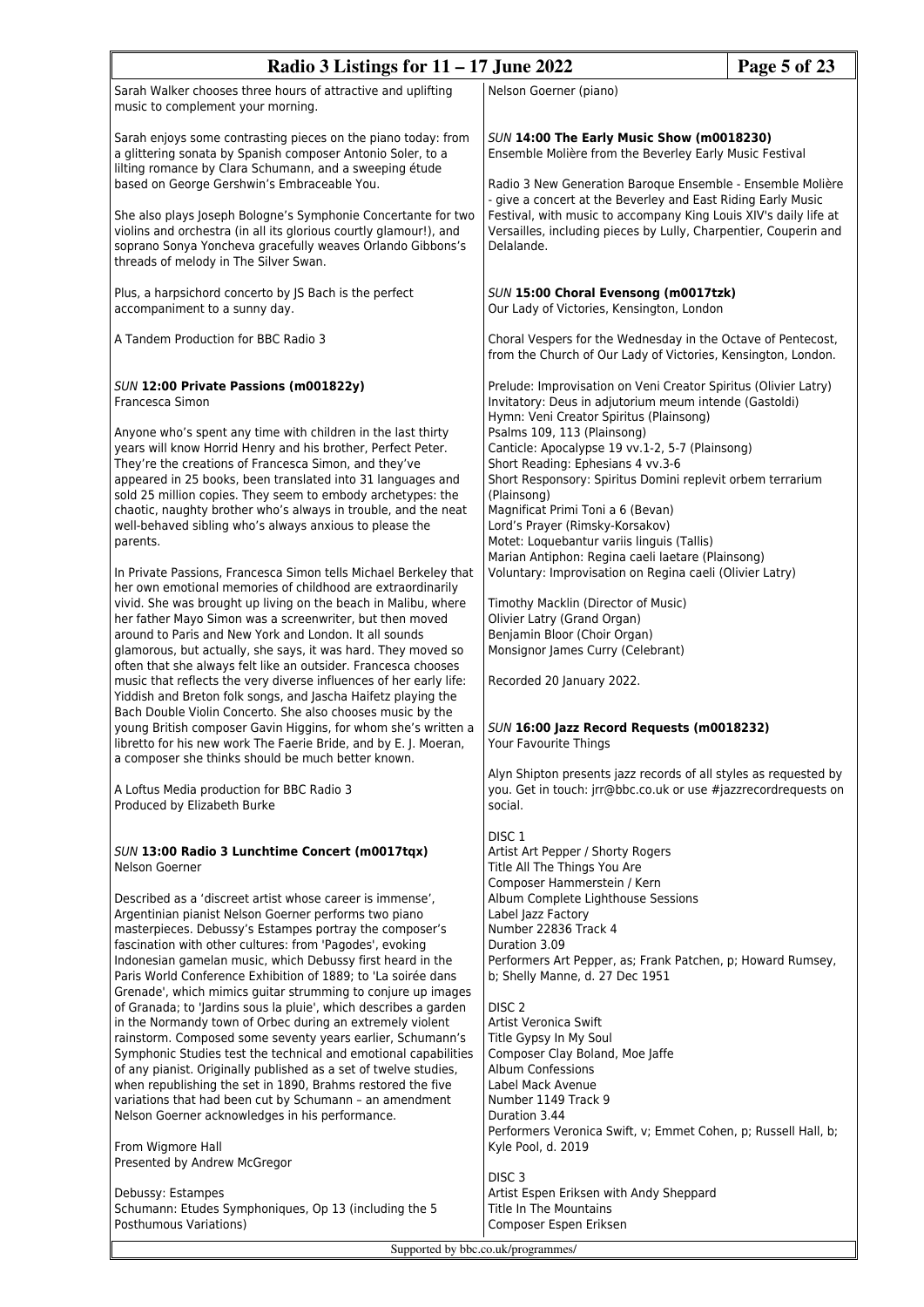| Radio 3 Listings for $11 - 17$ June 2022                                                                                         |                                                                                                                                 | Page 6 of 23 |
|----------------------------------------------------------------------------------------------------------------------------------|---------------------------------------------------------------------------------------------------------------------------------|--------------|
| Album In The Mountains                                                                                                           | <b>DISC 10</b>                                                                                                                  |              |
| Label Rune Grammafon                                                                                                             | Artist Marquis Hill                                                                                                             |              |
| Number 2227 Track 4                                                                                                              | <b>Title The Believer</b>                                                                                                       |              |
| Duration 9.26                                                                                                                    | Composer Hill                                                                                                                   |              |
| Performers Andy Sheppard, ts; Espen Eriksen, p; Lars Tormod                                                                      | Album New Gospel                                                                                                                |              |
| Jenset, b; Andreas Bye, d. 2022.                                                                                                 | Label Edition                                                                                                                   |              |
| DISC <sub>4</sub>                                                                                                                | Number Track 2<br>Duration 7.35                                                                                                 |              |
| Artist Ken Colyer                                                                                                                | Performers Marquis Hill, t; Christopher McBride, as; Christopher                                                                |              |
| Title Didn't He Ramble                                                                                                           | Madsen, ts; Josh Moshier, piano, Kenneth Oshodi, g; John Tate,                                                                  |              |
| Composer trad                                                                                                                    | b; Jeremy Cunningham, d; 2011.                                                                                                  |              |
| Album The Classic Years Vol 3                                                                                                    |                                                                                                                                 |              |
| Label Upbeat                                                                                                                     |                                                                                                                                 |              |
| Number 202 Track 2                                                                                                               | SUN 17:00 The Listening Service (m0018234)                                                                                      |              |
| Duration 3.32                                                                                                                    | What's the point of cadenzas?                                                                                                   |              |
| Performers Ken Colyer, t, v; Ian Wheeler, cl; Mac Duncan, tb;<br>Ray Foxley, p; John Bastable, bj; Ron Ward, b; Colin Bowden, d. | Tom Service is joined at the 2022 Hay Festival by the American                                                                  |              |
| 1960                                                                                                                             | pianist, writer and self confessed 'classical music nerd of the                                                                 |              |
|                                                                                                                                  | highest order' Jeremy Denk, to explore cadenzas - virtuosic solo                                                                |              |
| DISC <sub>5</sub>                                                                                                                | improvisations - with help from Freddie Mercury, John Coltrane                                                                  |              |
| Artist Louis Armstrong                                                                                                           | and J.S Bach.                                                                                                                   |              |
| <b>Title Coal Cart Blues</b>                                                                                                     |                                                                                                                                 |              |
| Composer Louis and Lil Armstrong                                                                                                 |                                                                                                                                 |              |
| Album Integrale Louis Armstrong Vol 9                                                                                            | <b>SUN 17:30 Words and Music (m0018236)</b>                                                                                     |              |
| Label Fremeaux<br>Number 1359 CD 3 Track 11                                                                                      | Keep Calm and Carry On                                                                                                          |              |
| Duration 2.55                                                                                                                    | Music to soothe, and an account of a disastrous premiere of a                                                                   |              |
| Performers Louis Armstrong, t, v; Sidney Bechet, ss; Bernard                                                                     | Haydn symphony which carried on after the audience narrowly                                                                     |              |
| Addison, g; Wellman Braud, b. 27 May 1940                                                                                        | avoided being crushed by a falling chandelier, are amongst the                                                                  |              |
|                                                                                                                                  | examples in today's programme as we hear calming words and                                                                      |              |
| DISC <sub>6</sub>                                                                                                                | advice set alongside accounts of disasters and stressful                                                                        |              |
| Artist Louis Armstrong and Ella Fitzgerald                                                                                       | scenarios. Adam Kay's This is Going to Hurt recalls the                                                                         |              |
| Title These Foolish Things                                                                                                       | experience of being a trainee doctor, Francis Drake is said to                                                                  |              |
| Composer Harry Link, Jack Strachey, Holt Marvell<br>Album Ella and Louis - The Complete Norman Granz Sessions                    | have finished his bowls game before tackling the Spanish<br>Armada. We don't know if this story is true but we do have his      |              |
| Label One                                                                                                                        | poem which tells us "Disturb us, Lord, when we are too well                                                                     |              |
| Number 59805 CD 2 Track 6                                                                                                        | pleased with ourselves". Tishani Doshi has a poem entitled                                                                      |              |
| Duration 7.39                                                                                                                    | Poems Lull Us Into Safety and Caleb Femi called one of his                                                                      |              |
| Performers Ella Fitzgerald, v; Oscar Peterson, p; Herb Ellis, g;                                                                 | pieces Coping. Lady Macbeth accuses her husband "You do                                                                         |              |
| Ray Brown, b; Louie Bellson, d. 23 July 1957                                                                                     | unbend your noble strength, to think so brainsickly of things",                                                                 |              |
|                                                                                                                                  | and Anita Moorjani attributes her miraculous recovery from                                                                      |              |
| DISC <sub>7</sub><br>Artist Stephane Grappelli                                                                                   | terminal cancer to her positive mindset.                                                                                        |              |
| Title Django                                                                                                                     | Alongside soothing music from Hannah Peel and Amy Beach,                                                                        |              |
| Composer John Lewis                                                                                                              | the soundtrack ranges from a quartet from Beethoven's Fidelio                                                                   |              |
| Album Django                                                                                                                     | - its outward tranquillity disguising the conflicting passionate                                                                |              |
| Label American Jazz Classics                                                                                                     | emotions of its singers - to another famous operatic quartet,                                                                   |              |
| Number 99065 Track 1                                                                                                             | from Gilbert and Sullivan's The Gondoliers, the punchline motto                                                                 |              |
| Duration 5.00                                                                                                                    | of which was framed on the desk of prime minister Harold                                                                        |              |
| Performers Stephane Grappelli, vn; Pierre Cavalli, g; Guy<br>Pedersen, b; Daniel Humair, d. 1March 1962.                         | Macmillan. Grace Williams takes us out on a Calm Sea, and the<br>nul points-defying UK entry for Eurovision 2022, Sam Ryder's   |              |
|                                                                                                                                  | Space Man, proves what can be achieved if you can keep calm                                                                     |              |
| DISC <sub>8</sub>                                                                                                                | and carry on.                                                                                                                   |              |
| <b>Artist Thelonious Monk</b>                                                                                                    |                                                                                                                                 |              |
| <b>Title Round Midnight</b>                                                                                                      | Our readers are Colin McFarlane and Madeline Smith - veteran                                                                    |              |
| <b>Composer Monk</b>                                                                                                             | of British film institutions Hammer Horror, James Bond and,                                                                     |              |
| Album Complete Blue Note Recordings                                                                                              | most appositely, the Carry Ons.                                                                                                 |              |
| Label Blue Note<br>Number 7243 8 30363 2 5 CD 1 Track 20                                                                         | Producer: Graham Rogers                                                                                                         |              |
| Duration 3.12                                                                                                                    |                                                                                                                                 |              |
| Performers George Taitt, t; Sahib Shihab, as; Thelonious Monk,                                                                   |                                                                                                                                 |              |
| p; Bob Paige, b; Art Blakey, d. 21 Nov 1947                                                                                      | SUN 18:45 Sunday Feature (m0018238)                                                                                             |              |
|                                                                                                                                  | Afterwords: Muriel Spark                                                                                                        |              |
| DISC <sub>9</sub>                                                                                                                |                                                                                                                                 |              |
| Artist Rene Marie<br>Title Paris on Ponce                                                                                        | "One's prime is elusive "                                                                                                       |              |
| <b>Composer Rene Marie</b>                                                                                                       | Muriel Spark is probably still best known for the novel based on                                                                |              |
| Album Live at Jazz Standard                                                                                                      | her own schooling in Edinburgh in the 1930s, 'The Prime of Miss                                                                 |              |
| Label Max Jazz                                                                                                                   | Jean Brodie'. But she published over twenty other novels, as                                                                    |              |
| Number 116 Track 9                                                                                                               | well as essays and poems - she always thought of herself as a                                                                   |              |
| Duration 6.33                                                                                                                    | poet first - and, though 'Scottish by formation', she left Scotland                                                             |              |
| Performers Rene Marie, v; John Tooley, p; Elias Bailey, b; T                                                                     | for 'adventures' in what used to be Rhodesia, London, New York                                                                  |              |
| Howard Curtis III d. 2002                                                                                                        | and Rome, before finally settling into a kind of 'spiritual exile'<br>for the last thirty years of her life in Arezzo, Tuscany. |              |
|                                                                                                                                  |                                                                                                                                 |              |
| Supported by bbc.co.uk/programmes/                                                                                               |                                                                                                                                 |              |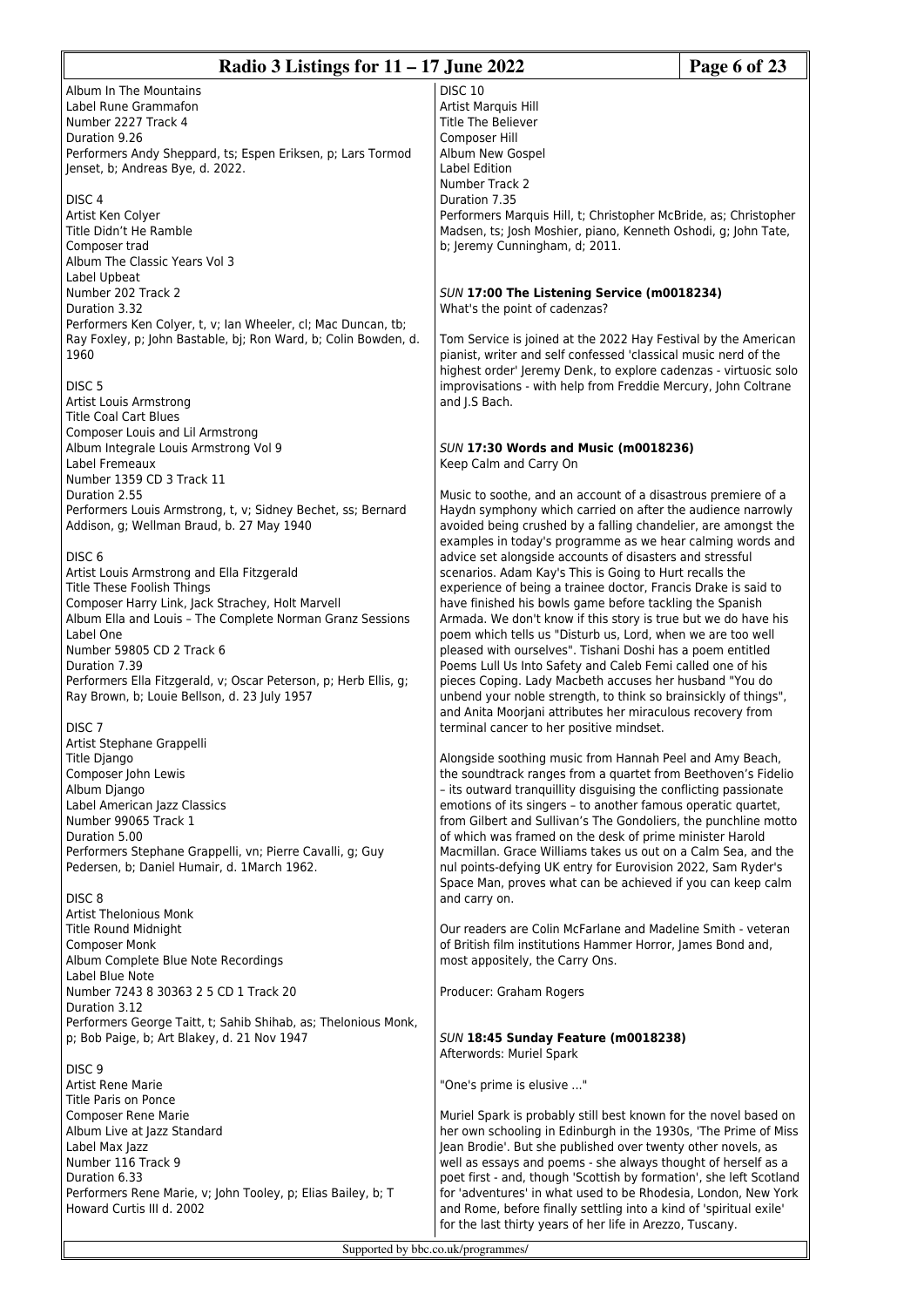| Radio 3 Listings for $11 - 17$ June 2022                                                                                                                                                                                                                                                                                                                         | Page 7 of 23                                                                                                                                                                                                                                                                                                                                                               |  |
|------------------------------------------------------------------------------------------------------------------------------------------------------------------------------------------------------------------------------------------------------------------------------------------------------------------------------------------------------------------|----------------------------------------------------------------------------------------------------------------------------------------------------------------------------------------------------------------------------------------------------------------------------------------------------------------------------------------------------------------------------|--|
| But her work and her ideas about what a writer is still resonate,<br>as can be heard in recordings with her from the early 1970s<br>onwards and through the observations of the writers Ian Rankin                                                                                                                                                               | SUN 23:00 Sound Designs with Nick Luscombe<br>(m001823g)<br><b>Spiritual Homes</b>                                                                                                                                                                                                                                                                                         |  |
| and Zoe Strachan, Colin McIlroy of the National Library of<br>Scotland and Muriel Spark's friend and author of 'Appointment<br>in Arezzo', Alan Taylor.                                                                                                                                                                                                          | Nick Luscombe continues his personal journey through music<br>and architecture, exploring some of the connections and                                                                                                                                                                                                                                                      |  |
| With extracts from Spark's writing read by Kate Arneil.                                                                                                                                                                                                                                                                                                          | including specially commissioned works from composers<br>responding to place. In this second episode we immerse                                                                                                                                                                                                                                                            |  |
| "Everything happens to an artist; time is always redeemed,<br>nothing is lost and wonders never cease." (Loitering With<br>Intent)                                                                                                                                                                                                                               | ourselves in the world of spiritual spaces - churches, temples,<br>or just places for meditation or reflection, from St Mark's<br>Basilica in Venice to Wat Arun monastery in Bangkok and<br>Rothko Chapel in Texas and including music from Alice<br>Coltrane, Claire M Singer and Pierre Henry. We hear the music                                                        |  |
| Produced by Alan Hall<br>A Falling Tree production for BBC Radio Three                                                                                                                                                                                                                                                                                           | choice of designer Ab Rogers and a brand new work from<br>Ukranian-born harpist Alina Bzhezhinska inspired by the<br>wooden church of St Nicholas in her hometown of Lviv.                                                                                                                                                                                                 |  |
| SUN 19:30 Drama on 3 (m001823b)<br>Zadie Smith with the BBC Symphony Orchestra                                                                                                                                                                                                                                                                                   |                                                                                                                                                                                                                                                                                                                                                                            |  |
| Zadie Smith is one of Britain's most notable and influential                                                                                                                                                                                                                                                                                                     | MONDAY 13 JUNE 2022                                                                                                                                                                                                                                                                                                                                                        |  |
| living novelists. Her first work, White Teeth, completed while<br>the author was still a student, became an instant hit when it<br>was published in 2000. Soon enough, she came to define what                                                                                                                                                                   | MON 00:00 The Music & Meditation Podcast (p0c585s1)<br>5. Banish FOMO with That Meditation Guy                                                                                                                                                                                                                                                                             |  |
| it was to live in Britain - and particularly London - at the turn of<br>the new millennium. Music has always coursed through Zadie<br>Smith's works. At university she worked as a jazz singer, while<br>her 2016 novel Swing Time, long listed for the Booker Prize,                                                                                            | NAO meets Jimmy Wightman aka That Meditation Guy to help<br>you banish the fear of missing out and feel more present in the<br>moment with the help of meditation. Jimmy, a meditation coach<br>and founder of the Delve Deep programme, explains the                                                                                                                      |  |
| explores her love of music and dance.<br>Zadie joins the BBC Symphony Orchestra on the stage of the<br>Barbican Hall for a highly acclaimed entertaining and thought-<br>provoking evening. The multi-award-winning author reads<br>extracts from a selection of her own writing - essays, short-<br>stories, and novels - and even sings! Intermixed with music | interesting and unlikely connection between clubbing and<br>meditation. The music that soundtracks Jimmy's grounding<br>guided meditation was composed by Lloyd Coleman and<br>recorded by the BBC Concert Orchestra exclusively for this<br>episode. If you're brand new to meditation or you've tried it<br>before, this series is the perfect place to pick it up from. |  |
| reflecting the readings by composers from Tchaikovsky to Gity<br>Razaz.                                                                                                                                                                                                                                                                                          | Music you'll hear in this episode includes:<br>Bizet: Intermezzo from Carmen                                                                                                                                                                                                                                                                                               |  |
| Recorded at the Barbican on Friday 22nd April 2022                                                                                                                                                                                                                                                                                                               | Lloyd Coleman: Luminescence                                                                                                                                                                                                                                                                                                                                                |  |
| Music:                                                                                                                                                                                                                                                                                                                                                           | Grieg: Lyric Pieces, Op 71: Remembrances<br>Elgar: Chanson de matin                                                                                                                                                                                                                                                                                                        |  |
| John Adams: Short Ride in a Fast Machine                                                                                                                                                                                                                                                                                                                         | 01 00:03:19 Georges Bizet                                                                                                                                                                                                                                                                                                                                                  |  |
| Peter Ilyich Tchaikovsky: Dance of the Mirlitons - The<br>Nutcracker - Act II                                                                                                                                                                                                                                                                                    | Intermezzo from Carmen<br>Duration 00:02:32                                                                                                                                                                                                                                                                                                                                |  |
| Harold Arlen (arr Simon Nathan): Stormy Weather                                                                                                                                                                                                                                                                                                                  |                                                                                                                                                                                                                                                                                                                                                                            |  |
| Adolphus Hailstork: Epitaph for a Man who Dreamed<br>Gity Razaz: Mother                                                                                                                                                                                                                                                                                          | 02 00:11:50 Lloyd Coleman<br>Luminescence                                                                                                                                                                                                                                                                                                                                  |  |
| Leonard Bernstein: Overture - Candide                                                                                                                                                                                                                                                                                                                            | Conductor: Ben Palmer                                                                                                                                                                                                                                                                                                                                                      |  |
| Frank Zappa: Outrage at Valdez                                                                                                                                                                                                                                                                                                                                   | Orchestra: BBC Concert Orchestra                                                                                                                                                                                                                                                                                                                                           |  |
| Rogers & Hart (arr Simon Nathan): I Could Write a Book                                                                                                                                                                                                                                                                                                           | Duration 00:10:40                                                                                                                                                                                                                                                                                                                                                          |  |
| Readings from:<br><b>Swing Time</b>                                                                                                                                                                                                                                                                                                                              | 03 00:22:56 Edvard Grieg<br>Lyric Pieces, Op 71 - Remembrances<br>Duration 00:01:55                                                                                                                                                                                                                                                                                        |  |
| <b>NW</b>                                                                                                                                                                                                                                                                                                                                                        |                                                                                                                                                                                                                                                                                                                                                                            |  |
| Contempt as a Virus<br>Joy                                                                                                                                                                                                                                                                                                                                       | 04 00:25:16 Edward Elgar<br>Chanson de matin                                                                                                                                                                                                                                                                                                                               |  |
| The Lazy River                                                                                                                                                                                                                                                                                                                                                   | Conductor: Ben Palmer                                                                                                                                                                                                                                                                                                                                                      |  |
| <b>White Teeth</b>                                                                                                                                                                                                                                                                                                                                               | Orchestra: BBC Concert Orchestra<br>Duration 00:02:59                                                                                                                                                                                                                                                                                                                      |  |
| Zadie Smith                                                                                                                                                                                                                                                                                                                                                      |                                                                                                                                                                                                                                                                                                                                                                            |  |
| <b>BBC Symphony Orchestra</b>                                                                                                                                                                                                                                                                                                                                    |                                                                                                                                                                                                                                                                                                                                                                            |  |
| Ben Gernon (conductor)                                                                                                                                                                                                                                                                                                                                           | MON 00:30 Through the Night (m001823j)<br>Smetana, Chopin and Rachmaninov                                                                                                                                                                                                                                                                                                  |  |
| SUN 21:15 Record Review Extra (m001823d)<br>Debussy's La Mer                                                                                                                                                                                                                                                                                                     | The Hungarian Radio Symphony Orchestra is joined by pianist<br>Dénes Várjon in Chopin's Second Piano Concerto, with<br>conductor Gábor Káli, in Budapest. John Shea presents.                                                                                                                                                                                              |  |
| Hannah French offers listeners a chance to hear at greater                                                                                                                                                                                                                                                                                                       |                                                                                                                                                                                                                                                                                                                                                                            |  |
| length the recordings reviewed and discussed in yesterday's                                                                                                                                                                                                                                                                                                      | 12:31 AM                                                                                                                                                                                                                                                                                                                                                                   |  |
| Record Review, including the recommended version of the<br>Building a Library work, Claude Debussy's La Mer.                                                                                                                                                                                                                                                     | Bedřich Smetana (1824-1884)<br>Vltava (Moldau), from 'Má vlast' (My Homeland)                                                                                                                                                                                                                                                                                              |  |

(conductor)

Hungarian Radio Symphony Orchestra, Budapest, Gábor Káli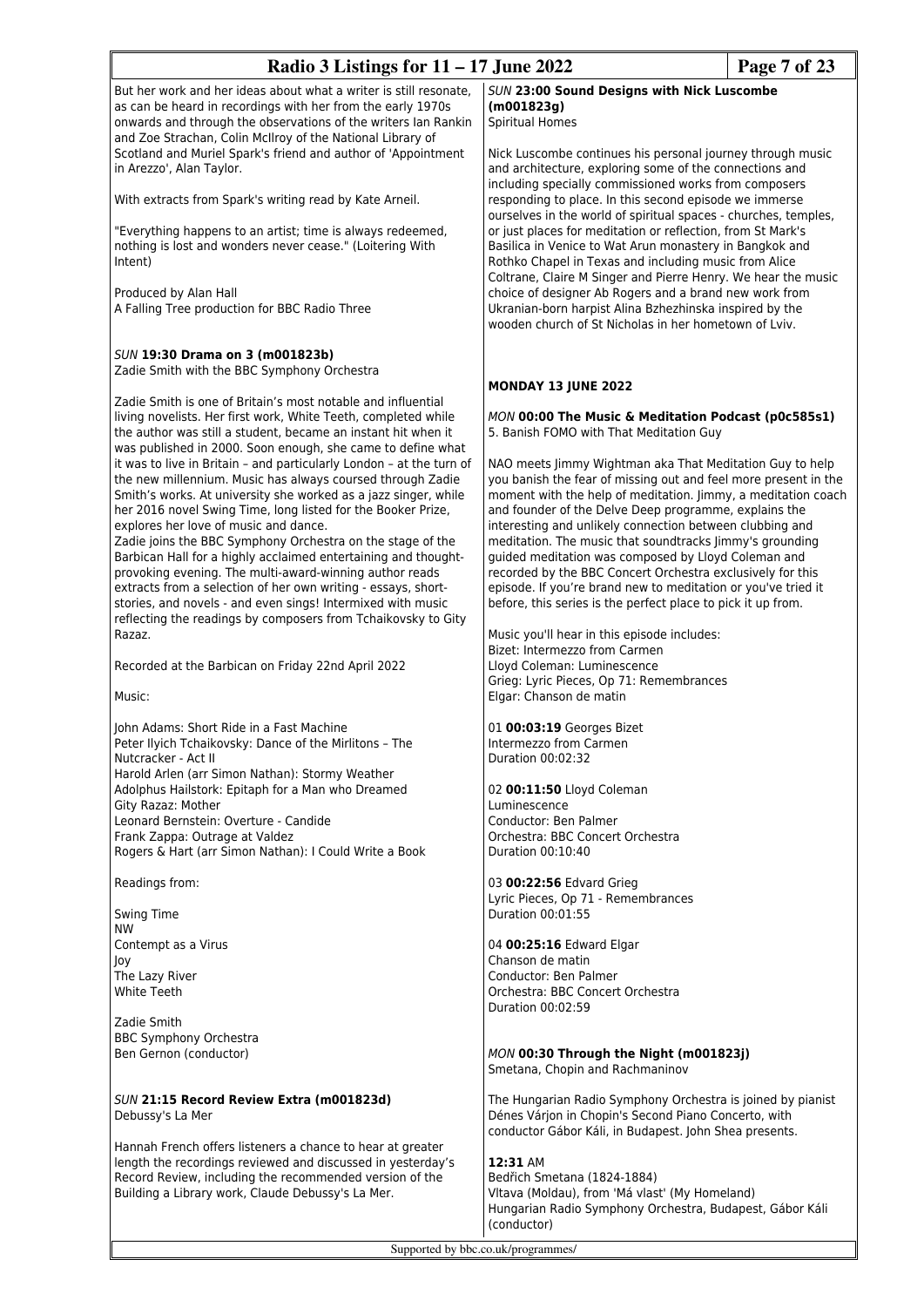| Radio 3 Listings for $11 - 17$ June 2022                                                                                                                                                                       | Page 8 of 23                                                                                                                                                                                                                                  |  |
|----------------------------------------------------------------------------------------------------------------------------------------------------------------------------------------------------------------|-----------------------------------------------------------------------------------------------------------------------------------------------------------------------------------------------------------------------------------------------|--|
| 12:43 AM<br>Fryderyk Chopin (1810-1849)<br>Piano Concerto No. 2 in F minor, op. 21<br>Dénes Várjon (piano), Hungarian Radio Symphony Orchestra,<br>Budapest, Gábor Káli (conductor)                            | Missa Rorate Caeli<br>Aldona Bartnik (soprano), Agnieszka Ryman (soprano), Matthew<br>Venner (counter tenor), Maciej Gocman (tenor), Tomáš Král<br>(bass), Jaromír Nosek (bass), Period Instruments Ensemble,<br>Andrzej Kosendiak (director) |  |
| 01:14 AM<br>Fryderyk Chopin (1810-1849)<br>Waltz in A flat, Op. 69 No. 1<br>Dénes Várjon (piano)                                                                                                               | 04:31 AM<br>Antonin Dvorak (1841-1904)<br>In Nature's Realm (Overture), Op 91<br>Radio Bratislava Symphony Orchestra, Ondrej Lenárd<br>(conductor)                                                                                            |  |
| 01:18 AM<br>Sergey Rachmaninov (1873-1943)<br>Symphonic Dances, Op. 45<br>Hungarian Radio Symphony Orchestra, Budapest, Gábor Káli<br>(conductor)                                                              | 04:46 AM<br>Kaspar Förster (1616-1673)<br>Sonata (ca 1660)<br>Il Tempo Baroque Ensemble                                                                                                                                                       |  |
| 01:54 AM<br>Jacques Ibert (1890-1962)<br><b>Flute Concerto</b><br>Sharon Bezaly (flute), Polish National Radio Symphony<br>Orchestra, Katowice, José Maria Florêncio (conductor)                               | 04:52 AM<br>Pauline Viardot (1821-1910)<br>Choeur des elfes<br>Olivia Robinson (soprano), BBC Singers, Elizabeth Burgess<br>(piano), Grace Rossiter (conductor)                                                                               |  |
| 02:14 AM<br>Johann Georg Pisendel (1687-1755)<br>Sonata in C minor for violin & basso continuo<br>Barbara Jane Gilby (violin), Sue-Ellen Paulsen (cello), Geoffrey<br>Lancaster (harpsichord)                  | 04:59 AM<br>Joseph Kuffner (1776-1856)<br>Clarinet Quintet (Introduction, theme and variations) in B flat<br>Op.32<br>Jože Kotar (clarinet), Slovene Philharmonic String Quartet                                                              |  |
| 02:31 AM<br>John Ireland (1879-1962)<br>A Downland Suite<br>Hannaford Street Silver Band, Bramwell Tovey (conductor)                                                                                           | 05:09 AM<br>Henry Purcell (1659-1695)<br><b>Trumpet Suite</b><br>Blagoj Angelovski (trumpet), Velin Iliev (organ)                                                                                                                             |  |
| 02:48 AM<br>Felix Mendelssohn (1809-1847)<br>Violin Concerto in E minor, Op 64<br>Renaud Capuçon (violin), Stavanger Symphony Orchestra, Paul<br>McCreesh (conductor)                                          | 05:17 AM<br>Johann Sebastian Bach (1685-1750)<br>Brandenburg concerto No 3 in G major BWV 1048<br>European Union Baroque Orchestra, Lars Ulrik Mortensen<br>(conductor)                                                                       |  |
| 03:14 AM<br>Wolfgang Amadeus Mozart (1756-1791)<br>Exsultate, jubilate - motet for soprano and orchestra (K 165)<br>Ragnhild Heiland Sørensen (soprano), Norwegian Radio<br>Orchestra, Takuo Yuasa (conductor) | 05:28 AM<br>Francis Poulenc (1899-1963)<br>Les Biches, suite from the ballet (1939-1940)<br>Royal Concertgebouw, Bernard Haitink (conductor)                                                                                                  |  |
| 03:29 AM<br>Niccolò Paganini (1782-1840)<br>Duetto amoroso for violin and guitar<br>Tomaž Lorenz (violin), Jerko Novak (guitar)                                                                                | 05:48 AM<br>Josef Rheinberger (1839-1901)<br>Organ Concerto in F, Op 137<br>Antonio García (organ), Berner Kammerorchester, Philippe Bach<br>(conductor)                                                                                      |  |
| 03:39 AM<br>Jacob Obrecht (1457-1505)<br>Salve Regina<br>Netherlands Chamber Choir, Paul Van Nevel (conductor)<br>03:45 AM                                                                                     | 06:13 AM<br>Georg Philipp Telemann (1681-1767)<br>Concerto in C, TWV 51:C1<br>Giovanni Antonini (recorder), Il Giardino Armonico, Giovanni<br>Antonini (director)                                                                             |  |
| Hilda Sehested (1858-1936)<br>Tre Fantasistykker (3 Fantasy pieces) (1908)<br>Nina Reintoft (cello), Malene Thastum (piano)                                                                                    | MON 06:30 Breakfast (m001826p)<br>Monday - Petroc's classical picks                                                                                                                                                                           |  |
| 03:55 AM<br>Ferenc Farkas (1905-2000)<br>5 Ancient Hungarian Dances for wind quintet<br><b>Galliard Ensemble</b>                                                                                               | Petroc Trelawny presents Radio 3's classical breakfast show,<br>featuring listener requests.<br>Email 3breakfast@bbc.co.uk                                                                                                                    |  |
| 04:05 AM<br>Richard Strauss (1864-1949)<br>Ewig einsam/Wenn du einst die Gauen (Guntram, Op 25)<br>Ben Heppner (tenor), Toronto Symphony Orchestra, Andrew                                                     | MON 09:00 Essential Classics (m001826r)<br>Georgia Mann                                                                                                                                                                                       |  |
| Davis (conductor)<br>04:18 AM<br>Grzegorz Gerwazy Gorczycki (1665-1734)                                                                                                                                        | Georgia Mann plays the best in classical music, with familiar<br>favourites alongside new discoveries and musical surprises.<br>0915 Playlist starter - listen and send us your ideas for the next                                            |  |
| Supported by bbc.co.uk/programmes/                                                                                                                                                                             |                                                                                                                                                                                                                                               |  |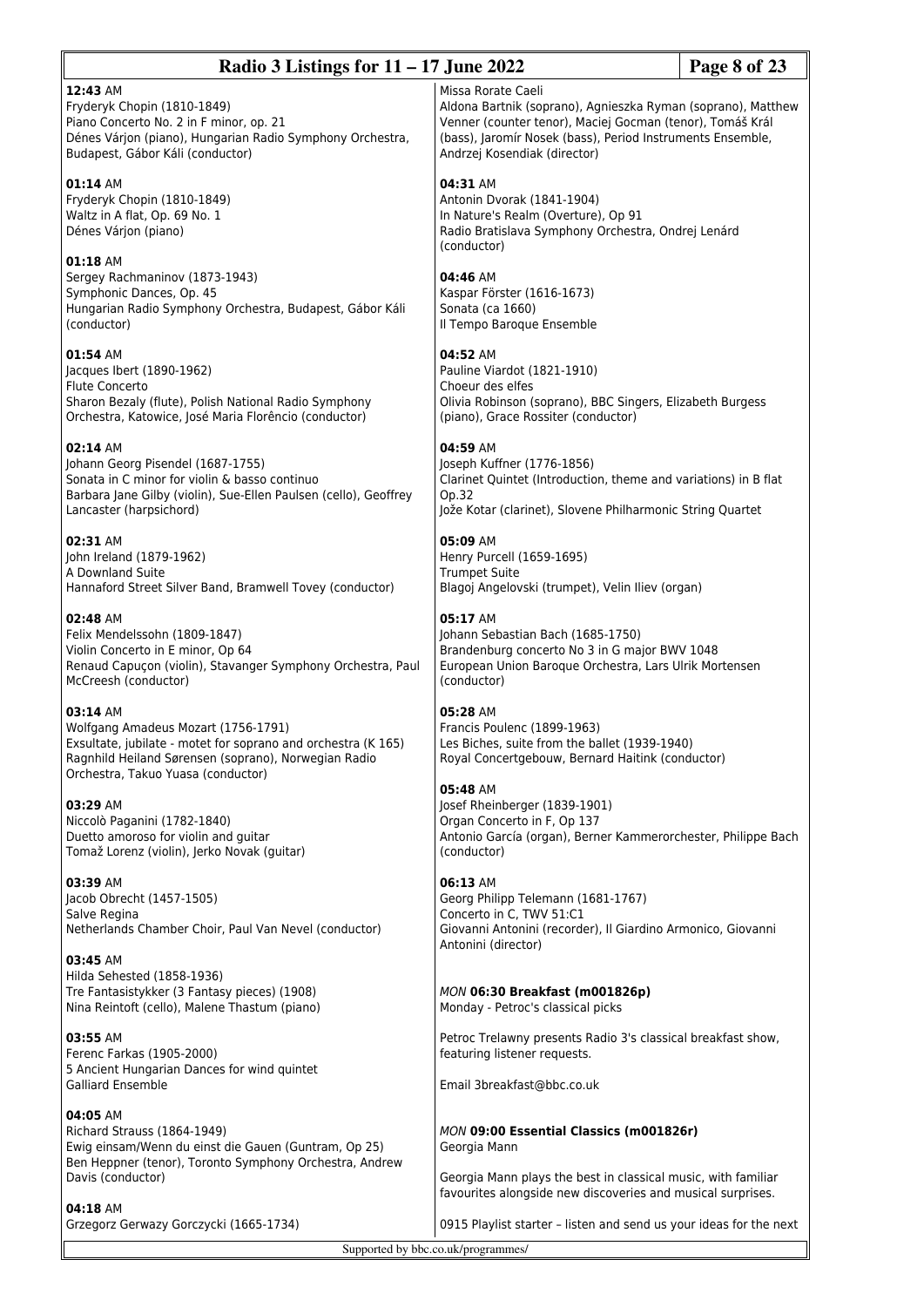| Radio 3 Listings for $11 - 17$ June 2022                                                                                                                                                                                                                 |                                                                                                                                                                                                                                                                | Page 9 of 23 |
|----------------------------------------------------------------------------------------------------------------------------------------------------------------------------------------------------------------------------------------------------------|----------------------------------------------------------------------------------------------------------------------------------------------------------------------------------------------------------------------------------------------------------------|--------------|
| step in our musical journey today.                                                                                                                                                                                                                       | Silent Woods, Op 68 No 5                                                                                                                                                                                                                                       |              |
| 1010 Song of the Day – harnessing the magic of words, music<br>and the human voice.                                                                                                                                                                      | Alisa Weilerstein, cello<br>Anna Polonsky, piano                                                                                                                                                                                                               |              |
| 1030 Playlist reveal - a sequence of music suggested by you in<br>response to our starter today.                                                                                                                                                         | Produced by Luke Whitlock                                                                                                                                                                                                                                      |              |
| 1100 Essential Performers - the first of five tracks this week<br>showcasing the artistry of German violinist Anne-Sophie Mutter.                                                                                                                        | MON 13:00 Radio 3 Lunchtime Concert (m001826w)<br>Radio 3 Lunchtime Concert, live from Wigmore Hall.                                                                                                                                                           |              |
| 1130 Slow Moment - time to take a break for a moment's<br>musical reflection.                                                                                                                                                                            | Live from Wigmore Hall, Nevermind, four of France's leading<br>Baroque music specialists showcase the remarkable chamber<br>music of Elisabeth Jacquet de la Guerre who, at the age of five,<br>caught the attention of Louis XIV and went on to become one of |              |
| MON 12:00 Composer of the Week (m001826t)<br>Dvořák and America                                                                                                                                                                                          | the most acclaimed musicians of her time. Indeed one<br>contemporary accorded her a place on his Mount Parnassus<br>directly below Lully and next to Lalande and Marais.                                                                                       |              |
| An Invitation                                                                                                                                                                                                                                            | Presented by Hannah French.                                                                                                                                                                                                                                    |              |
| Donald Macleod looks at why Dvořák turned down, and then<br>later agreed to, an extended trip to the USA.                                                                                                                                                | Elisabeth Jacquet de la Guerre (1665-1729):<br>Trio Sonata in D;                                                                                                                                                                                               |              |
| Antonín Dvořák became the first Czech composer to achieve<br>global fame. His gift for transforming the folk styles of his                                                                                                                               | Trio Sonata in G minor;                                                                                                                                                                                                                                        |              |
| native Bohemia into richly romantic classical music won him<br>admirers far beyond his homeland. Consequently, Dvořák was<br>approached to leave Europe and serve as director of the newly<br>established National Conservatory of Music in America. His | Sonata in G for violin and harpsichord with obbligato viola da<br>gamba (transcription for flute, viola da gamba and basso<br>continuo);                                                                                                                       |              |
| sponsors hoped he would help foster a new and distinctive<br>American musical style, less reliant upon Germanic traditions.                                                                                                                              | Suite in D minor from Premier livre de pièces pour clavecin;                                                                                                                                                                                                   |              |
| During his time in America, Dvořák composed many of his most<br>celebrated works, including his Ninth Symphony and his Cello                                                                                                                             | Prélude from Premier livre de pièces pour clavecin;                                                                                                                                                                                                            |              |
| Concerto. This week, Donald Macleod focuses on Dvořák's<br>American years and uncovers what he achieved there.                                                                                                                                           | Sonata in D minor for violin and harpsichord with obbligato<br>viola da gamba;                                                                                                                                                                                 |              |
| Antonín Dvořák was employed at the Conservatory in Prague<br>from 1890 and developed a reputation as a hard taskmaster.                                                                                                                                  | Trio Sonata in B flat.                                                                                                                                                                                                                                         |              |
| He taught only the most talented students and could be very<br>strict and demanding. But outside of classes, he would take any<br>opportunity he could to escape the confines of academia and                                                            | Nevermind:<br>Anna Besson (flute),<br>Louis Creac'h (violin),                                                                                                                                                                                                  |              |
| fulfil his twin passions of trainspotting or bird feeding. When an<br>offer arrived from Mrs Jeanette Meyer Thurber, the wife of a<br>millionaire New York grocer, suggesting Dvořák might like to                                                       | Robin Pharo (viola da gamba),<br>Jean Rondeau (harpsichord)                                                                                                                                                                                                    |              |
| abandon Prague for New York and take up the post of director<br>at the new National Conservatory of Music, he turned it down.<br>So what changed his mind? Donald investigates.                                                                          | MON 14:00 Afternoon Concert (m001826y)<br>Monday - Alexandre Kantorow plays Brahms                                                                                                                                                                             |              |
| Symphony No 9 in E minor, Op 95 "From the New World"<br>(excerpt)                                                                                                                                                                                        | Ian Skelly introduces performances by the SWR Symphony<br>Orchestra, including Brahms's Second Piano Concerto with                                                                                                                                             |              |
| Baltimore Symphony Orchestra<br>Marin Alsop, conductor                                                                                                                                                                                                   | Alexandre Kantorow. Plus there's Hungarian music by Berlioz,<br>Ligeti and Liszt, highlights of the recent Beverley and East<br>Riding Early Music Festival, and Roussel's dramatic Symphony                                                                   |              |
| Piano Trio No 4 in E minor, Op 90 "Dumky" (Lento maestoso)<br>Christian Tetzlaff, violin                                                                                                                                                                 | No.3.                                                                                                                                                                                                                                                          |              |
| Tanja Tetzlaff, cello<br>Lars Vogt, piano                                                                                                                                                                                                                | Hector Berlioz - Hungarian March [The Damnation of Faust]<br>BBC National Orchestra of Wales<br>Thierry Fischer (conductor)                                                                                                                                    |              |
| Carnival Overture, Op 92<br>Royal Liverpool Philharmonic Orchestra<br>Libor Pešek, conductor                                                                                                                                                             | Gyorgy Ligeti - Ramifications for string orchestra<br>SWR Symphony Orchestra, Stuttgart<br>Anja Bihlmaier (conductor)                                                                                                                                          |              |
| Requiem, Op 89 (Introitus)<br>Christiane Libor, soprano                                                                                                                                                                                                  | Franz Liszt - Valse de bravoure, S.214'1                                                                                                                                                                                                                       |              |
| Ewa Wolak, alto<br>Daniel Kirch, tenor                                                                                                                                                                                                                   | Mariam Batsashvili (piano)                                                                                                                                                                                                                                     |              |
| Janusz Monarcha, bass<br>Warsaw National Philharmonic Choir                                                                                                                                                                                              | c. 2.25<br>Hugo Wolf 3 Harfenspieler Songs [Goethe Lieder]                                                                                                                                                                                                     |              |
| Warsaw National Philharmonic Orchestra<br>Antoni Wit, conductor                                                                                                                                                                                          | Hanno Muller-Brachmann (baritone)<br>Bavarian Radio Symphony Orchestra<br>Ivan Fischer (conductor)                                                                                                                                                             |              |
| Symphony No 4 in D minor, Op 13 (excerpt)<br>Royal Scottish National Orchestra                                                                                                                                                                           | c. 2.35                                                                                                                                                                                                                                                        |              |
| Neeme Järvi, condcutor                                                                                                                                                                                                                                   | Carl Maria von Weber - Clarinet Concerto No.1 in F minor, Op.73                                                                                                                                                                                                |              |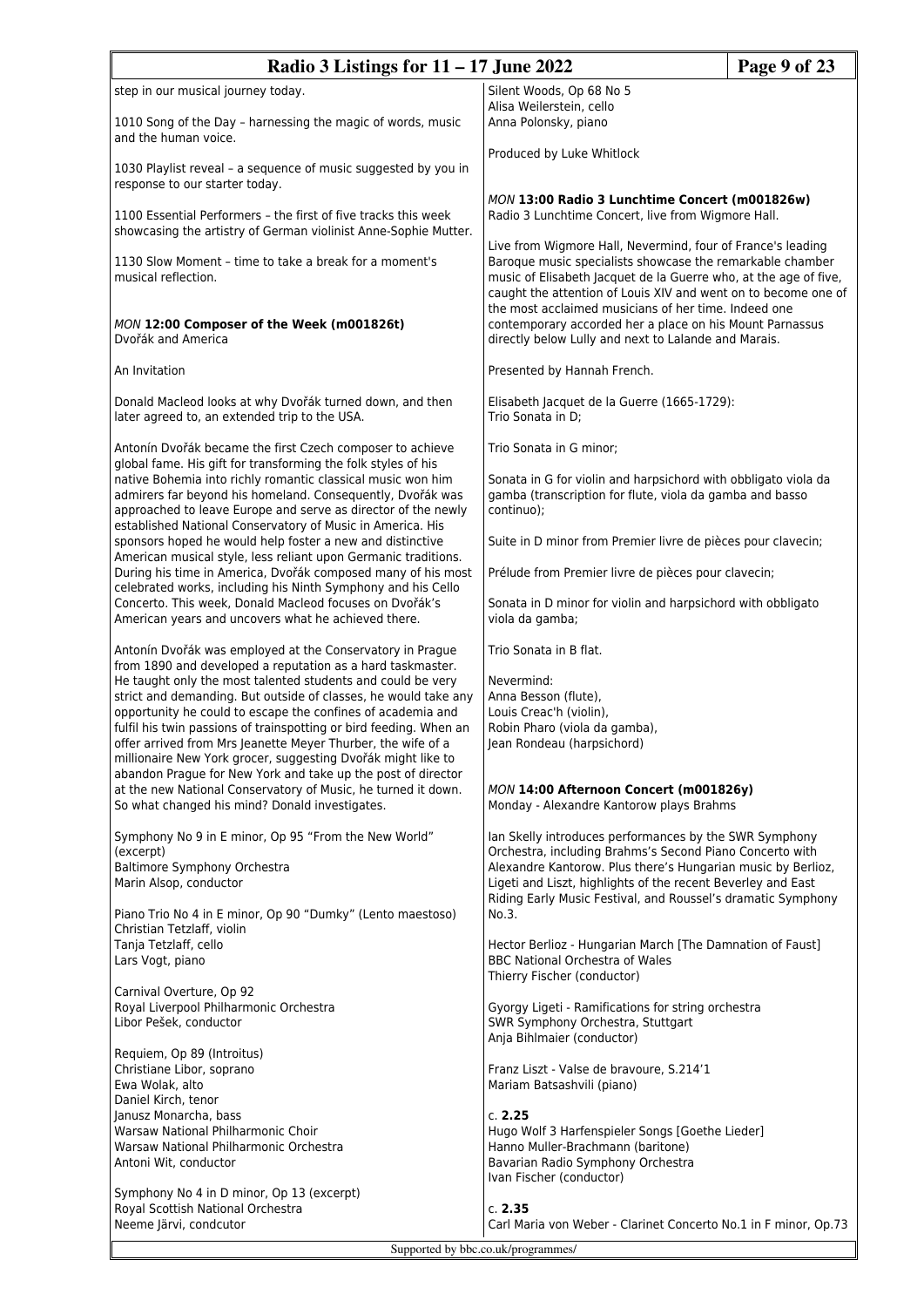| Radio 3 Listings for $11 - 17$ June 2022<br>Page 10 of 23                                                                                                                                                                                                                 |                                                                                                                                                                                     |  |  |
|---------------------------------------------------------------------------------------------------------------------------------------------------------------------------------------------------------------------------------------------------------------------------|-------------------------------------------------------------------------------------------------------------------------------------------------------------------------------------|--|--|
| Sabine Meyer (clarinet)<br>SWR Symphony Orchestra<br>Robert Trevino (conductor)                                                                                                                                                                                           | Performer: Michala Petri<br>Performer: George Malcolm<br>Duration 00:02:51                                                                                                          |  |  |
| Dur: 19'29 + appl?<br>3pm<br>Johannes Brahms - Piano Concerto No.2 in B flat, Op.83<br>Alexandre Kantorow (piano)<br>SWR Symphony Orchestra                                                                                                                               | 04 00:11:58 Antonín Dvořák<br>Berceuse (Two Piano Pieces, B.188)<br>Performer: Radoslav Kvapil<br>Duration 00:03:11                                                                 |  |  |
| Teodor Currentzis (conductor)                                                                                                                                                                                                                                             | 05 00:15:07 John Tavener<br>Song for Athene                                                                                                                                         |  |  |
| c. 4.00<br>Albert Roussel - Symphony No.3 in G minor, Op.73<br>SWR Symphony Orchestra<br>Lionel Bringuier (conductor)                                                                                                                                                     | Choir: Choir of St John's College, Cambridge<br>Conductor: Christopher Robinson<br>Duration 00:05:40                                                                                |  |  |
| MON 16:30 New Generation Artists (m0018270)<br>Liszt and Vaughan Williams from Alexander Gadjiev and<br><b>Timothy Ridout</b>                                                                                                                                             | 06 00:20:41 Rachel Stott<br>Serendipity and Household Objects<br>Ensemble: The Schubert Ensemble<br>Duration 00:01:45                                                               |  |  |
| New Generation Artists: Alexander Gadjiev, Timothy Ridout and<br>Ema Nikolvska.<br>Three of the current members of Radio 3's young artist<br>programme who are appearing at this year's Aldeburgh Festival<br>heard today in recent BBC recordings.                       | 07 00:22:23 Richard Rodgers<br>The Carousel Waltz (Carousel)<br>Orchestra: John Wilson Orchestra<br>Conductor: John Wilson<br>Duration 00:07:24                                     |  |  |
| Liszt: Études d'Exécution Transcendante, S. 139- No 11.<br>Harmonies du soir<br>Alexander Gadjiev (piano)                                                                                                                                                                 | MON 19:30 Radio 3 in Concert (m0018274)<br>Bavarian Radio Symphony Orchestra play Strauss, Wagner and<br><b>Berlioz</b>                                                             |  |  |
| Vaughan Williams: Six Studies in English Folk Song<br>Timothy Ridout (viola), James Baillieu (piano)                                                                                                                                                                      | Daniele Gatti conducts the Bavarian Radio Symphony Orchestra<br>in Strauss's Don Juan, the prelude to act III of Wagner's Die<br>Meistersinger von Nürnberg and Berlioz's Symphonie |  |  |
| Margaret Bonds (1913-72): Songs of the Seasons<br>Ema Nikolovska (mezzo soprano), Joseph Middleton (piano)                                                                                                                                                                | fantastique.<br>During the interval you can hear two of Franz Liszt's                                                                                                               |  |  |
| MON 17:00 In Tune (m0018272)<br>Stacey Kent, Johannes Moser, Anna Lapwood                                                                                                                                                                                                 | interpretations of music by Wagner and Berlioz - one<br>transcription for organ, and one for piano.                                                                                 |  |  |
| Sean Rafferty is joined by jazz singer Stacey Kent, performing<br>live with her trio. She's currently in residence at Ronnie Scott's<br>jazz club in London. The cellist Johannes Moser performs live in<br>the studio too ahead of the launch of his new album featuring | Richard Strauss - Don Juan, Op.20<br>Wagner - Prelude to Act III of "Die Meistersinger von Nürnberg"<br>Bavarian Radio Symphony Orchestra<br>Daniele Gatti (conductor)              |  |  |
| multi-layered arrangements of conventional and new repertoire<br>specially recorded to create a spatial listen. And, the organist<br>Anna Lapwood speaks to Sean about her forthcoming concert at<br>the Aldeburgh Festival.                                              | c. 8pm INTERVAL<br>Wagner transc. Liszt - Pilgrim's Chorus [Tannhäuser]<br>Olivier Latry (organ)                                                                                    |  |  |
| MON 19:00 In Tune Mixtape (m00066q8)<br>The perfect classical half hour                                                                                                                                                                                                   | Berlioz transc. Liszt - L'idée fixe, Andante amoroso d'après une<br>mélodie de Berlioz, S395<br>Leslie Howard (piano)                                                               |  |  |
|                                                                                                                                                                                                                                                                           | c.8.20 <sub>pm</sub>                                                                                                                                                                |  |  |
| In Tune's specially curated mixtape with jigs by Holst and<br>Corelli, a scherzo by Bartok, a berceuse by Dvorak and a waltz<br>by Richard Rodgers. There's also John Tavener's Song for<br>Athene and a piece by Rachel Stott inspired by youngsters.                    | Hector Berlioz - Symphonie Fantastique, Op.14<br>Bavarian Radio Symphony Orchestra<br>Daniele Gatti (conductor)                                                                     |  |  |
| Producer: Ian Wallington                                                                                                                                                                                                                                                  | Presented by Fiona Talkington                                                                                                                                                       |  |  |
| 01 00:00:09 Gustav Holst<br>Jig (St. Paul's Suite)<br>Ensemble: Guildhall String Ensemble<br>Duration 00:03:14                                                                                                                                                            | <b>MON 22:00 Music Matters (m0018225)</b><br>[Repeat of broadcast at 11:45 on Saturday]                                                                                             |  |  |
| 02 00:03:14 Béla Bartók<br>Scherzo (Concerto for Orchestra)<br>Orchestra: Budapest Festival Orchestra                                                                                                                                                                     | MON 22:45 The Essay (m0018276)<br>Journeys to the Grave                                                                                                                             |  |  |
| Conductor: Iván Fischer<br>Duration 00:05:58                                                                                                                                                                                                                              | Lauren Elkin on Oscar Wilde                                                                                                                                                         |  |  |
| 03 00:09:10 Arcangelo Corelli<br>Giga (Sonata in C major, Op.5 No.9)                                                                                                                                                                                                      | Five writers go on five reflective, restorative and often playful<br>journeys in search of the final resting places of their literary<br>heroes.                                    |  |  |
|                                                                                                                                                                                                                                                                           | Supported by bbc.co.uk/programmes/                                                                                                                                                  |  |  |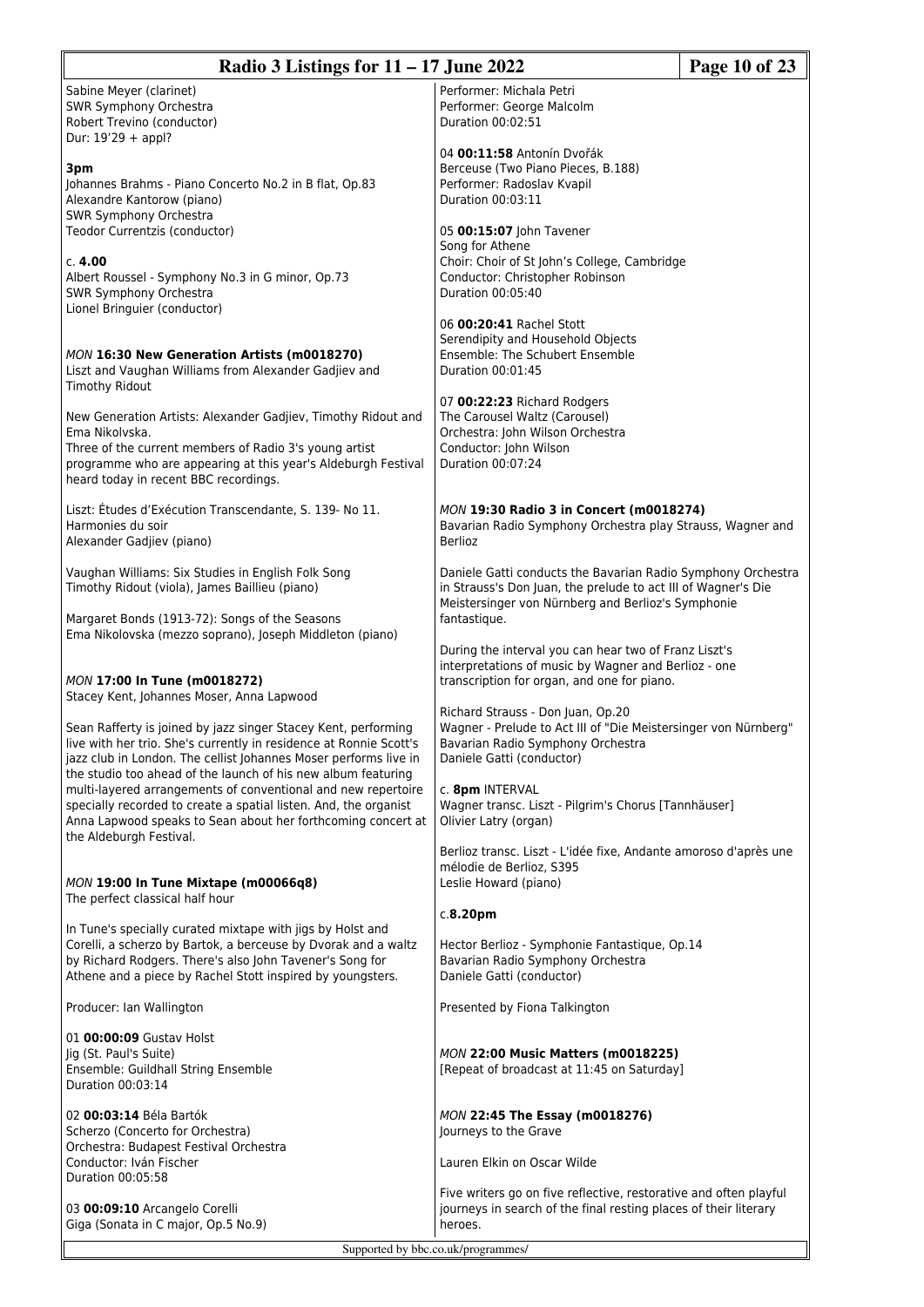| Page 11 of 23<br>Radio 3 Listings for $11 - 17$ June 2022                                                                       |                                                                                                                           |  |
|---------------------------------------------------------------------------------------------------------------------------------|---------------------------------------------------------------------------------------------------------------------------|--|
| Today Lauren Elkin finds Oscar Wilde in Pere Lachaise, Paris -                                                                  | Roses from the South - waltz, Op.388                                                                                      |  |
| where the outsider in life overshadows in death the greats of<br>French literature who jostle for space in the famous cemetery. | RTV Slovenia Symphony Orchestra, Rossen Milanov (conductor)                                                               |  |
|                                                                                                                                 | 04:10 AM                                                                                                                  |  |
| Producer: Ciaran Bermingham                                                                                                     | Frederick Schipizky (b.1952)<br>Elegy for solo harp (1980)                                                                |  |
|                                                                                                                                 | Rita Costanzi (harp)                                                                                                      |  |
| MON 23:00 Night Tracks (m0018279)                                                                                               |                                                                                                                           |  |
| Adventures in sound                                                                                                             | 04:17 AM                                                                                                                  |  |
| Hannah Peel presents an adventurous, immersive soundtrack                                                                       | Vatroslav Lisinski (1819-1854)<br>3 Mazurkas: in F major; E flat major and B flat major                                   |  |
| for late-night listening, from classical to contemporary and                                                                    | Zagreb Woodwind Trio                                                                                                      |  |
| everything in between.                                                                                                          |                                                                                                                           |  |
|                                                                                                                                 | 04:23 AM                                                                                                                  |  |
|                                                                                                                                 | Maria Antonia Walpurgis (Electress of Saxony) (1724-1780)<br>Sinfonia from "Talestri, Regina delle Amazzoni" - Dramma per |  |
| <b>TUESDAY 14 JUNE 2022</b>                                                                                                     | musica                                                                                                                    |  |
|                                                                                                                                 | Batzdorfer Hofkapelle, Tobias Schade (director)                                                                           |  |
| TUE 00:30 Through the Night (m001827c)<br>Berg and Schubert from London                                                         | 04:31 AM                                                                                                                  |  |
|                                                                                                                                 | Hector Berlioz (1803-1869)                                                                                                |  |
| The London Symphony Orchestra and Sir Simon Rattle perform                                                                      | Beatrice et Benedict Overture                                                                                             |  |
| Schubert's Ninth Symphony and are joined by Leonidas Kavakos                                                                    | New Zealand Symphony Orchestra, Neville Marriner (conductor)                                                              |  |
| for Berg's Violin Concerto. With John Shea.                                                                                     | 04:39 AM                                                                                                                  |  |
| 12:31 AM                                                                                                                        | Johann Sebastian Bach (1685-1750)                                                                                         |  |
| Alban Berg (1885-1935)                                                                                                          | Oboe Concerto in G minor                                                                                                  |  |
| Violin Concerto<br>Leonidas Kavakos (violin), London Symphony Orchestra, Simon                                                  | Hans-Peter Westermann (oboe), Camerata Köln                                                                               |  |
| Rattle (conductor)                                                                                                              | 04:49 AM                                                                                                                  |  |
|                                                                                                                                 | Franz Liszt (1811-1886)                                                                                                   |  |
| 12:59 AM                                                                                                                        | Hungarian Rhapsody No 6 in D flat major                                                                                   |  |
| Franz Schubert (1797-1828)                                                                                                      | Rian de Waal (piano)                                                                                                      |  |
| Symphony No. 9 in C major D944<br>London Symphony Orchestra, Simon Rattle (conductor)                                           | 04:56 AM                                                                                                                  |  |
|                                                                                                                                 | Arnold Bax (1883-1953)                                                                                                    |  |
| 01:53 AM                                                                                                                        | Mater ora filium                                                                                                          |  |
| Heinrich Ignaz Franz von Biber (1644-1704)<br>Missa Sancti Henrici (1701)                                                       | BBC Singers, David Hill (conductor)                                                                                       |  |
| James Griffett (tenor), Michael Schopper (bass), Regensburger                                                                   | 05:07 AM                                                                                                                  |  |
| Domspatzen, Collegium Aureum, Herbert Metzger (organ),                                                                          | Wojciech Kilar (1931-2013)                                                                                                |  |
| Georg Ratzinger (leader)                                                                                                        | Orawa<br>Baltic Sea Youth Philharmonic, Kristjan Järvi (conductor)                                                        |  |
| 02:31 AM                                                                                                                        |                                                                                                                           |  |
| Jacobus Gallus Carniolus (1550-1591)<br>Missa super Adesto dolori meo a 5 (SQM III/9)                                           | 05:16 AM<br>Antonio Vivaldi (1678-1741)                                                                                   |  |
| Madrigal Quintett Brno, Roman Válek (director)                                                                                  | The Four Seasons - Autumn                                                                                                 |  |
|                                                                                                                                 | Davide Monti (violin), Il Tempio Armonico                                                                                 |  |
| 02:53 AM<br>George Enescu (1881-1955)                                                                                           | 05:27 AM                                                                                                                  |  |
| Symphonie concertante in B minor for cello & orchestra, Op 8                                                                    | Wolfgang Amadeus Mozart (1756-1791)                                                                                       |  |
| Zlatomir Fung (cello), George Enescu Philharmonic Orchestra,                                                                    | Quintet in E flat major for piano, oboe, clarinet, horn and                                                               |  |
| Alexander Bloch (conductor)                                                                                                     | bassoon (K.452)<br>Anton Kuerti (piano), James Mason (oboe), James Campbell                                               |  |
| 03:16 AM                                                                                                                        | (clarinet), James Sommerville (horn), James McKay (bassoon)                                                               |  |
| Richard Strauss (1864-1949), Hermann Hesse (author), Josef                                                                      |                                                                                                                           |  |
| Karl Benedikt von Eichendorff (author)                                                                                          | 05:51 AM                                                                                                                  |  |
| Vier letzte Lieder (Four Last Songs)<br>Ann Helen Moen (soprano), Norwegian Radio Orchestra, Miguel                             | Jean Sibelius (1865-1957)<br>Symphony no 7 in C major, Op 105                                                             |  |
| Harth-Bedoya (conductor)                                                                                                        | BBC Philharmonic, Juanjo Mena (conductor)                                                                                 |  |
| 03:37 AM                                                                                                                        | 06:13 AM                                                                                                                  |  |
| George Frideric Handel (1685-1759)                                                                                              | Robert Schumann (1810-1856)                                                                                               |  |
| Water Music: Suite in G major for 'flauto piccolo' HWV 350                                                                      | Marchenbilder, Op 113                                                                                                     |  |
| Australian Brandenburg Orchestra, Paul Dyer (director)                                                                          | Eivind Holtsmark Ringstad (viola), David Meier (piano)                                                                    |  |
| 03:47 AM                                                                                                                        |                                                                                                                           |  |
| Henry Purcell (1659-1695), Pedro Memelsdorff (arranger),                                                                        | TUE 06:30 Breakfast (m001827f)                                                                                            |  |
| Andreas Staier (arranger)                                                                                                       | Tuesday - Petroc's classical alternative                                                                                  |  |
| Toccata in A for keyboard; The Plaint<br>Pedro Memelsdorff (recorder), Andreas Staier (harpsichord)                             | Petroc Trelawny presents Radio 3's classical breakfast show,                                                              |  |
|                                                                                                                                 | featuring listener requests.                                                                                              |  |
| 04:00 AM<br>Johann Strauss II (1825-1899)                                                                                       | Email 3breakfast@bbc.co.uk                                                                                                |  |
|                                                                                                                                 |                                                                                                                           |  |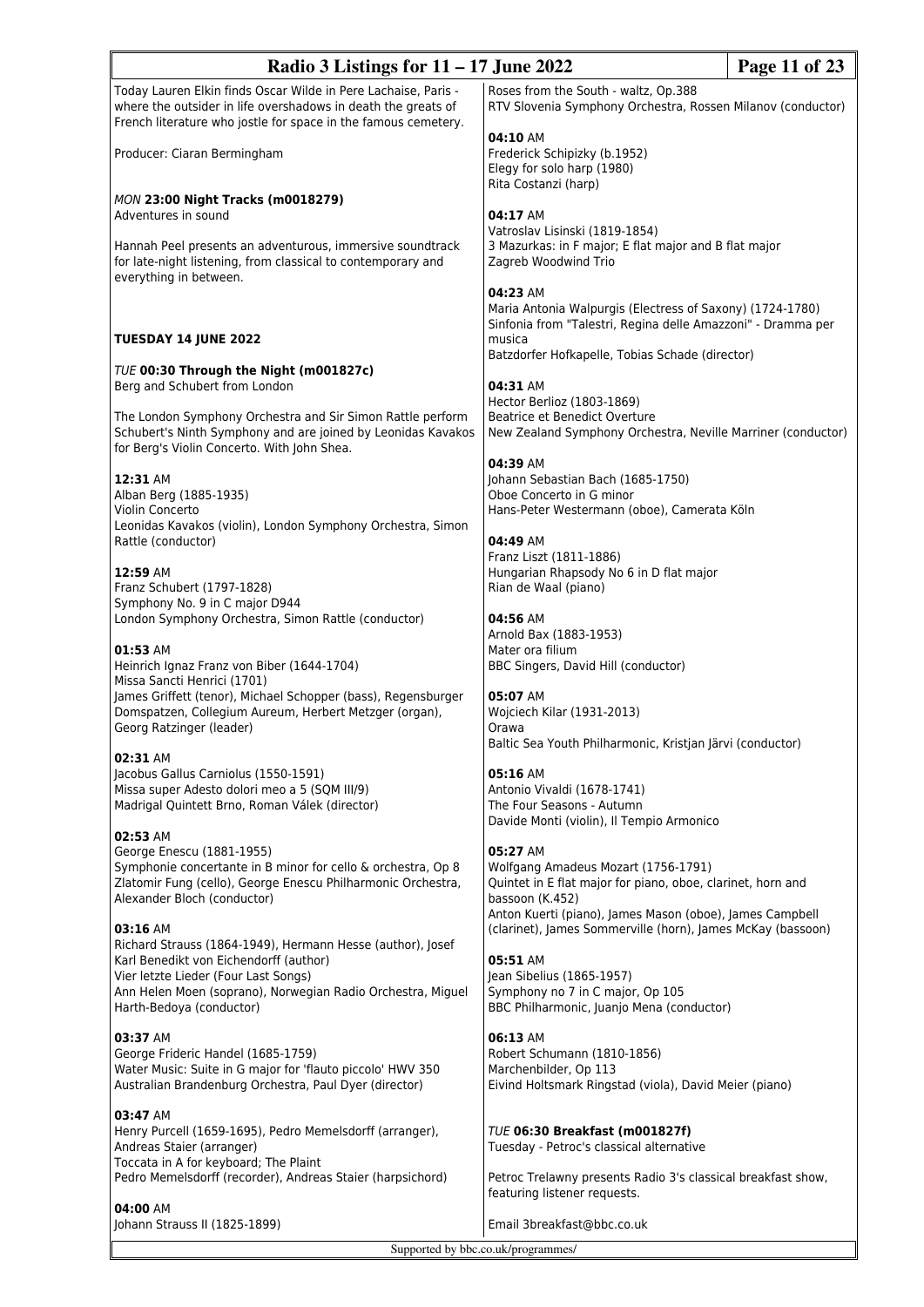| Radio 3 Listings for $11 - 17$ June 2022<br>Page 12 of 23                                                                                                                                    |                                                                                                                                                                                                                                                                   |  |
|----------------------------------------------------------------------------------------------------------------------------------------------------------------------------------------------|-------------------------------------------------------------------------------------------------------------------------------------------------------------------------------------------------------------------------------------------------------------------|--|
| TUE 09:00 Essential Classics (m001827h)<br>Georgia Mann<br>Georgia Mann plays the best in classical music, with discoveries                                                                  | Te Deum, Op 102<br>Kateřina Kněžíková, soprano<br>Svatopluk Sem, baritone<br>Prague Philharmonic Choir                                                                                                                                                            |  |
| and surprises rubbing shoulders with familiar favourites.<br>0915 Playlist starter - listen and send us your ideas for the next                                                              | Czech Philharmonic Orchestra<br>Jakub Hrůša, conductor                                                                                                                                                                                                            |  |
| step in our musical journey today.<br>1010 Song of the Day - harnessing the magic of words, music                                                                                            | Harry T. Burleigh<br>Southland Sketches (excerpt)<br>Arnold Steinhardt, violin                                                                                                                                                                                    |  |
| and the human voice.                                                                                                                                                                         | Victor Steinhardt, piano                                                                                                                                                                                                                                          |  |
| 1030 Playlist reveal - a sequence of music suggested by you in<br>response to our starter today.                                                                                             | Produced by Luke Whitlock                                                                                                                                                                                                                                         |  |
| 1100 Essential Performers - this week our artist in focus is<br>violinist Anne-Sophie Mutter.                                                                                                | <b>TUE 13:00 Radio 3 Lunchtime Concert (m000qwfb)</b><br>Belfast International Arts Festival 2020 (1/4)                                                                                                                                                           |  |
| 1130 Slow Moment - time to take a break for a moment's<br>musical reflection.                                                                                                                | John Toal introduces performances from the acclaimed Doric<br>Quartet, the award-winning cellist Leonard Elschenbroich and<br>pianist Martin James Bartlett - winner of BBC Young Musician in<br>2014. The recitals were recorded in St. Mark's Church of Ireland |  |
| TUE 12:00 Composer of the Week (m001827k)<br>Dvořák and America                                                                                                                              | in the east of the city: the church in which CS Lewis was<br>baptised, where his parents were married and his grandfather<br>was rector.                                                                                                                          |  |
| Arrival in America                                                                                                                                                                           | Presented by John Toal.                                                                                                                                                                                                                                           |  |
| Donald Macleod finds out what Americans made of this famous<br>composer, newly arrived from Bohemia.                                                                                         | Featuring music by Debussy, Schumann and Mozart.                                                                                                                                                                                                                  |  |
| Antonín Dvořák became the first Czech composer to achieve<br>global fame. His gift for transforming the folk styles of his<br>native Bohemia into richly romantic classical music won him    | Debussy: Cello Sonata<br>Martin James Bartlett (piano) and Leonard Elschenbroich (cello)                                                                                                                                                                          |  |
| admirers far beyond his homeland. Consequently, Dvořák was                                                                                                                                   | Schumann: Selection from Kinderszenen, Op. 15 -                                                                                                                                                                                                                   |  |
| approached to leave Europe and serve as director of the newly<br>established National Conservatory of Music in America. His                                                                  | No. 1. Von fremden Landern und Menschen<br>No. 2. Curiose Geschichte                                                                                                                                                                                              |  |
| sponsors hoped he would help foster a new and distinctive                                                                                                                                    | No. 4. Bittendes Kind                                                                                                                                                                                                                                             |  |
| American musical style, less reliant upon Germanic traditions.                                                                                                                               | No. 5. Glückes genug                                                                                                                                                                                                                                              |  |
| During his time in America, Dvořák composed many of his most<br>celebrated works, including his Ninth Symphony and his Cello                                                                 | No. 6. Wichtige Begebenheit<br>No. 7. Träumerei                                                                                                                                                                                                                   |  |
| Concerto. This week, Donald Macleod focuses on Dvořák's                                                                                                                                      | No. 8. Am Camin                                                                                                                                                                                                                                                   |  |
| American years and uncovers what he achieved there.                                                                                                                                          | No. 9. Ritter vom Steckenpferd<br>No. 12. Kind im Einschlummern                                                                                                                                                                                                   |  |
| Dvořák was in awe of the metropolis when he and his family                                                                                                                                   | No. 13. Der Dichter spricht                                                                                                                                                                                                                                       |  |
| first arrived in New York. They were greeted at the quayside by<br>a delegation from the Conservatoire and were soon whisked off                                                             | Martin James Bartlett (piano)                                                                                                                                                                                                                                     |  |
| to their new apartment at the Clarendon Hotel where a                                                                                                                                        | Mozart: String Quartet No. 22 in B-flat Major, K. 589                                                                                                                                                                                                             |  |
| Steinway piano had been delivered for his use. He noted that<br>everything was clean and expensive. Dvořák was also taken                                                                    | Doric Quartet                                                                                                                                                                                                                                                     |  |
| with the lack of divisions between those with or without wealth;                                                                                                                             |                                                                                                                                                                                                                                                                   |  |
| he was mightily impressed that talented students were given<br>entry to the Conservatoire, regardless of financial or racial<br>background. Dvořák was greatly taken with the cultural scene | TUE 14:00 Afternoon Concert (m001827m)<br>Tuesday - Vadym Kholodenko plays Beethoven                                                                                                                                                                              |  |
| in New York too. His own grand inaugural concert took place                                                                                                                                  | Ian Skelly introduces performances by the SWR Symphony                                                                                                                                                                                                            |  |
| towards the end of 1892 at a packed Carnegie Hall, where his<br>Te Deum was performed to huge acclaim.                                                                                       | Orchestra, including Beethoven's 'Emperor' Concerto with<br>Vadym Kholodenko. Plus there's Hungarian music by                                                                                                                                                     |  |
| Symphony No 8 in G, Op 88 (excerpt)                                                                                                                                                          | Tchaikovsky, Kurtag, Wolf, Kodaly, Schubert and Brahms, as<br>well as highlights from the recent Beverley and East Riding                                                                                                                                         |  |
| Oslo Philharmonic Orchestra                                                                                                                                                                  | Early Music Festival.                                                                                                                                                                                                                                             |  |
| Mariss Jansons, conductor                                                                                                                                                                    | Pyotr Ilyich Tchaikovsky - Suite No.2 in C major Op.53 (Scherzo                                                                                                                                                                                                   |  |
| Requiem, Op 89 (Confutatis Maledictis)                                                                                                                                                       | burlesque)                                                                                                                                                                                                                                                        |  |
| Prague Philharmonic Choir<br>Czech Philharmonic Orchestra                                                                                                                                    | SWR Symphony Orchestra<br>Neville Marriner (conductor)                                                                                                                                                                                                            |  |
| Jakub Hrůša, conductor                                                                                                                                                                       |                                                                                                                                                                                                                                                                   |  |
| Symphony No 6 in D, Op 60 (Scherzo: Furiant)                                                                                                                                                 | Gyorgy Kurtag - Movement for viola & orchestra<br>Paul Pesthy (viola)                                                                                                                                                                                             |  |
| Czech Philharmonic Orchestra<br>Jiří Bělohlávek, conductor                                                                                                                                   | SWR Symphony Orchestra, Stuttgart<br>Anja Bihlmaier (conductor)                                                                                                                                                                                                   |  |
| Symphony No 8 in G, Op 88 (Allegretto grazioso - Molto vivace)                                                                                                                               | c. 2.25                                                                                                                                                                                                                                                           |  |
| Oslo Philharmonic Orchestra                                                                                                                                                                  | Roberto Gerhard - Pedrelliana                                                                                                                                                                                                                                     |  |
| Mariss Jansons, conductor                                                                                                                                                                    | <b>BBC Philharmonic</b><br>Juanjo Mena (conductor)                                                                                                                                                                                                                |  |
| Supported by bbc.co.uk/programmes/                                                                                                                                                           |                                                                                                                                                                                                                                                                   |  |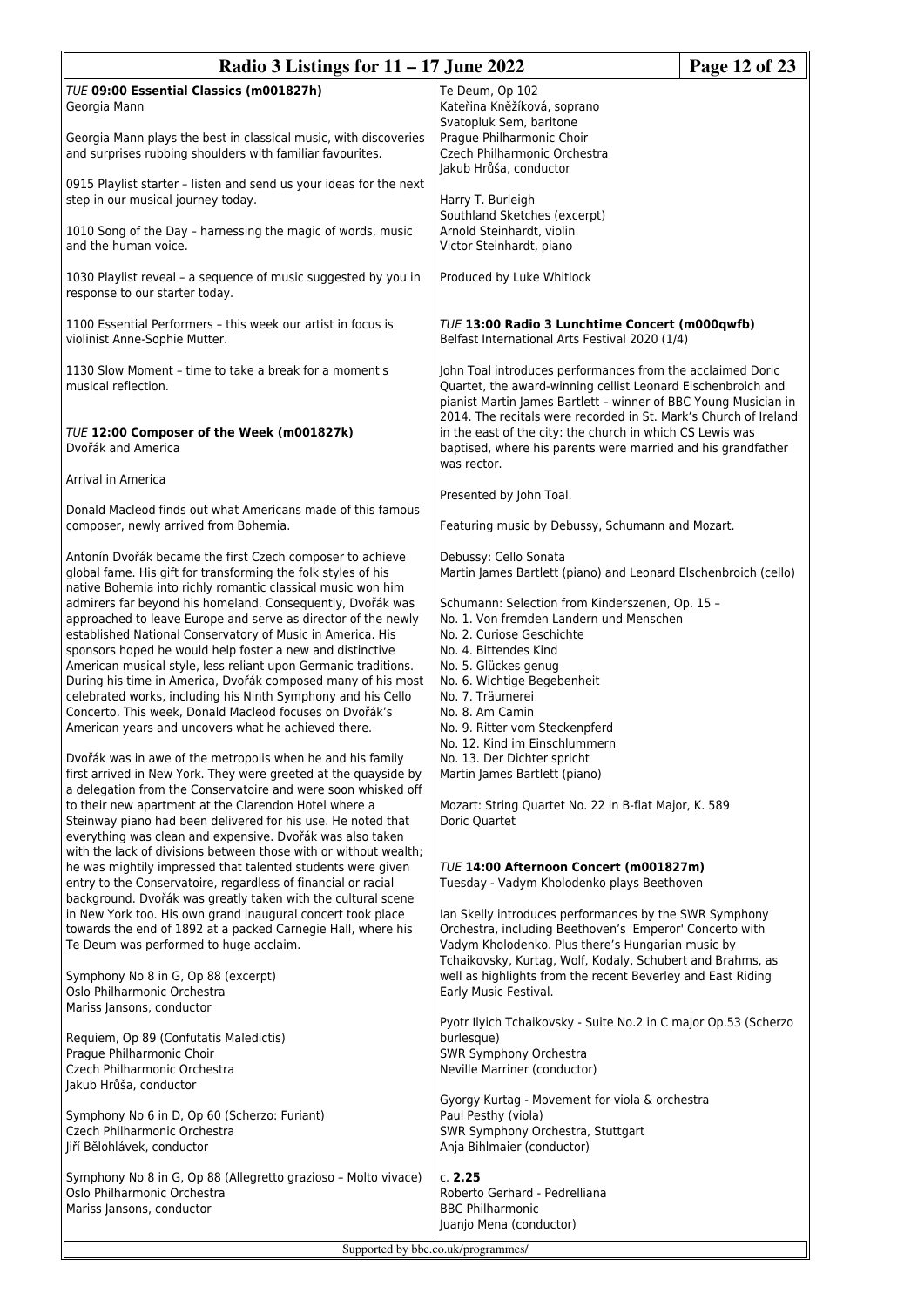| Page 13 of 23<br>Radio 3 Listings for $11 - 17$ June 2022                                                                                                                                                                                                                                                      |                                                                                                                                                                                                                                                                                                                                                                                                                                                                                                                          |  |
|----------------------------------------------------------------------------------------------------------------------------------------------------------------------------------------------------------------------------------------------------------------------------------------------------------------|--------------------------------------------------------------------------------------------------------------------------------------------------------------------------------------------------------------------------------------------------------------------------------------------------------------------------------------------------------------------------------------------------------------------------------------------------------------------------------------------------------------------------|--|
| c. 2.45<br>Hugo Wolf - Gebet, No.28 [Mörike Lieder] / Gesang Weylas,<br>No.46 [Mörike Lieder] / Anakreons Grab / Der Rattenfänger,<br>No.11 [Goethe Lieder]<br>Hanno Muller-Brachmann (baritone)<br>Bavarian Radio Symphony Orchestra<br>Ivan Fischer (conductor)                                              | white Afrikaner Swart family and their failed promise to their<br>black domestic servant. The family resist giving her, her own<br>house and her own land as South Africa emerges from the era<br>of apartheid. Land also occupies Julia Blackburn in her new<br>book Dreaming the Karoo, which explores traces of the<br>indigenous /Xam people who were driven from their ancestral<br>lands in the 1870s. And, New Generation Thinker Jade Munslow<br>Ong has been looking at the evolution of the farm novel and the |  |
| 3pm<br>Ludwig van Beethoven - Piano Concerto No.5 in E flat, Op.73<br>"Emperor"<br>Vadym Kholodenko (piano)<br>SWR Symphony Orchestra                                                                                                                                                                          | ways in which South African literature maps experiences of<br>displacement. They join Anne McElvoy to explore the ways in<br>which writing has charted the personal and political histories of<br>modern South Africa.                                                                                                                                                                                                                                                                                                   |  |
| Lionel Bringuier (conductor)<br>c. 3.45<br>Franz Schubert - Piano Sonata No.14 in A minor, D.784<br>Eric Lu (piano)                                                                                                                                                                                            | Damon Galgut is a is a South African novelist and playwright.<br>He was awarded the 2021 Booker Prize for his novel The<br>Promise. Two of his previous novels were shortlisted in 2003<br>and 2010, The Good Doctor and In a Strange Room. He has<br>written several plays.                                                                                                                                                                                                                                             |  |
| c. 4.10<br>Zoltan Kodaly - Dances from Galanta<br>SWR Symphony Orchestra, Stuttgart<br>Anja Bihlmaier (conductor)                                                                                                                                                                                              | Julia Blackburn has written both fiction and non-fiction,<br>including her memoir The Three of Us and the Orange Prize<br>nominated novels The Book of Colour and The Leper's<br>Companions. Her latest book, Dreaming the Karoo: A People<br>Called the /Xam is published on 16th June 2022.                                                                                                                                                                                                                            |  |
| c. 4.30<br>Johannes Brahms - Hungarian Dance No.1 in G minor<br>KBS Symphony Orchestra,<br>Antonio Mendez (conductor)<br>TUE 17:00 In Tune (m001827p)                                                                                                                                                          | Dr Jade Munslow Ong is a BBC Arts and Humanities Research<br>Council New Generation Thinker. lectures in English literature<br>and environmental literature at the University of Salford,<br>specializing in colonial and postcolonial writing and fin de siècle<br>cultures. She has published Olive Schreiner and African<br>modernism.                                                                                                                                                                                |  |
| Echea Quartet, Julian Bliss, James Baillieu                                                                                                                                                                                                                                                                    | Producer: Ruth Watts                                                                                                                                                                                                                                                                                                                                                                                                                                                                                                     |  |
| The Echea Quartet perform live in the studio for presenter Sean<br>Rafferty ahead of their appearance at the SmorgasChord<br>Fesitval, and we're joined by the clarinettist Julian Bliss and<br>pianist James Baillieu ahead of their concert at the Northern<br>Aldborough Festival.                          | <b>TUE 22:45 The Essay (m001827w)</b><br>Journeys to the Grave                                                                                                                                                                                                                                                                                                                                                                                                                                                           |  |
|                                                                                                                                                                                                                                                                                                                | Paul Muldoon on WB Yeats                                                                                                                                                                                                                                                                                                                                                                                                                                                                                                 |  |
| TUE 19:00 Radio 3 in Concert (m001827r)<br>A Garland for the Queen                                                                                                                                                                                                                                             | Five writers go on five reflective, restorative and often playful<br>journeys in search of the final resting places of their literary<br>heroes.                                                                                                                                                                                                                                                                                                                                                                         |  |
| The BBC Singers perform a collection of short choral pieces by<br>English composers created to celebrate HM the Queen's<br>coronation in 1953. They also sing Britten's dramatic Sacred<br>and Profane, an anthem by the choir's former Composer in<br>Association, Judith Weir, and world premieres by Hilary | Today Paul Muldoon recalls numerous pilgrimages to the<br>rugged West Coast of Ireland, where the remains of WB Yeats<br>may or may not be buried, as per his poetical final request.                                                                                                                                                                                                                                                                                                                                    |  |
| Campbell and Britten Pears Young Artist Omri Kochavi. Kochavi<br>sets texts by Iraq-born Israeli poet Amira Hess, and is inspired<br>by the women in both ancient and modern Jewish-Babylonian                                                                                                                 | Producer: Ciaran Bermingham                                                                                                                                                                                                                                                                                                                                                                                                                                                                                              |  |
| culture he describes as the "Ghostbustresses" - warding off evil<br>spirits through poetry and art.                                                                                                                                                                                                            | TUE 23:00 Night Tracks (m001827y)<br>Night music                                                                                                                                                                                                                                                                                                                                                                                                                                                                         |  |
| Live from Snape Maltings. Presented by Martin Handley.                                                                                                                                                                                                                                                         | Hannah Peel presents an adventurous, immersive soundtrack<br>for late-night listening, from classical to contemporary and                                                                                                                                                                                                                                                                                                                                                                                                |  |
| Bliss, Bax, Tippett, Vaughan Williams, Berkeley, Ireland,<br>Howells, Finzi, Rawsthorne, Rubbra:                                                                                                                                                                                                               | everything in between.                                                                                                                                                                                                                                                                                                                                                                                                                                                                                                   |  |
| A Garland for the Queen<br>Omri Kochavi: Kishtatos (world premiere, Britten Pears Arts<br>commission)                                                                                                                                                                                                          | <b>WEDNESDAY 15 JUNE 2022</b>                                                                                                                                                                                                                                                                                                                                                                                                                                                                                            |  |
| Judith Weir: One day to Sing<br>Hilary Campbell: The Noblest Crown (world premiere, BBC<br>commision)<br>Britten: Sacred and Profane op. 91                                                                                                                                                                    | WED 00:30 Through the Night (m0018280)<br>Vivaldi and his French contemporaries                                                                                                                                                                                                                                                                                                                                                                                                                                          |  |
| <b>BBC Singers</b><br>Owain Park - conductor                                                                                                                                                                                                                                                                   | La Voce Strumentale performs a Baroque programme at the<br>Stockholm Early Music Festival, centred around Vivaldi's Four<br>Seasons. Dmitry Sinkovsky is violin soloist, conductor and<br>countertenor! Presented by John Shea                                                                                                                                                                                                                                                                                           |  |
| TUE 22:00 Free Thinking (m001827t)<br>South African writing                                                                                                                                                                                                                                                    | 12:31 AM<br>Jean-Marie Leclair (1697-1764)                                                                                                                                                                                                                                                                                                                                                                                                                                                                               |  |
| Damon Galgut's novel, The Promise, explores the decline of the                                                                                                                                                                                                                                                 | Overture no.3 in A major, Op.13<br>La Voce Strumentale, Dmitry Sinkovsky (conductor)                                                                                                                                                                                                                                                                                                                                                                                                                                     |  |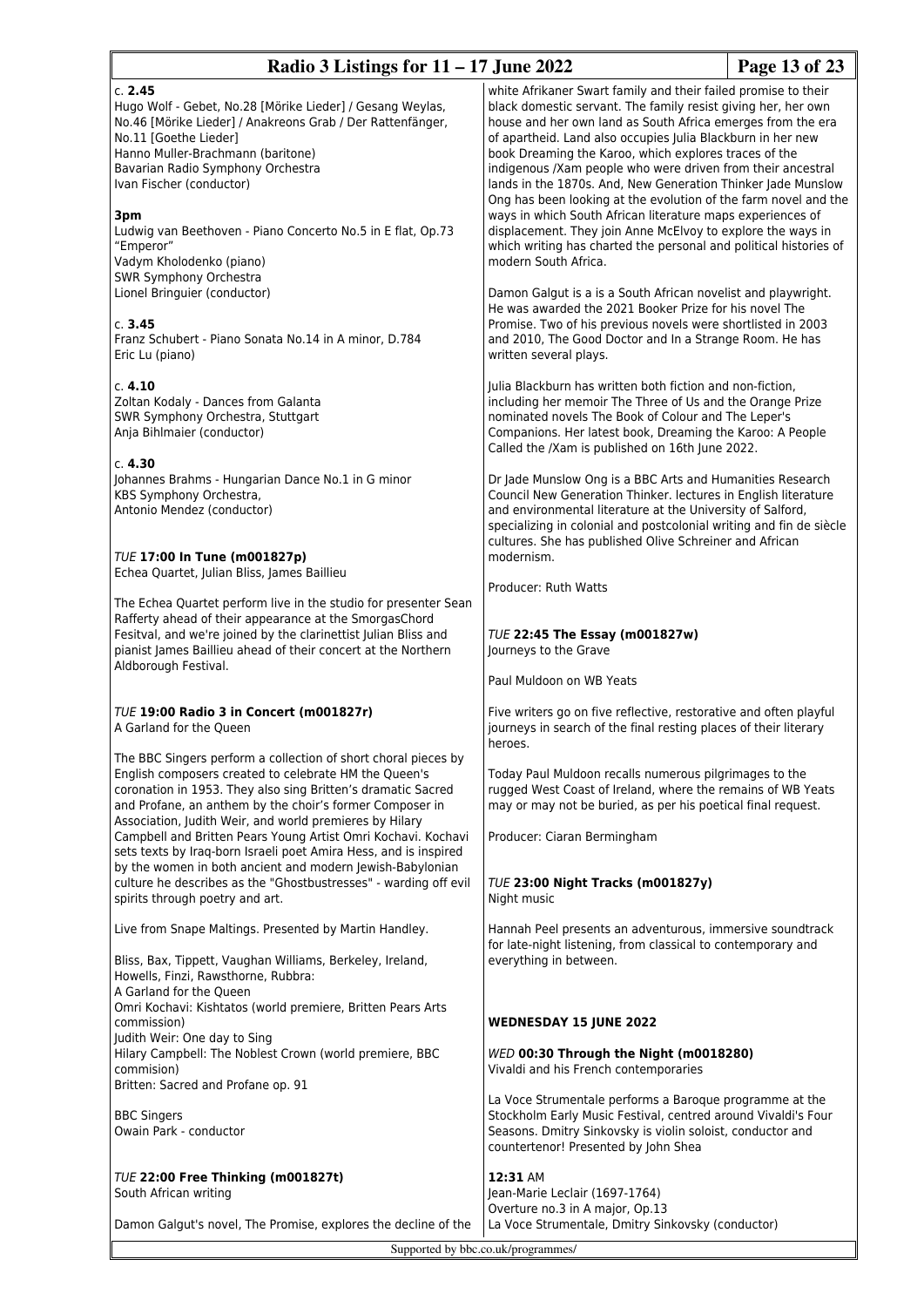| Radio 3 Listings for $11 - 17$ June 2022<br>Page 14 of 23                                                                                                                |                                                                                                                                                                                                                 |  |
|--------------------------------------------------------------------------------------------------------------------------------------------------------------------------|-----------------------------------------------------------------------------------------------------------------------------------------------------------------------------------------------------------------|--|
| 12:44 AM<br>Joseph Bodin de Boismortier (1689-1755)<br>Cello Concerto in D major, Op.26'6<br>Igor Bobovich (cello), La Voce Strumentale, Dmitry Sinkovsky<br>(conductor) | 04:31 AM<br>Gioachino Rossini (1792-1868)<br>Overture to L' Italiana in Algeri<br>BBC National Orchestra of Wales, Richard Hickox (conductor)                                                                   |  |
| 12:50 AM<br>Élisabeth Jacquet de La Guerre (1665-1729)<br>Dance Suite from 'Céphale et Procris'<br>La Voce Strumentale, Dmitry Sinkovsky (conductor)                     | 04:39 AM<br>Wolfgang Amadeus Mozart (1756-1791)<br>Four Notturni<br>Vancouver Chamber Choir, Wesley Foster (clarinet), Nicola<br>Tipton (clarinet), William Jenkins (bass clarinet), Jon Washburn<br>(director) |  |
| 01:04 AM<br>Antonio Vivaldi (1678-1741)<br>The Four Seasons, Op.8<br>Dmitry Sinkovsky (violin), La Voce Strumentale                                                      | 04:47 AM<br>Marjan Mozetich (b.1948)<br>Procession<br>Moshe Hammer (violin), Douglas Perry (viola), Henry van der                                                                                               |  |
| 01:45 AM<br>John Dowland (1563-1626)<br>Come again, sweet love doth now invite<br>Dmitry Sinkovsky (counter tenor), La Voce Strumentale                                  | Sloot (cello), Joel Quarrington (bass), Raymond Luedeke<br>(clarinet), James McKay (bassoon), Joan Watson (horn)<br>05:02 AM<br>Johann Sebastian Bach (1685-1750)                                               |  |
| 01:49 AM<br>Heinrich Ignaz Franz von Biber (1644-1704)<br>Missa Alleluja a 36<br>Wiener Hofburgkapelle, Gradus ad Parnassum, Concerto                                    | Partita for solo violin No.3 in E major, BWV.1006<br>Sigiswald Kuijken (violin)<br>05:20 AM                                                                                                                     |  |
| Palatino, Konrad Junghänel (director)<br>02:26 AM<br>Jan Pieterszoon Sweelinck (1562-1621)                                                                               | Ruth Gipps (1921-1999)<br>Seascape, Op 53<br>BBC National Orchestra of Wales, Jonathan Bloxham<br>(conductor)                                                                                                   |  |
| Tes beaux yeux causent mon amour - chanson for 4 voices<br>Amsterdam Loeki Stardust Quartet<br>02:31 AM<br>Johannes Brahms (1833-1897), Arnold Schoenberg                | 05:26 AM<br>Jan Baptist Verrijt (c.1600-1650)<br>Flammae Divinae (Op.5) (1649) - No.16: Salve mi lesu<br>Consort of Musicke, Evelyn Tubb (soprano), Lucy Ballard (alto),                                        |  |
| (orchestrator)<br>Piano Quartet in G minor, Op 25<br>Sydney Symphony Orchestra, Edo de Waart (conductor)                                                                 | Joseph Cornwell (tenor), Andrew King (tenor), Steven Devine<br>(organ), Anthony Rooley (lute)<br>05:32 AM                                                                                                       |  |
| 03:13 AM<br>Heraklit Nestorov (1896-1940)<br>Episodes, Op.4<br>Ganka Nedelcheva (piano)                                                                                  | Antonin Dvorak (1841-1904)<br>Wind Serenade in D minor, Op 44<br>I Soloisti del Vento, Etienne Siebens (conductor)<br>05:56 AM                                                                                  |  |
| 03:27 AM<br>Hildegard von Bingen (1098-1179)<br>Ave Generosa<br>Orpheus Women's Choir, Albert Wissink (director)                                                         | Jan Ladislav Dussek (1760-1812)<br>Piano Sonata in D major, Op 31 no 2 (C.133)<br>Andreas Staier (fortepiano)                                                                                                   |  |
| 03:32 AM<br>Carl Friedrich Abel (1723-1787)<br>Symphony in B flat major, Op 10'2<br>La Stagione Frankfurt, Michael Schneider (conductor)                                 | 06:09 AM<br>Richard Strauss (1864-1949)<br>Horn Concerto No 2 in E flat major<br>Markus Maskuniitty (horn), Finnish Radio Symphony Orchestra,<br>Junichi Hirokami (conductor)                                   |  |
| 03:44 AM<br>Gabriel Fauré (1845 - 1924)<br>Nocturne for piano in E flat minor, Op 33 no 1<br>Livia Rev (piano)                                                           | WED 06:30 Breakfast (m0018282)<br>Wednesday - Petroc's classical mix                                                                                                                                            |  |
| 03:52 AM<br>Nino Rota (1911-1979)                                                                                                                                        | Petroc Trelawny presents Radio 3's classical breakfast show,<br>featuring listener requests.                                                                                                                    |  |
| Harp Concerto<br>Esther Peristerakis (harp), WDR Funkhausorchester, Rasmus<br>Baumann (conductor)                                                                        | Email 3breakfast@bbc.co.uk<br>WED 09:00 Essential Classics (m0018284)                                                                                                                                           |  |
| 04:14 AM<br>Rued Langgaard (1893-1952)<br>3 Rose Gardens Songs (1919)<br>Danish National Radio Choir, Kaare Hansen (conductor)                                           | Georgia Mann<br>Georgia Mann plays the best in classical music, featuring new<br>discoveries, some musical surprises and plenty of familiar                                                                     |  |
| 04:24 AM<br>Claude Champagne (1891-1965)                                                                                                                                 | favourites.<br>0915 Playlist starter - listen and send us your ideas for the next                                                                                                                               |  |
| Danse Villageoise<br>Orchestre du Conservatoire de Musique du Québec, Jacques<br>Lacombe (conductor)                                                                     | step in our musical journey today.<br>1010 Song of the Day - harnessing the magic of words, music                                                                                                               |  |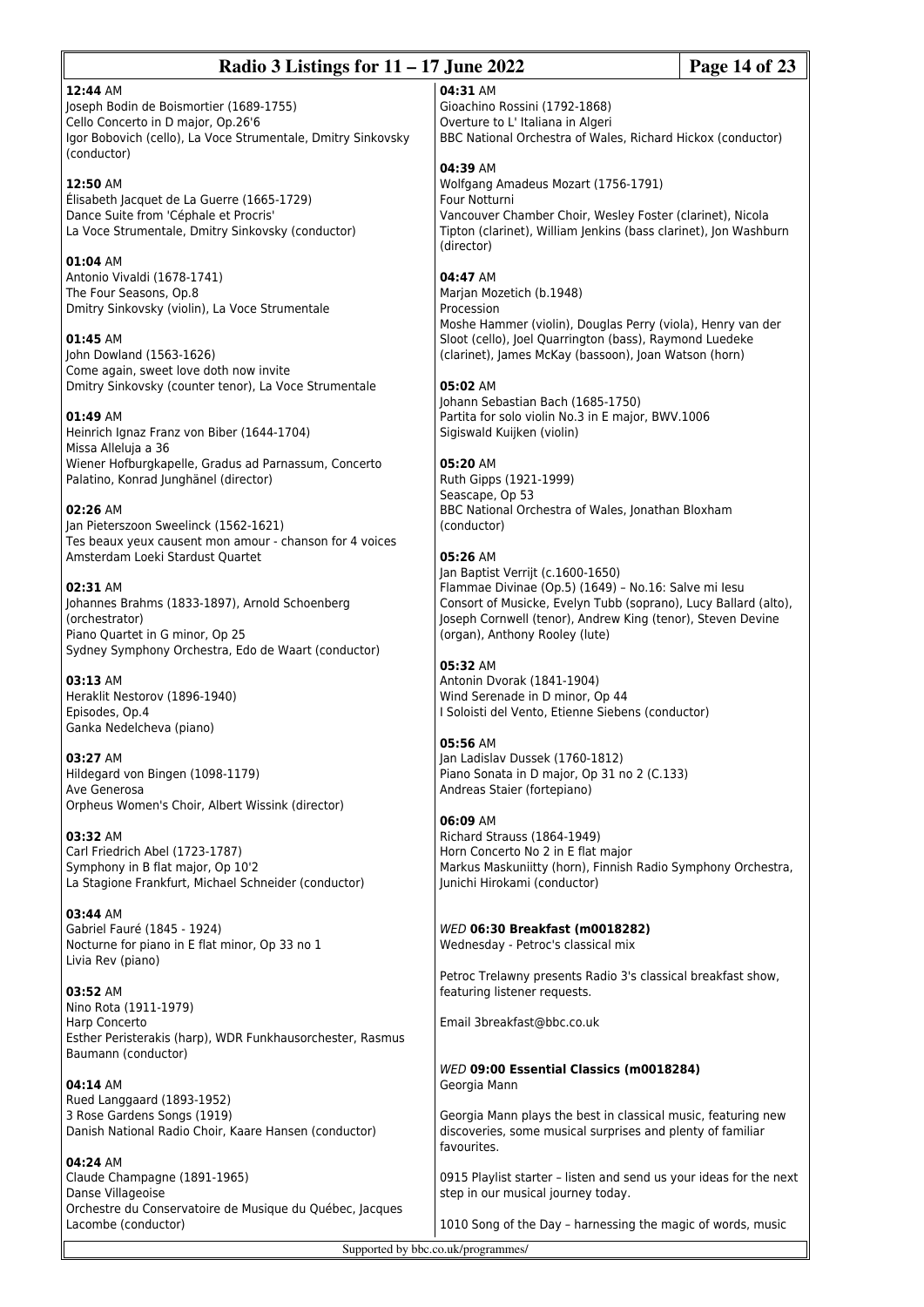| Radio 3 Listings for $11 - 17$ June 2022                                                                                                                                                                                                                                                                                                                                                                                                                                                                                                                                                                                                                                                                                                                                                                                                                   |                                                                                                                                                                                                                                                                                                                                                                                                                                                                                                                             | Page 15 of 23 |
|------------------------------------------------------------------------------------------------------------------------------------------------------------------------------------------------------------------------------------------------------------------------------------------------------------------------------------------------------------------------------------------------------------------------------------------------------------------------------------------------------------------------------------------------------------------------------------------------------------------------------------------------------------------------------------------------------------------------------------------------------------------------------------------------------------------------------------------------------------|-----------------------------------------------------------------------------------------------------------------------------------------------------------------------------------------------------------------------------------------------------------------------------------------------------------------------------------------------------------------------------------------------------------------------------------------------------------------------------------------------------------------------------|---------------|
| and the human voice.                                                                                                                                                                                                                                                                                                                                                                                                                                                                                                                                                                                                                                                                                                                                                                                                                                       | Symphony No 9 in E minor, Op 95 "From the New World"                                                                                                                                                                                                                                                                                                                                                                                                                                                                        |               |
| 1030 Playlist reveal - a sequence of music suggested by you in<br>response to our starter today.                                                                                                                                                                                                                                                                                                                                                                                                                                                                                                                                                                                                                                                                                                                                                           | (Allegro con fuoco)<br>Royal Concertgebouw Orchestra<br>Nikolaus Harnoncourt, conductor                                                                                                                                                                                                                                                                                                                                                                                                                                     |               |
| 1100 Essential Performers - another track from our featured<br>artist this week, violinist Anne-Sophie Mutter.                                                                                                                                                                                                                                                                                                                                                                                                                                                                                                                                                                                                                                                                                                                                             | Produced by Luke Whitlock                                                                                                                                                                                                                                                                                                                                                                                                                                                                                                   |               |
| 1130 Slow Moment - time to take a break for a moment's<br>musical reflection.                                                                                                                                                                                                                                                                                                                                                                                                                                                                                                                                                                                                                                                                                                                                                                              | WED 13:00 Radio 3 Lunchtime Concert (m000qyyq)<br>Belfast International Arts Festival 2020 (2/4)                                                                                                                                                                                                                                                                                                                                                                                                                            |               |
| WED 12:00 Composer of the Week (m0018286)<br>Dvořák and America<br>Meeting Harry Burleigh<br>Donald Macleod traces the important friendship Dvořák<br>established with African American singer and composer Harry T                                                                                                                                                                                                                                                                                                                                                                                                                                                                                                                                                                                                                                        | John Toal introduces performances from the acclaimed Doric<br>Quartet, the award-winning cellist Leonard Elschenbroich and<br>pianist Martin James Bartlett - winner of BBC Young Musician in<br>2014. The recitals were recorded in St. Mark's Church of Ireland<br>in the east of the city: the church in which CS Lewis was<br>baptised, where his parents were married and his grandfather<br>was rector.                                                                                                               |               |
| Burleigh.                                                                                                                                                                                                                                                                                                                                                                                                                                                                                                                                                                                                                                                                                                                                                                                                                                                  | Presented by John Toal.                                                                                                                                                                                                                                                                                                                                                                                                                                                                                                     |               |
| Antonín Dvořák became the first Czech composer to achieve<br>global fame. His gift for transforming the folk styles of his<br>native Bohemia into richly romantic classical music won him<br>admirers far beyond his homeland. Consequently, Dvořák was                                                                                                                                                                                                                                                                                                                                                                                                                                                                                                                                                                                                    | Featuring music by Mozart, Brahms and Haydn.<br>Mozart: Sonata No.12 in F Major, K.332 Martin James Bartlett<br>(piano)                                                                                                                                                                                                                                                                                                                                                                                                     |               |
| approached to leave Europe and serve as director of the newly<br>established National Conservatory of Music in America. His<br>sponsors hoped he would help foster a new and distinctive<br>American musical style, less reliant upon Germanic traditions.                                                                                                                                                                                                                                                                                                                                                                                                                                                                                                                                                                                                 | Brahms (arr. Daniil Shafran): Four Serious Songs, Op.121<br>Leonard Elschenbroich (cello) & Martin James Bartlett (piano)                                                                                                                                                                                                                                                                                                                                                                                                   |               |
| During his time in America, Dvořák composed many of his most<br>celebrated works, including his Ninth Symphony and his Cello<br>Concerto. This week, Donald Macleod focuses on Dvořák's<br>American years and uncovers what he achieved there.                                                                                                                                                                                                                                                                                                                                                                                                                                                                                                                                                                                                             | Haydn: String Quartet in B-Flat Major, Op 33 No 4<br>Doric Quartet                                                                                                                                                                                                                                                                                                                                                                                                                                                          |               |
| 1893 was Dvořák's first full year working in America and his<br>new surroundings were beginning to inspire him. A theme from<br>his Sonatina for violin and piano was written down when Dvořák<br>was visiting the Minnehaha Falls. At the Conservatory in New<br>York, Dvořák encountered a young singer and future composer,<br>Harry T Burleigh, who enjoyed singing spirituals in the halls.<br>The older man was struck not only by Burleigh's distinctive<br>voice but also by the songs that he was singing. Could this be<br>the sort of music he'd been looking for in his quest to establish<br>an authentic American musical language? The two quickly<br>became firm friends. When Dvořák later unveiled his Ninth<br>symphony, he revealed he'd found inspiration in African<br>American music, and subtitled his work, "From the New World". | WED 14:00 Afternoon Concert (m0018288)<br>Wednesday - Also Sprach Zarathustra<br>Ian Skelly introduces performances by the SWR Symphony<br>Orchestra, including Richard Strauss's tone poem Also Sprach<br>Zarathustra. Plus there's music by Messiaen, Franck, Korngold<br>and Ruth Gipps, alongside highlights from the recent Beverley<br>and East Riding Early Music Festival.<br>Ruth Gipps - Chanticleer Overture<br><b>BBC Philharmonic</b><br>Rumon Gamba (conductor)<br>Olivier Messiaen - Les Offrandes oubliées, |               |
| Symphony No 9 in E minor, Op 95 "From the New World"<br>(excerpt)<br>Royal Concertgebouw Orchestra                                                                                                                                                                                                                                                                                                                                                                                                                                                                                                                                                                                                                                                                                                                                                         | Alexandre Kantorow (piano)<br>SWR Symphony Orchestra<br>Teodor Currentzis (conductor)                                                                                                                                                                                                                                                                                                                                                                                                                                       |               |
| Nikolaus Harnoncourt, conductor<br>Sonatina for violin and piano, Op 100 (Larghetto)<br>Randall Goosby, violin<br>Zhu Wang, piano                                                                                                                                                                                                                                                                                                                                                                                                                                                                                                                                                                                                                                                                                                                          | c. 2.20<br>Cesar Franck - Les Eolides<br><b>BBC Symphony Orchestra</b><br>Chris Hopkins (conductor)                                                                                                                                                                                                                                                                                                                                                                                                                         |               |
| Trad. arranged by Harry T. Burleigh<br>Swing Low, Sweet Chariot<br>Karen Parks, soprano<br>Wayne Sanders, piano                                                                                                                                                                                                                                                                                                                                                                                                                                                                                                                                                                                                                                                                                                                                            | c. 2.30<br>Erich Korngold - Violin Concerto in D, Op.35<br>Fedor Rudin (violin)<br>SWR Symphony Orchestra<br>Yi-Chen Lin (conductor)                                                                                                                                                                                                                                                                                                                                                                                        |               |
| Trad. arranged by Harry T. Burleigh<br>Go Down Moses<br>Paul Robeson, bass baritone                                                                                                                                                                                                                                                                                                                                                                                                                                                                                                                                                                                                                                                                                                                                                                        | 3pm<br>Richard Strauss - Also Sprach Zarathustra<br>SWR Symphony Orchestra<br>Robert Trevino (conductor)                                                                                                                                                                                                                                                                                                                                                                                                                    |               |
| Symphony No 9 in E minor, Op 95 "From the New World"<br>(Largo)<br>Sapporo Symphony Orchestra<br>Tadaaki Otaka, conductor                                                                                                                                                                                                                                                                                                                                                                                                                                                                                                                                                                                                                                                                                                                                  | 3.40<br>Duke Ellington / Juan Tizol arr. Wilhelm Kaiser-Lindemann -<br>Caravan<br>12 Cellists of the Berlin Philharmonic                                                                                                                                                                                                                                                                                                                                                                                                    |               |
| String Quintet, Op 97 "American" (excerpt)<br>Pavel Haas Quartet<br>Pavel Nikl, viola                                                                                                                                                                                                                                                                                                                                                                                                                                                                                                                                                                                                                                                                                                                                                                      | WED 16:00 Choral Evensong (m001828b)                                                                                                                                                                                                                                                                                                                                                                                                                                                                                        |               |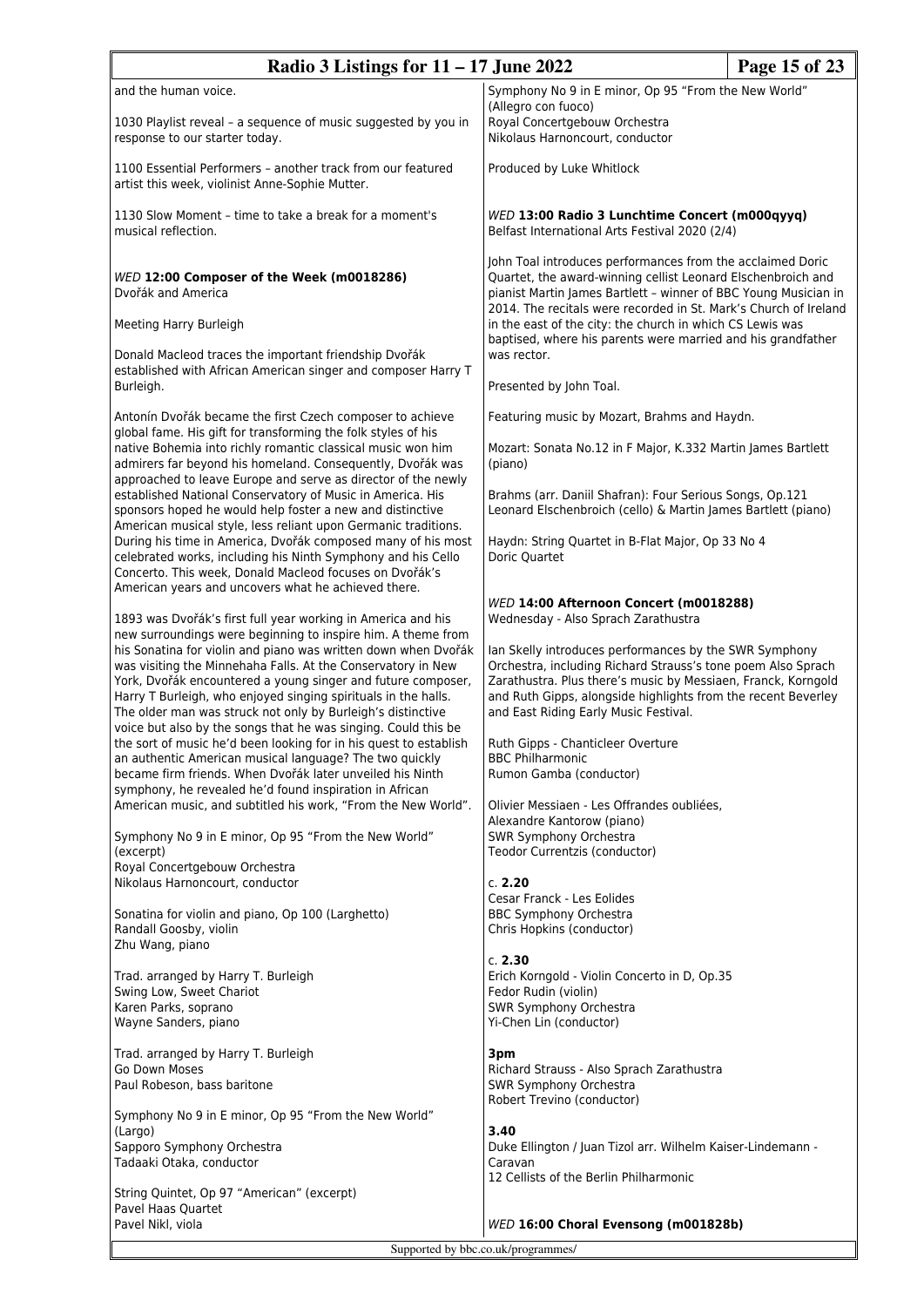| Radio 3 Listings for $11 - 17$ June 2022                                                                                                                                                                                                                                                                                                                                                                                                                                                                                                                                                                                                                                                                                                          |                                                                                                                                                                                                                                                                                                                                                                                                                                                                                                                         | Page 16 of 23 |
|---------------------------------------------------------------------------------------------------------------------------------------------------------------------------------------------------------------------------------------------------------------------------------------------------------------------------------------------------------------------------------------------------------------------------------------------------------------------------------------------------------------------------------------------------------------------------------------------------------------------------------------------------------------------------------------------------------------------------------------------------|-------------------------------------------------------------------------------------------------------------------------------------------------------------------------------------------------------------------------------------------------------------------------------------------------------------------------------------------------------------------------------------------------------------------------------------------------------------------------------------------------------------------------|---------------|
| <b>York Minster</b><br>Live from York Minster, with music by Francis Jackson, who died<br>in January 2022, and who from 1946 was organist and master<br>of music at York Minster for 36 years.<br>Responses: Jackson                                                                                                                                                                                                                                                                                                                                                                                                                                                                                                                              | Shahidha Bari. Emma West has delved into the history of the<br>Arts League of Service travelling theatre, who went about in a<br>battered old van performing plays, songs, ballets and<br>'absurdities' to audiences from Braintree to Blantyre. And we<br>look at the Royal Society of Literature's annual Dalloway Day<br>discussion of Virginia Woolf's novel Mrs Dalloway, first<br>published in 1925.                                                                                                              |               |
| Psalm 78 (Mann, Goss, Stainer, Turle [from Purcell], Walmisley,<br>Elvey, Stanford)                                                                                                                                                                                                                                                                                                                                                                                                                                                                                                                                                                                                                                                               | Producer: Torquil MacLeod                                                                                                                                                                                                                                                                                                                                                                                                                                                                                               |               |
| First Lesson: Exodus 3 vv.1-12<br>Canticles: Evening Service in G (Jackson)<br>Second Lesson: Acts 7 vv.30-38<br>Anthem: Audi, filia (Jackson)<br>Voluntary: The Goss-Radley Fanfare, Op 88 (Jackson)                                                                                                                                                                                                                                                                                                                                                                                                                                                                                                                                             | Find out more about Dalloway Day 2022<br>The Bloomsday festival runs from June 11th to 16th<br>You can find a collection of programmes exploring ideas about<br>modernism on the Free Thinking website                                                                                                                                                                                                                                                                                                                  |               |
| Robert Sharpe (Director of Music)<br>Ben Morris (Assistant Director of Music)                                                                                                                                                                                                                                                                                                                                                                                                                                                                                                                                                                                                                                                                     | WED 22:45 The Essay (m001828n)<br>Journeys to the Grave                                                                                                                                                                                                                                                                                                                                                                                                                                                                 |               |
| WED 17:00 In Tune (m001828d)<br>With Sean Rafferty                                                                                                                                                                                                                                                                                                                                                                                                                                                                                                                                                                                                                                                                                                | Diana Souhami on Radclyffe Hall                                                                                                                                                                                                                                                                                                                                                                                                                                                                                         |               |
| Top-class live music from some of the world's finest musicians.                                                                                                                                                                                                                                                                                                                                                                                                                                                                                                                                                                                                                                                                                   | Five writers go on five reflective, restorative and often playful<br>journeys in search of the final resting places of their literary<br>heroes.                                                                                                                                                                                                                                                                                                                                                                        |               |
| WED 19:00 In Tune Mixtape (m001828g)<br>Thirty minutes of classical Inspiration                                                                                                                                                                                                                                                                                                                                                                                                                                                                                                                                                                                                                                                                   | Today, Diana Souhami steps into the tomb of Radclyffe Hall in<br>London's Highgate Cemetery, where The Well of Loneliness<br>author resides with her lover, her lover's husband and their dog                                                                                                                                                                                                                                                                                                                           |               |
| Lose yourself in a 30-minute mix of music quirkily inspired by<br>the Baroque dance suite.                                                                                                                                                                                                                                                                                                                                                                                                                                                                                                                                                                                                                                                        | Tulip - an aptly unconventional set-up in death as in life.                                                                                                                                                                                                                                                                                                                                                                                                                                                             |               |
| We open and close with choral music: starting in the 17th<br>century with the gigue rhythms of the Gloria from Bach's B<br>minor Mass, and ending firmly in the 21st with Allemande from<br>Caroline Shaw's Pulitzer Prize-winning Partita for 8 Voices.<br>Along the way, we hear music by Lawes, Chopin, Moondog and<br>Paul McCartney - whose Blackbird was inspired by the Bourrée<br>from Bach's E minor Lute Suite, which he played on the guitar<br>as a boy.                                                                                                                                                                                                                                                                              | Producer: Ciaran Bermingham<br>WED 23:00 Night Tracks (m001828q)<br>Around midnight<br>Hannah Peel presents an adventurous, immersive soundtrack<br>for late-night listening, from classical to contemporary and<br>everything in between.                                                                                                                                                                                                                                                                              |               |
| Producer: Christina Kenny                                                                                                                                                                                                                                                                                                                                                                                                                                                                                                                                                                                                                                                                                                                         |                                                                                                                                                                                                                                                                                                                                                                                                                                                                                                                         |               |
| WED 19:30 Radio 3 in Concert (m001828j)<br>Royal Northern Sinfonia play Haydn                                                                                                                                                                                                                                                                                                                                                                                                                                                                                                                                                                                                                                                                     | THURSDAY 16 JUNE 2022<br>THU 00:30 Through the Night (m001828s)                                                                                                                                                                                                                                                                                                                                                                                                                                                         |               |
| A recording of historically informed performance practice<br>pioneer Roger Norrington's outgoing appearance (aged 87) as<br>conductor given last November, at Sage Gateshead. The all-<br>Haydn programme features orchestral works interspersed with<br>chamber works: English songs and a quartet performed by<br>members of the orchestra. Susan Gritton (soprano), Steven<br>Devine (fortepiano), Royal Northern Sinfonia, conductor Roger<br>Norrington. Haydn: Symphony No 103 in E flat (Drumroll) (1st<br>and 2nd mvts); Canzonettas; String Quartet, Op 76 No 5;<br>Symphony No 103 in E flat (Drumroll) (3rd and 4th mvts); March<br>in E flat, H VIII 3 (March for the Prince of Wales); Canzonettas;<br>Symphony No 101 in D (Clock). | BBC Proms 2019 - Schubert, Tchaikovsky and Lutoslawski<br>Daniel Barenboim and his West-Eastern Divan Orchestra are<br>joined by the legendary Martha Argerich for Tchaikovsky's<br>Piano Concerto No 1, an expression of Romantic intensity<br>balanced by the bracing vitality of Lutosławski's Concerto for<br>Orchestra. Presented by John Shea.<br>12:31 AM<br>Franz Schubert (1797-1828)<br>Symphony no 8 in B minor, D759 'Unfinished'<br>West-Eastern Divan Orchestra, Daniel Barenboim (conductor)<br>12:53 AM |               |
| HAYDN Symphony No 103 "Drumroll" (movements 1 and 2);<br>Set of English Canzonettas;<br>String Quartet Op 76 No 5;<br>Symphony No 103 "Drumroll" (movements 3 and 4);<br>March for the Prince of Wales;<br>Set of English Canzonettas;<br>Symphony No 101 "Clock"                                                                                                                                                                                                                                                                                                                                                                                                                                                                                 | Pyotr Ilyich Tchaikovsky (1840-1893)<br>Piano Concerto no 1 in B flat minor, Op 23<br>Martha Argerich (piano), West-Eastern Divan Orchestra, Daniel<br>Barenboim (conductor)<br>01:27 AM<br>Witold Lutosławski (1913-1994)<br>Concerto for Orchestra<br>West-Eastern Divan Orchestra, Daniel Barenboim (conductor)                                                                                                                                                                                                      |               |
| WED 22:00 Free Thinking (m001828l)<br>Bloomsday, Dalloway Day and 1922<br>Understanding James Joyce's eye troubles gives you a different<br>way of reading his book Ulysses. That's the contention of Cleo<br>Hanaway-Oakley, who shares her research with presenter                                                                                                                                                                                                                                                                                                                                                                                                                                                                              | 01:56 AM<br>Ludwig van Beethoven (1770 - 1827)<br>Egmont Overture Op 84<br>West-Eastern Divan Orchestra, Daniel Barenboim (conductor)                                                                                                                                                                                                                                                                                                                                                                                   |               |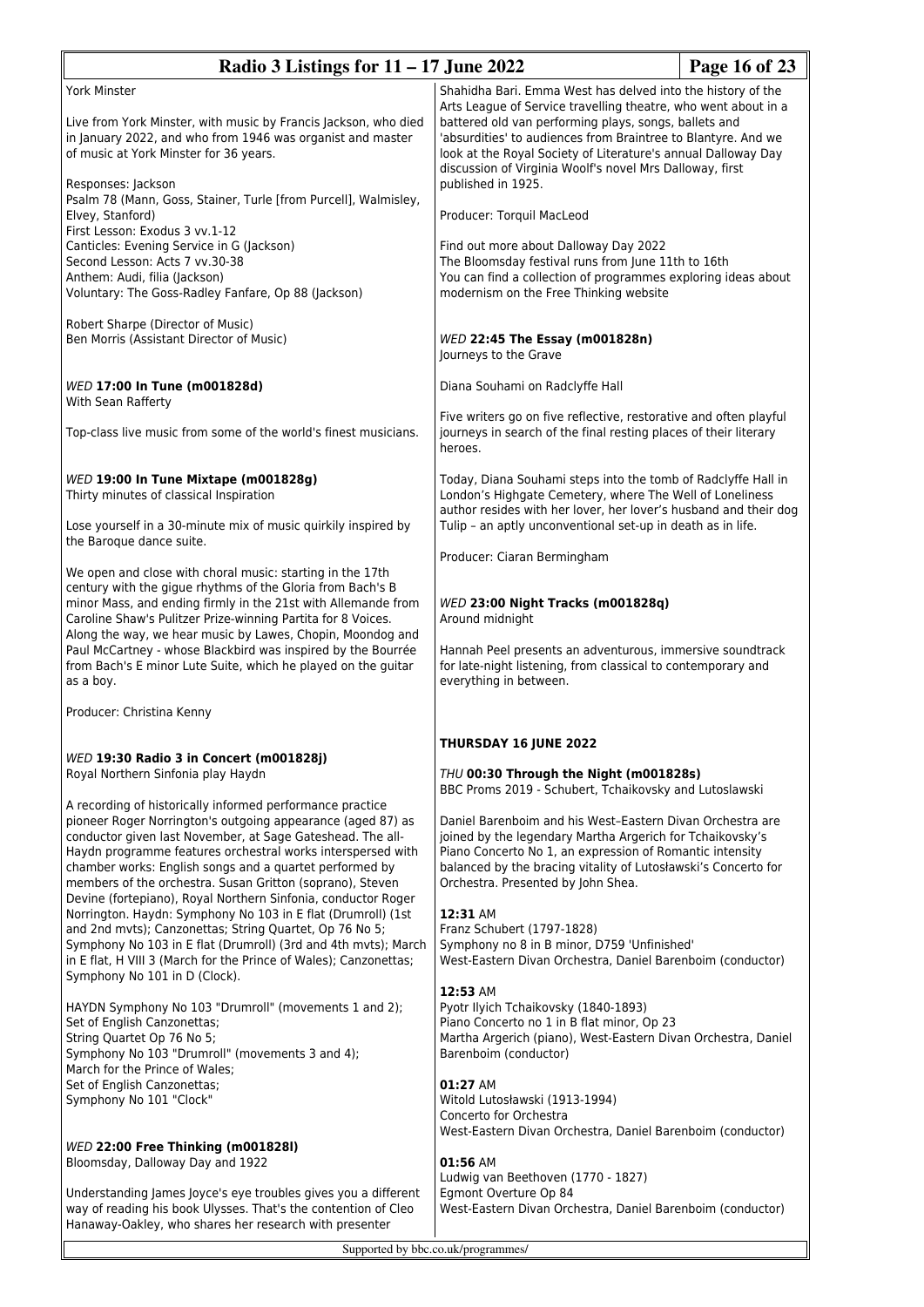## **Radio 3 Listings for 11 – 17 June 2022 Page 17 of 23**

### **02:05** AM

Ludwig van Beethoven (1770 - 1827) Rondo a capriccio in G major Op.129 (Rage over a lost penny) for piano Pavel Kolesnikov (piano)

### **02:11** AM

Wolfgang Amadeus Mozart (1756-1791) Trio for piano, clarinet and viola in E flat major, K498, 'Kegelstatt' Martin Fröst (clarinet), Antoine Tamestit (viola), Cédric Tiberghien (piano)

### **02:31** AM

George Frideric Handel (1685-1759) Flavio : Act 3 Jeffrey Gall (counter tenor), Derek Lee Ragin (counter tenor), Lena Lootens (soprano), Bernarda Fink (mezzo soprano), Christina Högman (soprano), Gianpaolo Fagotto (tenor), Ulrich Messthaler (bass), Ensemble 415, Rene Jacobs (conductor)

#### **03:19** AM

Francis Poulenc (1899-1963) Napoli, FP 40 Antonio Pompa-Baldi (piano)

#### **03:29** AM

Anatol Lyadov (1855-1914) The Enchanted Lake, Op 62 Bergen Philharmonic Orchestra, Dmitri Kitaenko (conductor)

#### **03:37** AM

Allan Pettersson (1911-1980) Two Elegies (1934) and Romanza (1942) for violin & piano Isabelle van Keulen (violin), Enrico Pace (piano)

### **03:43** AM

Franz Schubert (1797-1828), Franz Liszt (arranger) Standchen (Horch, horch! die Lerch) (D.889) Janina Fialkowska (piano)

#### **03:46** AM

Franz Schubert (1797-1828), Friedrich Schiller (author) Des Madchens Klage (D.191, Op.58 No.3) Christoph Pregardien (tenor), Andreas Staier (fortepiano)

## **03:50** AM

Antonio Vivaldi (1678-1741) Concerto in F major (RV.442) for treble recorder Michael Schneider (recorder), Camerata Köln

## **03:58** AM

François Couperin (1668-1733) Rondeau: Le Tic-toc-choc (or Les maillotins) Colin Tilney (harpsichord)

#### **04:02** AM

Heino Eller (1887-1970) Romance, Dance and A Homeland Tune (from Five Pieces for Strings) Estonian Radio Symphony Orchestra, Vallo Järvi (conductor)

## **04:14** AM

Gaspar Sanz (1640-1710) Xácaras and Canarios (Instrucción de música sobre la guitara española" ) Eduardo Eguez (guitar)

### **04:23** AM

Wolfgang Amadeus Mozart (1756-1791) Andante in C major, K315 Anita Szabó (flute), Hungarian National Philharmonic Orchestra, Zóltan Kocsis (conductor)

# **04:31** AM

Edward Elgar (1857-1934) To her beneath whose steadfast star, for chorus BBC Singers, Stephen Layton (conductor)

### **04:36** AM

Imants Zemzaris (b.1951) The Light springs Juris Gailitis (flute), Indulis Suna (violin)

#### **04:42** AM

Toivo Kuula (1883-1918) Tranquillamente from 3 Satukuvaa (Fairy tale pictures) for piano (Op 19 no 3) Liisa Pohjola (piano)

#### **04:48** AM

Frigyes Hidas (1928-2007) Harpsichord Concerto Barbala Dobozy (harpsichord), Concentus Hungaricus, Ildikó Hegyi (conductor)

## **05:02** AM

Antonin Dvorak (1841-1904) Suite in A major, Op 98b Polish Radio National Symphony Orchestra Katowice, Stanislaw Macura (conductor)

#### **05:21** AM

Wolfgang Amadeus Mozart (1756-1791) Io ti lascio, K245 Bryn Terfel (bass baritone), Malcolm Martineau (piano)

#### **05:26** AM

Johann Nepomuk Hummel (1778-1837) Clarinet Quartet in E flat major Martin Fröst (clarinet), Tobias Ringborg (violin), Ingegerd Kierkegaard (viola), John Ehde (cello)

#### **05:54** AM

Bedřich Smetana (1824-1884) Sonata movement in E minor (B.70) for 2 pianos, 8 hands Else Krijgsman (piano), Mariken Zandliver (piano), David Kuijken (piano), Carlos Moerdijk (piano)

### **06:05** AM

Christopher Simpson (c.1605-1669) Summer (excerpt from The Four Seasons) Les Voix Humaines, Arparla

#### **06:22** AM

Pyotr Ilyich Tchaikovsky (1840-1893), Pyotr Ilyich Tchaikovsky (arranger) Andante Cantabile (String Quartet, Op 11) Shauna Rolston (cello), Calgary Philharmonic Orchestra, Mario Bernardi (conductor)

#### *THU* **06:30 Breakfast (m00182bn)** Thursday - Petroc's classical commute

Petroc Trelawny presents Radio 3's classical breakfast show, featuring listener requests.

Email 3breakfast@bbc.co.uk

*THU* **09:00 Essential Classics (m00182bq)** Georgia Mann

Georgia Mann plays the best in classical music, with familiar favourites, new discoveries and the occasional musical surprise.

0915 Playlist starter – listen and send us your ideas for the next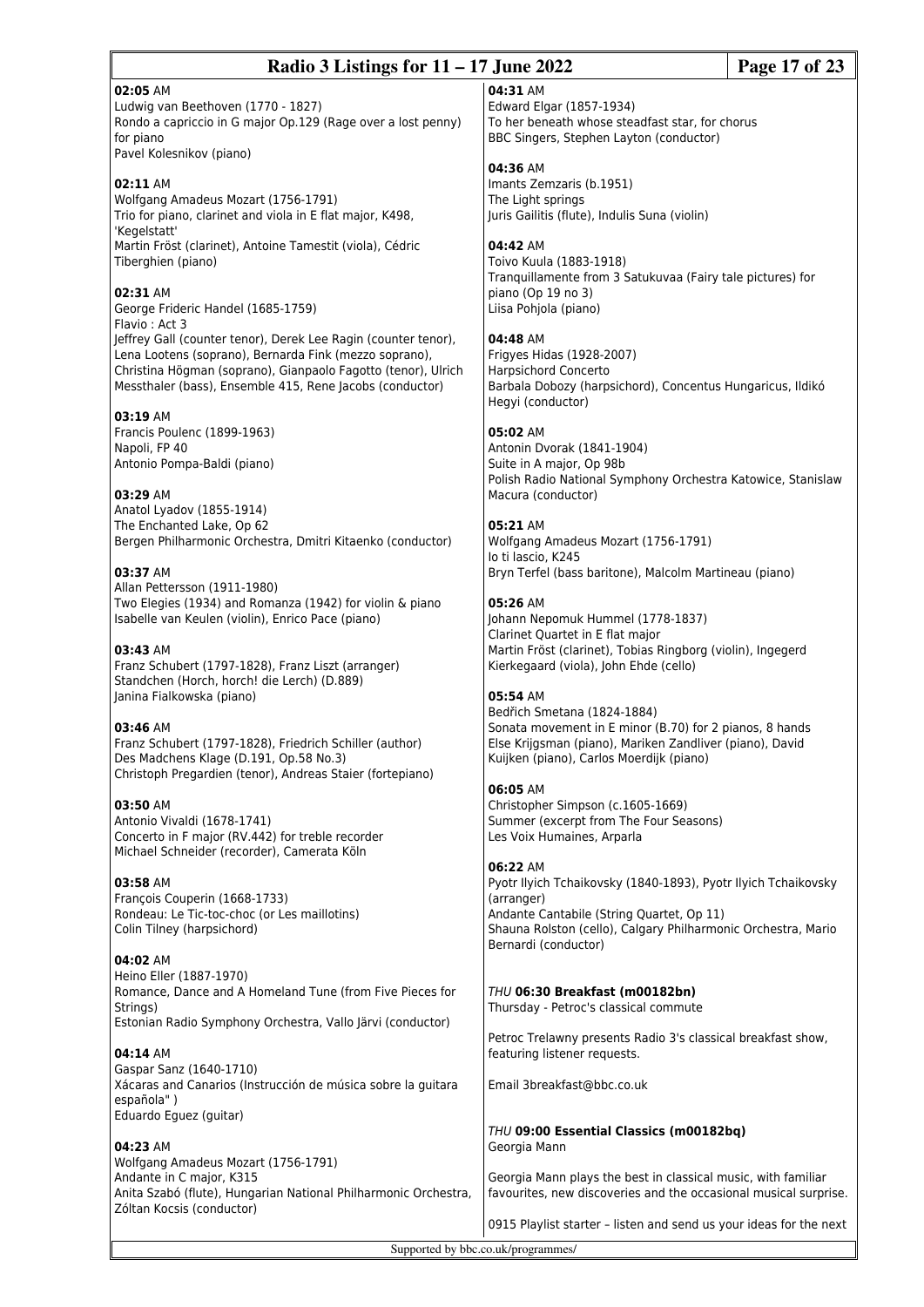| Radio 3 Listings for $11 - 17$ June 2022                                                                                                                                                                                                       |                                                                                                                                                                                                                                                                 | Page 18 of 23 |
|------------------------------------------------------------------------------------------------------------------------------------------------------------------------------------------------------------------------------------------------|-----------------------------------------------------------------------------------------------------------------------------------------------------------------------------------------------------------------------------------------------------------------|---------------|
| step in our musical journey today.                                                                                                                                                                                                             | Harry T. Burleigh                                                                                                                                                                                                                                               |               |
| 1010 Song of the Day - harnessing the magic of words, music<br>and the human voice.                                                                                                                                                            | Worth While, from Five Songs of Laurence Hope<br>Cynthia Haymon, soprano<br>Warren Jones, piano                                                                                                                                                                 |               |
| 1030 Playlist reveal - a sequence of music suggested by you in<br>response to our starter today.                                                                                                                                               | Produced by Luke Whitlock                                                                                                                                                                                                                                       |               |
| 1100 Essential Performers - this week we focus on violinist<br>Anne-Sophie Mutter.                                                                                                                                                             | THU 13:00 Radio 3 Lunchtime Concert (m000qytv)<br>Belfast International Arts Festival 2020 (3/4)                                                                                                                                                                |               |
| 1130 Slow Moment - time to take a break for a moment's<br>musical reflection.<br>THU 12:00 Composer of the Week (m00182bs)                                                                                                                     | John Toal introduces performances from the acclaimed Doric<br>Quartet and the award-winning cellist Leonard Elschenbroich.<br>The recitals were recorded in St. Mark's Church of Ireland in the<br>east of the city: the church in which CS Lewis was baptised, |               |
| Dvořák and America                                                                                                                                                                                                                             | where his parents were married and his grandfather was rector.                                                                                                                                                                                                  |               |
| Homesick                                                                                                                                                                                                                                       | Presented by John Toal.                                                                                                                                                                                                                                         |               |
|                                                                                                                                                                                                                                                | Featuring music by JS Bach and Sibelius.                                                                                                                                                                                                                        |               |
| Donald Macleod surveys Dvořák's second full year in America<br>when the Czech composer begins to feel unsettled.<br>Antonín Dvořák became the first Czech composer to achieve                                                                  | JS Bach: Sarabandes from Six Suites for unaccompanied Cello,<br>BWV 1007-1012<br>Leonard Elschenbroich (cello)                                                                                                                                                  |               |
| global fame. His gift for transforming the folk styles of his                                                                                                                                                                                  |                                                                                                                                                                                                                                                                 |               |
| native Bohemia into richly romantic classical music won him<br>admirers far beyond his homeland. Consequently, Dvořák was<br>approached to leave Europe and serve as director of the newly                                                     | Sibelius: Voces intimae, Op. 56<br>Doric Quartet                                                                                                                                                                                                                |               |
| established National Conservatory of Music in America. His<br>sponsors hoped he would help foster a new and distinctive                                                                                                                        | THU 14:00 Afternoon Concert (m00182bv)                                                                                                                                                                                                                          |               |
| American musical style, less reliant upon Germanic traditions.                                                                                                                                                                                 | Thursday - Alim Beisembayev plays Tchaikovsky                                                                                                                                                                                                                   |               |
| During his time in America, Dvořák composed many of his most<br>celebrated works, including his Ninth Symphony and his Cello<br>Concerto. This week, Donald Macleod focuses on Dvořák's<br>American years and uncovers what he achieved there. | Ian Skelly introduces performances by the SWR Symphony<br>Orchestra, including Tchaikovsky's First Piano Concerto with<br>Alim Beisembayev. Plus there's music by Mussorgsky, Chopin,<br>Ravel, Handel, Glinka, Schumann and Augusta Holmès,                    |               |
| During 1894, Dvořák's second full year in America, the charm of<br>the New World was wearing a little thin. The previous year he'd<br>taken a summer vacation to Spillville where, amongst a Czech                                             | alongside highlights from the recent Beverley and East Riding<br>Early Music Festival.                                                                                                                                                                          |               |
| community there, Dvořák had begun to feel pangs of<br>homesickness. His time as Director of the Conservatory of<br>Music was proving productive however dark clouds were slowly<br>appearing. The salary he'd been promised by Mrs. Thurber,   | Modest Mussorgsky - Night on a Bald Mountain<br>SWR Symphony Orchestra<br>Yi-Chen Lin (conductor)                                                                                                                                                               |               |
| who'd established the conservatoire, had not been forthcoming;<br>Dvořák began to wonder if it ever would be. Increasingly                                                                                                                     | c. 2.20<br>Mikhail Glinka - Valse-fantasie in B minor                                                                                                                                                                                                           |               |
| disheartened, Dvořák returned to his native Bohemia for the<br>summer. He returned to America for the Autumn term where he<br>continued to explore African American spirituals, alongside his                                                  | BBC Scottish Symphony Orchestra<br>Vassily Sinaisky (conductor)                                                                                                                                                                                                 |               |
| friend and unofficial student, Harry T. Burleigh, who was                                                                                                                                                                                      | c. 2.30                                                                                                                                                                                                                                                         |               |
| developing his own voice as a Black American composer and<br>arranger.                                                                                                                                                                         | Frederic Chopin - Waltz in A flat, Op.42<br>Mariam Batsashvili (piano)                                                                                                                                                                                          |               |
| Humoresques, Op 101 No.7 (excerpt)                                                                                                                                                                                                             | c. 2.35                                                                                                                                                                                                                                                         |               |
| Inna Poroshina, piano                                                                                                                                                                                                                          | Maurice Ravel - La Valse<br>SWR Symphony Orchestra                                                                                                                                                                                                              |               |
| Suite in A, Op 98B (Allegro)                                                                                                                                                                                                                   | Lionel Bringuier (conductor)                                                                                                                                                                                                                                    |               |
| Russian Philharmonic Orchestra<br>Dmitry Yablonsky, conductor                                                                                                                                                                                  | c. 2.50                                                                                                                                                                                                                                                         |               |
| String Quartet No 12 in F, Op 96 "The American" (Vivace)<br>Škampa Quartet                                                                                                                                                                     | John Williams arr. David Riniker - Catch me if you can<br>12 Cellists of the Berlin Philharmonic                                                                                                                                                                |               |
| Humoresques, Op 101 (excerpt)<br>Inna Poroshina, piano                                                                                                                                                                                         | 3pm<br>Piotr Ilyich Tchaikovsky - Piano Concerto No.1 in B minor, Op.23<br>Alim Beisembayev (piano)<br>SWR Symphony Orchestra                                                                                                                                   |               |
| Biblical Songs, Op 99 (excerpt)<br>Magdalena Kozená, mezzo-soprano                                                                                                                                                                             | Yi-Chen Lin (conductor)                                                                                                                                                                                                                                         |               |
| Berlin Philharmonic,                                                                                                                                                                                                                           | c. 3.40                                                                                                                                                                                                                                                         |               |
| Simon Rattle, conductor                                                                                                                                                                                                                        | GF Handel - Amen, alleluia in D minor<br>Jakub Jozef Orlinski (countertenor)                                                                                                                                                                                    |               |
| Harry T. Burleigh                                                                                                                                                                                                                              | Il Pomo d'Oro                                                                                                                                                                                                                                                   |               |
| Among the Fuchsias, from Five Songs of Laurence Hope<br>Cynthia Haymon, soprano                                                                                                                                                                | Zefira Valova (conductor)                                                                                                                                                                                                                                       |               |
| Warren Jones, piano                                                                                                                                                                                                                            | c. 3.45                                                                                                                                                                                                                                                         |               |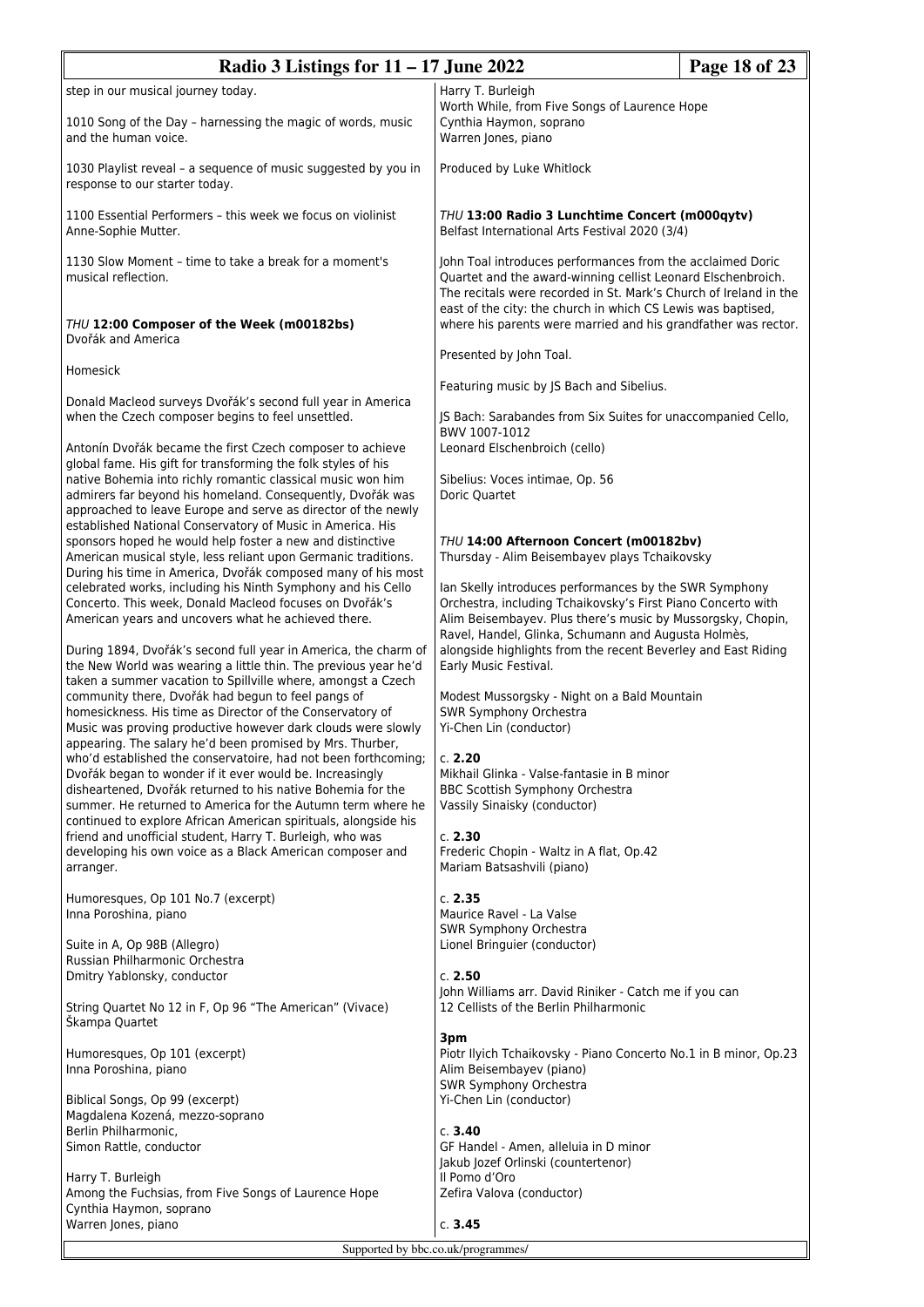| Radio 3 Listings for $11 - 17$ June 2022                                                                                                                                                                                                                         |                                                                                                                                                                                                                                                                                                                     | Page 19 of 23 |
|------------------------------------------------------------------------------------------------------------------------------------------------------------------------------------------------------------------------------------------------------------------|---------------------------------------------------------------------------------------------------------------------------------------------------------------------------------------------------------------------------------------------------------------------------------------------------------------------|---------------|
| Robert Schumann - Piano Quartet in E flat, Op.47<br>Denis Kozhukhin (piano)                                                                                                                                                                                      | environmentalist Rupert Read, who is Associate Professor of<br>Philosophy at the University of East Anglia.                                                                                                                                                                                                         |               |
| Boris Brovtsyn (violin)<br>Amihai Grosz (viola)<br>Jens Peter Maintz (cello)                                                                                                                                                                                     | Producer: Luke Mulhall                                                                                                                                                                                                                                                                                              |               |
| c. 4.15<br>Augusta Holmès - Memento mei Deus<br><b>BBC Singers</b>                                                                                                                                                                                               | You can find a collection of programmes exploring Green<br>Thinking on the Free Thinking programme website<br>https://www.bbc.co.uk/programmes/p07zg0r2                                                                                                                                                             |               |
| Hilary Campbell (conductor)                                                                                                                                                                                                                                      | and if film is your thing then there's a collection of programmes<br>about key films too https://www.bbc.co.uk/programmes/articles/<br>FJbG166KXBn9xzLKPfrwpc/all-about-film-on-radio-3                                                                                                                             |               |
| THU 17:00 In Tune (m00182bx)<br>Joseph McHardy from Chineke!                                                                                                                                                                                                     |                                                                                                                                                                                                                                                                                                                     |               |
| Conductor Joseph McHardy joins presenter Sean Rafferty ahead<br>of Chineke! Voices concert at St Martin-in-the-Fields on                                                                                                                                         | THU 22:45 The Essay (m00182c5)<br>Journeys to the Grave                                                                                                                                                                                                                                                             |               |
| Saturday, plus there's the latest arts news from across the<br>classical music world.                                                                                                                                                                            | Anita Sethi on Anne Brontë                                                                                                                                                                                                                                                                                          |               |
| THU 19:00 In Tune Mixtape (m00182bz)<br>Switch up your listening with classical music                                                                                                                                                                            | Five writers go on five reflective, restorative and often playful<br>journeys in search of the final resting places of their literary<br>heroes.                                                                                                                                                                    |               |
| An eclectic mix featuring classical favourites, lesser-known<br>gems and a few surprises.                                                                                                                                                                        | Today, Anita Sethi journeys to the grave of her heroine Anne<br>Brontë, overlooking the sea she so loved, and considers why<br>she was buried high on a hill in Scarborough, away from her<br>better known sisters. Her grave has over the years been<br>neglected and ravaged by the elements, but more recently - |               |
| THU 19:30 Radio 3 in Concert (m00182c1)<br>BBC NOW play Shostakovich at the Aldeburgh Festival                                                                                                                                                                   | like her reputation - restored.                                                                                                                                                                                                                                                                                     |               |
| Martyn Brabbins conducts the BBC National Orchestra of Wales<br>in two nights of rousing music with a distinctly British focus, live                                                                                                                             | Producer: Ciaran Bermingham                                                                                                                                                                                                                                                                                         |               |
| from the Aldeburgh Festival. The first night opens with<br>Elizabeth Maconchy's brief yet majestic work Proud Thames,<br>depicting the river from its trickling rural source to the bustle of                                                                    | THU 23:00 The Night Tracks Mix (m00182c7)<br>Music for the darkling hour                                                                                                                                                                                                                                            |               |
| a brimming capital city. Cellist Laura van der Heijden will then<br>join Martyn and the Orchestra for the last of William Walton's<br>three great string concertos, the work with which she won the<br>coveted BBC Young Musician of the Year award in 2012. The | Hannah Peel with a magical sonic journey for late-night<br>listening. Subscribe to receive your weekly mix on BBC Sounds.                                                                                                                                                                                           |               |
| evening concludes with Shostakovich's tempestuous 10th<br>Symphony, a work which needs no narrative to describe the<br>power of its violent and vibrant music, although some see it as                                                                           | THU 23:30 Unclassified (m00182c9)<br>An Ambient Ramble                                                                                                                                                                                                                                                              |               |
| the composer's musical depiction of Stalin and the tyranny he<br>had inflicted on Russia.                                                                                                                                                                        | Summer is in its prime, days of endless sky and wild flowers<br>Elizabeth Alker goes on a walk through ambient summer<br>landscapes and sun-kissed sonic terrain, exploring how today's                                                                                                                             |               |
| Presented by Nicola Heywood Thomas, live from Snape<br>Maltings.                                                                                                                                                                                                 | composers of experimental and electronic music evoke the<br>feeling of time spent outside in the openness of the longest<br>days.                                                                                                                                                                                   |               |
| 7.30pm<br>Maconchy: Proud Thames<br>Walton: Cello Concerto                                                                                                                                                                                                       | Produced by Phil Smith<br>A Reduced Listening Production for BBC Radio 3                                                                                                                                                                                                                                            |               |
| 8.15pm<br>Interval Music (from CD)                                                                                                                                                                                                                               | <b>FRIDAY 17 JUNE 2022</b>                                                                                                                                                                                                                                                                                          |               |
| 8.35pm<br>Shostakovich: Symphony No 10 in E minor, Op 93                                                                                                                                                                                                         | FRI 00:30 Through the Night (m00182cc)                                                                                                                                                                                                                                                                              |               |
| Laura van der Heijden (cello)<br><b>BBC National Orchestra of Wales</b>                                                                                                                                                                                          | Portuguese Choral Masterpiece<br>Mattutino de' Morti brings five soloists, choir and orchestra                                                                                                                                                                                                                      |               |
| Martyn Brabbins (conductor)                                                                                                                                                                                                                                      | together in a glorious work reminiscent of the great oratorios of<br>Handel. Davide Perez's music is conducted by Giulio Prandi.<br>John Shea presents.                                                                                                                                                             |               |
| THU 22:00 Free Thinking (m00182c3)<br>Slow film and ecology                                                                                                                                                                                                      | 12:31 AM                                                                                                                                                                                                                                                                                                            |               |
|                                                                                                                                                                                                                                                                  | Grzegorz Gerwazy Gorczycki (1665-1734)                                                                                                                                                                                                                                                                              |               |
| Can a 40-hour film of a Massachusetts garden or a project<br>documenting rice growing over 40 years help us to understand                                                                                                                                        | Salve Regina, from 'Conductus Funebris'<br>Ghislieri Chorus, Ghislieri Orchestra, Giulio Prandi (conductor)                                                                                                                                                                                                         |               |
| our planet better? Who makes and who watches such projects?<br>Matthew Sweet is joined by film historian Becca Voelcker who                                                                                                                                      | 12:35 AM                                                                                                                                                                                                                                                                                                            |               |
| has watched projects recorded in Japan, Colombia, Scotland<br>and America; Thomas Halliday, whose book Otherlands charts                                                                                                                                         | Davide Perez (1711-1778)<br>Mattutino de' Morti                                                                                                                                                                                                                                                                     |               |
| the changes in the earth's ecologies through deep time; and by                                                                                                                                                                                                   | Marta Redaelli (soprano), Maria Chiara Gallo (mezzo soprano),                                                                                                                                                                                                                                                       |               |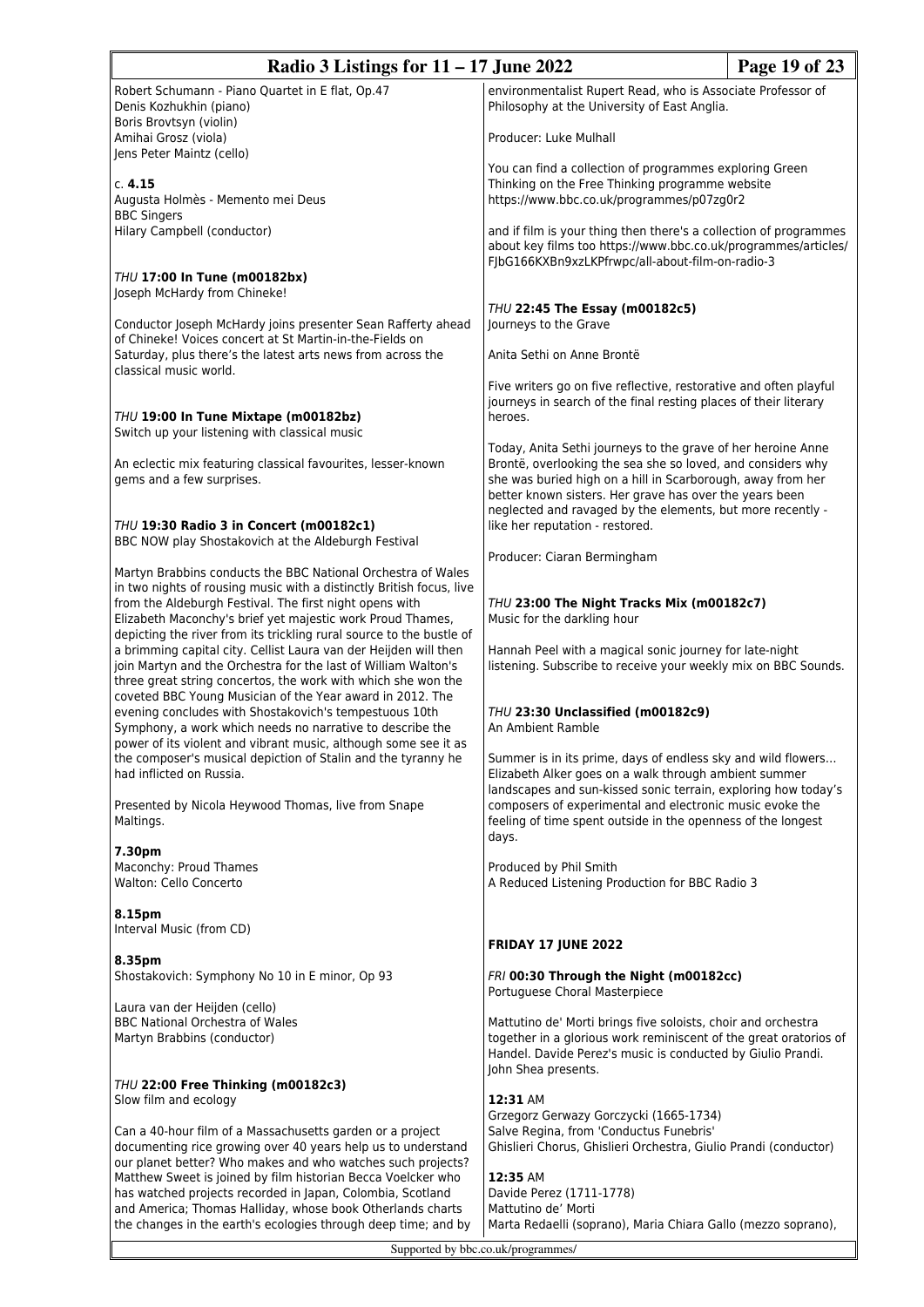| Page 20 of 23<br>Radio 3 Listings for $11 - 17$ June 2022                                                                                                                                                           |                                                                                                                                                                                        |  |  |
|---------------------------------------------------------------------------------------------------------------------------------------------------------------------------------------------------------------------|----------------------------------------------------------------------------------------------------------------------------------------------------------------------------------------|--|--|
| Federico Fiorio (counter tenor), Luca Cervoni (tenor),<br>Alessandro Ravasio (bass), Salvo Vitale (bass), Ghislieri Chorus,                                                                                         | Nocturne in C from Lyric Suite, Op.54 No. 4<br>Antonio Pompa-Baldi (piano)                                                                                                             |  |  |
| Ghislieri Orchestra, Giulio Prandi (conductor)<br>01:48 AM<br>Grzegorz Gerwazy Gorczycki (1665-1734)<br>In Paradisum, from 'Conductus Funebris'<br>Ghislieri Chorus, Ghislieri Orchestra, Giulio Prandi (conductor) | 05:06 AM<br>Claudio Monteverdi (1567-1643)<br>Magnificat II<br>Chorus of Swiss Radio, Lugano, Diego Fasolis (conductor)                                                                |  |  |
| 01:50 AM<br>Wolfgang Amadeus Mozart (1756-1791)<br>Symphony No.41 in C major (K.551) "Jupiter"<br>Oslo Philharmonic Orchestra, Herbert Blomstedt (conductor)                                                        | 05:17 AM<br>Unico Wilhelm Van Wassenaer (1692-1766)<br>Concerto no 1 in G major (from 'Sei Concerti Armonici')<br>Combattimento Consort Amsterdam, Jan Willem de Vriend<br>(conductor) |  |  |
| 02:31 AM<br>Richard Strauss (1864-1949)<br>Violin Sonata in E flat major, Op 18<br>Baiba Skride (violin), Lauma Skride (piano)                                                                                      | 05:28 AM<br>Rebecca Clarke (1886-1979)<br>Viola Sonata in E minor<br>Lise Berthaud (viola), Xenia Maliarevitch (piano)                                                                 |  |  |
| 02:59 AM<br>Silvius Leopold Weiss (1687-1750)<br>Suite No.17 in F minor<br>Konrad Junghänel (lute)                                                                                                                  | 05:52 AM<br>Manuel de Falla (1876-1946)<br>Noches en los jardines de Espana<br>Eduardo del Pueyo (piano), Netherlands Radio Philharmonic<br>Orchestra, Jean Fournet (conductor)        |  |  |
| 03:27 AM<br>Erik Satie (1866-1925)<br>Poudre d'or, waltz for piano<br>Ashley Wass (piano)                                                                                                                           | 06:15 AM<br>Joseph Haydn (1732-1809)<br>Trio for keyboard and strings in G major (H.15.25) 'Gypsy<br>Rondo'                                                                            |  |  |
| 03:33 AM<br>Sándor Veress (1907-1992)<br>Four Transylvanian Dances<br>Musica Vitae Chamber Orchestra                                                                                                                | Grieg Trio<br>FRI 06:30 Breakfast (m00182cf)<br>Friday - Petroc's classical rise and shine                                                                                             |  |  |
| 03:47 AM<br>Leonardo Leo (1694-1744)<br>Cello Concerto in D minor (in three movements)<br>Werner Matzke (cello), Concerto Köln                                                                                      | Petroc Trelawny presents Radio 3's classical breakfast show,<br>featuring listener requests and the Friday poem.                                                                       |  |  |
| 04:01 AM                                                                                                                                                                                                            | Email 3breakfast@bbc.co.uk                                                                                                                                                             |  |  |
| Traditional<br>2 Traditional 17th century Provencal songs: Ai! La Bono<br>Fourtuno & Bressarello<br>Zefiro Torna                                                                                                    | FRI 09:00 Essential Classics (m00182ch)<br>Georgia Mann                                                                                                                                |  |  |
| 04:07 AM                                                                                                                                                                                                            | Georgia Mann plays the best in classical music, with discoveries<br>and surprises rubbing shoulders with familiar favourites.                                                          |  |  |
| Dietrich Buxtehude (1637-1707)<br>Toccata and Fugue in F (BuxWV.156)<br>Pieter van Dijk (organ)                                                                                                                     | 0915 Playlist starter - listen and send us your ideas for the next<br>step in our musical journey today.                                                                               |  |  |
| 04:15 AM<br>Edvard Grieg (1843-1907)                                                                                                                                                                                | 1010 Song of the Day - harnessing the magic of words, music<br>and the human voice.                                                                                                    |  |  |
| Peer Gynt, Suite No.1<br>Danish Radio Concert Orchestra, Roman Zeilinger (conductor)                                                                                                                                | 1030 Playlist reveal - a sequence of music suggested by you in<br>response to our starter today.                                                                                       |  |  |
| 04:31 AM<br>Franz Schubert (1797-1828)<br>Des Teufels Lustschloss - Overture                                                                                                                                        | 1100 Essential Performers - our final track this week from<br>featured artist, violinist Anne-Sophie Mutter.                                                                           |  |  |
| Polish Radio Symphony Orchestra, Miroslaw Blaszczyk<br>(conductor)                                                                                                                                                  | 1130 Slow Moment - time to take a break for a moment's<br>musical reflection.                                                                                                          |  |  |
| 04:41 AM<br>Jean-Philippe Rameau (1683-1764)<br>La Poule (Nouvelles suites de Clavecin)<br>Andreas Borregaard (accordion)                                                                                           | FRI 12:00 Composer of the Week (m00182ck)<br>Dvořák and America                                                                                                                        |  |  |
| 04:46 AM<br>Georg Philipp Telemann (1681-1767)                                                                                                                                                                      | Leaving America                                                                                                                                                                        |  |  |
| Concerto in E minor for recorder, transverse flute, strings and<br>continuo<br>La Stagione Frankfurt                                                                                                                | Donald Macleod shows how Dvořák's American experiences<br>continued to influence his music, even after he had returned<br>home.                                                        |  |  |
| 05:00 AM<br>Edvard Grieg (1843-1907)                                                                                                                                                                                | Antonín Dvořák became the first Czech composer to achieve<br>global fame. His gift for transforming the folk styles of his                                                             |  |  |
| Supported by bbc.co.uk/programmes/                                                                                                                                                                                  |                                                                                                                                                                                        |  |  |

I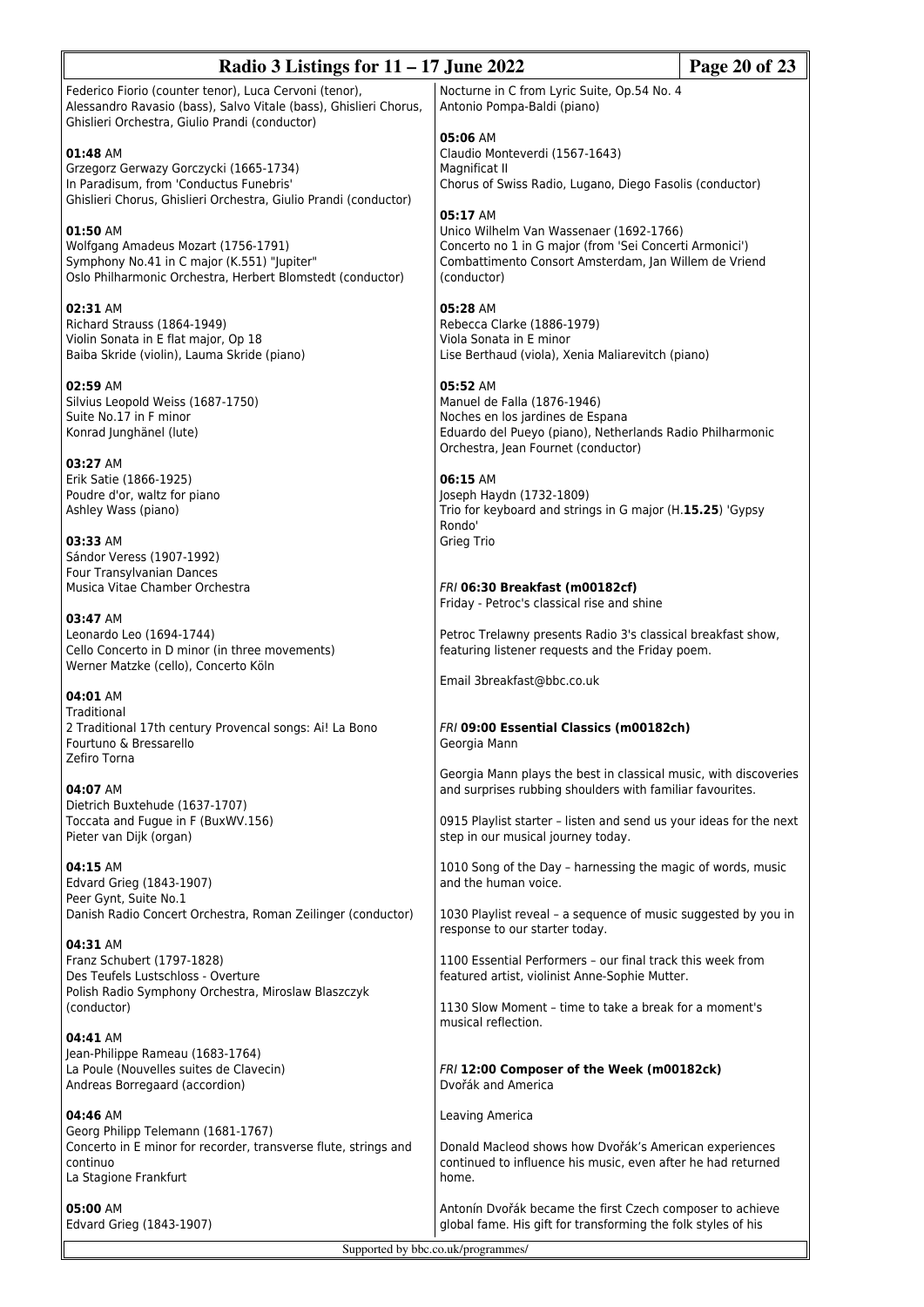# **Radio 3 Listings for 11 – 17 June 2022 Page 21 of 23**

native Bohemia into richly romantic classical music won him admirers far beyond his homeland. Consequently, Dvořák was approached to leave Europe and serve as director of the newly established National Conservatory of Music in America. His sponsors hoped he would help foster a new and distinctive American musical style, less reliant upon Germanic traditions. During his time in America, Dvořák composed many of his most celebrated works, including his Ninth Symphony and his Cello Concerto. This week, Donald Macleod focuses on Dvořák's American years and uncovers what he achieved there .

Dvořák waved goodbye to America for the last time in April 1895. He'd become incredibly homesick for his beloved Bohemia and the financial prospects he'd been led to expect from his post as Director of the National Conservatory of Music had not materialised. Before leaving, he'd started work on his Cello Concerto, inspired by his yearning for the Bohemian countryside. Back at home, Dvořák also completed his String Quartet No 13 which some have seen to be his final work to have musical associations with America.

Dvořák's had set out to encourage American musicians to look to their own traditions rather than simply following behind Europe. He may not have been entirely successful but he did encourage others in that aim, such as Harry T. Burleigh. Burleigh said of Dvořák that he'd assisted in changing attitudes of African Americans towards their own folk tradition, and most importantly, that Dvořák "was a man of the people".

Cello Concerto in B minor, Op 104 (excerpt) Alisa Weilerstein, cello Czech Philharmonic Orchestra Jiří Bĕlohlávek, conductor

Dvořák Arr. J. Suk Lullaby, B194 Josef Suk, viola Vladimir Ashkenazy, piano

String Quartet No 14, Op 105 (Molto vivace) Alban Berg Quartet

Cello Concerto in B minor, Op 104 (Adagio ma non troppo) Alisa Weilerstein, cello Czech Philharmonic Orchestra Jiří Bĕlohlávek, conductor

String Quartet No 13 in G, Op 106 (excerpt) Pavel Haas Quartet

Cello Concerto in B minor, Op 104 (Finale) Alisa Weilerstein, cello Czech Philharmonic Orchestra Jiří Bĕlohlávek, conductor

Produced by Luke Whitlock

*FRI* **13:00 Radio 3 Lunchtime Concert (m000qwhp)** Belfast International Arts Festival 2020 (4/4)

John Toal introduces a recital from the acclaimed pianist Martin James Bartlett – winner of BBC Young Musician in 2014. It was recorded in St. Mark's Church of Ireland in the east of the city: the church in which CS Lewis was baptised, where his parents were married and his grandfather was rector.

Presented by John Toal.

Music includes works by Rachmaninov and Gershwin.

Bach/Busoni: Ich Ruf zu Dir, Herr Jesu Christ Bach/Hess: Jesu, Joy of Man's Desiring Schumann/Liszt: Widmung

Wagner/Liszt: Isolde's Liebestod from Tristan and Isolde

Rachmaninov: Prelude in B minor, Op. 32 No.10 Prelude in G Major, Op. 32 No 5 Prelude in G Sharp minor, Op. 32 No. 12 Vocalise, Op.34 No.14 (arr. Wild) Where Beauty Dwells, Op. 21 No.7 (arr. Wild) Polka de W.R.

Gershwin: The Man I Love Gershwin (arr. Wild): Embraceable You Gershwin: I Got Rhythm Martin James Bartlett (piano)

## *FRI* **14:00 Afternoon Concert (m00182cm)**

Friday - Reinhard Goebel conducts Haydn and Mozart

Ian Skelly introduces performances by the SWR Symphony Orchestra ,including Haydn's Sinfonia Concertante in B flat and Mozart's Symphony No 31, recorded last month at the Schwetzingen Festival. Plus there's music by John Foulds, Bach, Prokofiev, Monteverdi and Betsy Jolas, alongside highlights from the recent Beverley and East Riding Early Music Festival.

John Foulds - The Isles of Greece, Op.48'2 BBC Concert Orchestra Ronald Corp (conductor)

## c. **2.05**

Sergei Prokofiev - Excerpts from Romeo & Juliet Fedor Rudin (violin) SWR Symphony Orchestra Yi-Chen Lin (conductor)

c. **2.30**

Claudio Monteverdi - Si ch´io vorrei morire singer pur

## **3pm**

Joseph Haydn - Sinfonia Concertante in B flat, Hob.I:105 Mila Georgieva (violin) / Anne Angere (oboe) / Frank-Michael Guthmann (cello) SWR Symphony Orchestra Reinhard Goebel (conductor)

## c. **3.20**

W.A. Mozart Symphony No.31 in D, K.97 "Paris" SWR Symphony Orchestra Reinhard Goebel (conductor)

## c. **3.40**

JS Bach arr. Avi Avital - Sarabande & Gigue [Partita No.2 in D minor, BWV.1004] Avi Avital (mandolin) Omer Klein (piano)

## c. **3.45**

Betsy Jolas - Letters from Bachville Ryan Wigglesworth (conductor)

## c. **4.05**

JS Bach - Trio Sonata in G, BWV.1039 Arcangelo Jonathan Cohen (director)

*FRI* **16:30 The Listening Service (m0018234)** [Repeat of broadcast at 17:00 on Sunday]

*FRI* **17:00 In Tune (m00182cp)** Live from Aldeburgh Festival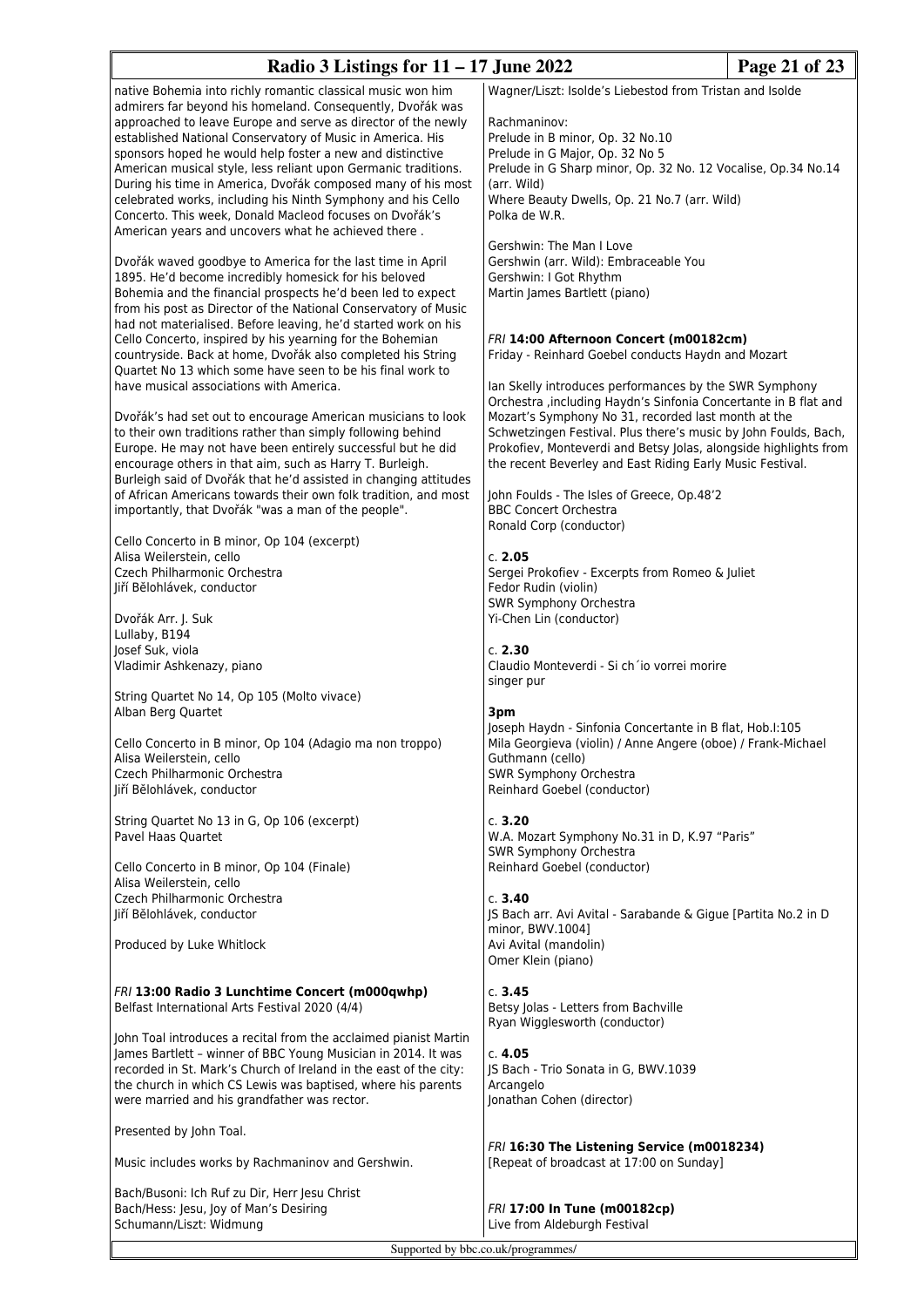| Radio 3 Listings for $11 - 17$ June 2022                                                                                                                                                                                                                                                                                                        | Page 22 of 23                                                                                                                                                                                                                                                                                                                                                                                                                       |  |
|-------------------------------------------------------------------------------------------------------------------------------------------------------------------------------------------------------------------------------------------------------------------------------------------------------------------------------------------------|-------------------------------------------------------------------------------------------------------------------------------------------------------------------------------------------------------------------------------------------------------------------------------------------------------------------------------------------------------------------------------------------------------------------------------------|--|
| Sean Rafferty presents a special edition, live from the Britten<br>Studio, Snape Maltings, with performances from some of this                                                                                                                                                                                                                  | FRI 23:00 Late Junction (m0014h1x)<br>Keeley Forsyth's mixtape                                                                                                                                                                                                                                                                                                                                                                      |  |
| year's Aldeburgh Festival artists, including violinist Elena<br>Urioste, pianist Tom Poster, tenor Karim Sulayman and guitarist<br>Sean Shibe.<br>FRI 19:00 In Tune Mixtape (m00182cr)<br>The eclectic classical mix                                                                                                                            | Verity Sharp shares a mixtape from composer, singer and actor<br>Keeley Forsyth. Born in Oldham and now based in Harrogate,<br>Forsyth released her debut album Debris in 2020 to great<br>acclaim, after more than 20 years as a successful actor starring<br>in the likes of Happy Valley and Waterloo Road. Her music is<br>sparse, intimate and centred around her voice, often haunting                                        |  |
| An eclectic mix featuring classical favourites, lesser-known<br>gems and a few surprises.                                                                                                                                                                                                                                                       | and emotionally raw. Her second album Limbs is out this<br>month, and explores themes including a fear of death, cruelty,<br>love and tenderness.                                                                                                                                                                                                                                                                                   |  |
| FRI 19:30 Radio 3 in Concert (m00182ct)<br>BBC NOW play Higgins at the Aldeburgh Festival<br>In the second of their Aldeburgh Festival performances, the BBC<br>National Orchestra of Wales and conductor Martyn Brabbins<br>present a programme of British music, culminating with the<br>world premiere of The Faerie Bride, a cantata by the | Forsyth says that when she sings she connects to a female<br>energy, almost separate from herself. Her mixtape for Late<br>Junction celebrates women vocalists and musicians that inspire<br>and move her, from French icon Édith Piaf and Colombian<br>electronic artist Lucrecia Dalt to folk music from Palestine and<br>the pedal steel guitar playing of Susan Alcorn.<br>Elsewhere in the show there's new releases including |  |
| Orchestra's Composer in Association, Gavin Higgins. In this<br>work, Higgins sets words written by Francesca Simon depicting<br>the Welsh myth 'The Lady of Lyn y Fan Fach' in which the<br>eponymous faerie marries a man on the condition he must not<br>strike her three times or she will immediately return to the lake                    | psychedelic electronics from the Democratic Republic of Congo<br>and producer La Roche, jazz inspired by the west coast of<br>Sweden from the ensemble Koma Saxo and a new compilation<br>celebrating the works of Dutch synth designer Rob Hordijk.                                                                                                                                                                                |  |
| in which she dwelled. This world premiere is preceded by Grace<br>Williams's Sea Sketches, a fantastically evocative depiction of                                                                                                                                                                                                               | Produced by Katie Callin<br>A Reduced Listening production for BBC Radio 3                                                                                                                                                                                                                                                                                                                                                          |  |
| the South Wales coastline. Fittingly, we also hear Williams' dear<br>friend-and one of the founders of the Aldeburgh<br>Festival-Benjamin Britten. His Suite on English Folk Tunes is a<br>late work which he subtitled 'A time there was', referring both<br>to older musical traditions, and his own earlier compositions.                    | 01 00:00:03 Kajsa Magnarsson (artist)<br>You could also say<br>Performer: Kajsa Magnarsson<br>Performer: Marta Forsberg<br>Duration 00:02:37                                                                                                                                                                                                                                                                                        |  |
| Presented by Nicola Heywood Thomas live from Snape Maltings.                                                                                                                                                                                                                                                                                    | 02 00:03:31 La Roche (artist)                                                                                                                                                                                                                                                                                                                                                                                                       |  |
| 7.30pm<br>G Williams: Sea Sketches<br>Britten: Suite on English Folk Tunes - 'A Time There Was', Op<br>90                                                                                                                                                                                                                                       | Afrohouse<br>Performer: La Roche<br>Duration 00:03:03                                                                                                                                                                                                                                                                                                                                                                               |  |
| 8.10pm<br>Interval Music (from CD)                                                                                                                                                                                                                                                                                                              | 03 00:06:35 Teresa Winter (artist)<br>Drowning By Numbers Pt ii<br>Performer: Teresa Winter<br>Duration 00:04:01                                                                                                                                                                                                                                                                                                                    |  |
| 8.30pm<br>Gavin Higgins: The Faerie Bride                                                                                                                                                                                                                                                                                                       | 04 00:10:36 Alabaster dePlume (artist)<br>The Sound Of My Feet On This Earth Is A Song To Your Spirit                                                                                                                                                                                                                                                                                                                               |  |
| Marta Fontanals-Simmons (Female Voice)<br>Roderick Williams (Male Voice)<br><b>BBC National Orchestra of Wales</b>                                                                                                                                                                                                                              | Performer: Alabaster dePlume<br>Duration 00:03:11                                                                                                                                                                                                                                                                                                                                                                                   |  |
| Martyn Brabbins (conductor)                                                                                                                                                                                                                                                                                                                     | 05 00:14:56 Amir Hayat (artist)<br>Garden Of Flowers<br>Performer: Amir Hayat                                                                                                                                                                                                                                                                                                                                                       |  |
| FRI 22:00 The Verb (m00182cw)<br>Ian McMillan's cabaret of the word, featuring the best poetry,<br>new writing and performance                                                                                                                                                                                                                  | Duration 00:05:18<br>06 00:20:15 Piotr Kurek (artist)<br>Soloists                                                                                                                                                                                                                                                                                                                                                                   |  |
| FRI 22:45 The Essay (m00182cy)<br>Journeys to the Grave                                                                                                                                                                                                                                                                                         | Performer: Piotr Kurek<br>Duration 00:02:02                                                                                                                                                                                                                                                                                                                                                                                         |  |
| Paterson Joseph on Ignatius Sancho                                                                                                                                                                                                                                                                                                              | 07 00:23:19 Keeley Forsyth (artist)<br>Limbs<br>Performer: Keeley Forsyth                                                                                                                                                                                                                                                                                                                                                           |  |
| Five writers go on five reflective, restorative and often playful<br>journeys in search of the final resting places of their literary<br>heroes.                                                                                                                                                                                                | Duration 00:02:53<br>08 00:26:12 Slikback (artist)<br>I Wish You Were Real                                                                                                                                                                                                                                                                                                                                                          |  |
| Concluding the series, Paterson Joseph retraces the footsteps of<br>pioneering writer, composer and abolitionist Ignatius Sancho<br>through Westminster to a lost grave beneath the still-pulsing                                                                                                                                               | Performer: Slikback<br>Duration 00:02:52                                                                                                                                                                                                                                                                                                                                                                                            |  |
| streets.<br>Producer: Ciaran Bermingham                                                                                                                                                                                                                                                                                                         | 09 00:29:24 Koma Saxo (artist)<br>Koma Kaprifol<br>Performer: Koma Saxo<br>Performer: Sofia Jernberg                                                                                                                                                                                                                                                                                                                                |  |
| Supported by bbc.co.uk/programmes/                                                                                                                                                                                                                                                                                                              |                                                                                                                                                                                                                                                                                                                                                                                                                                     |  |